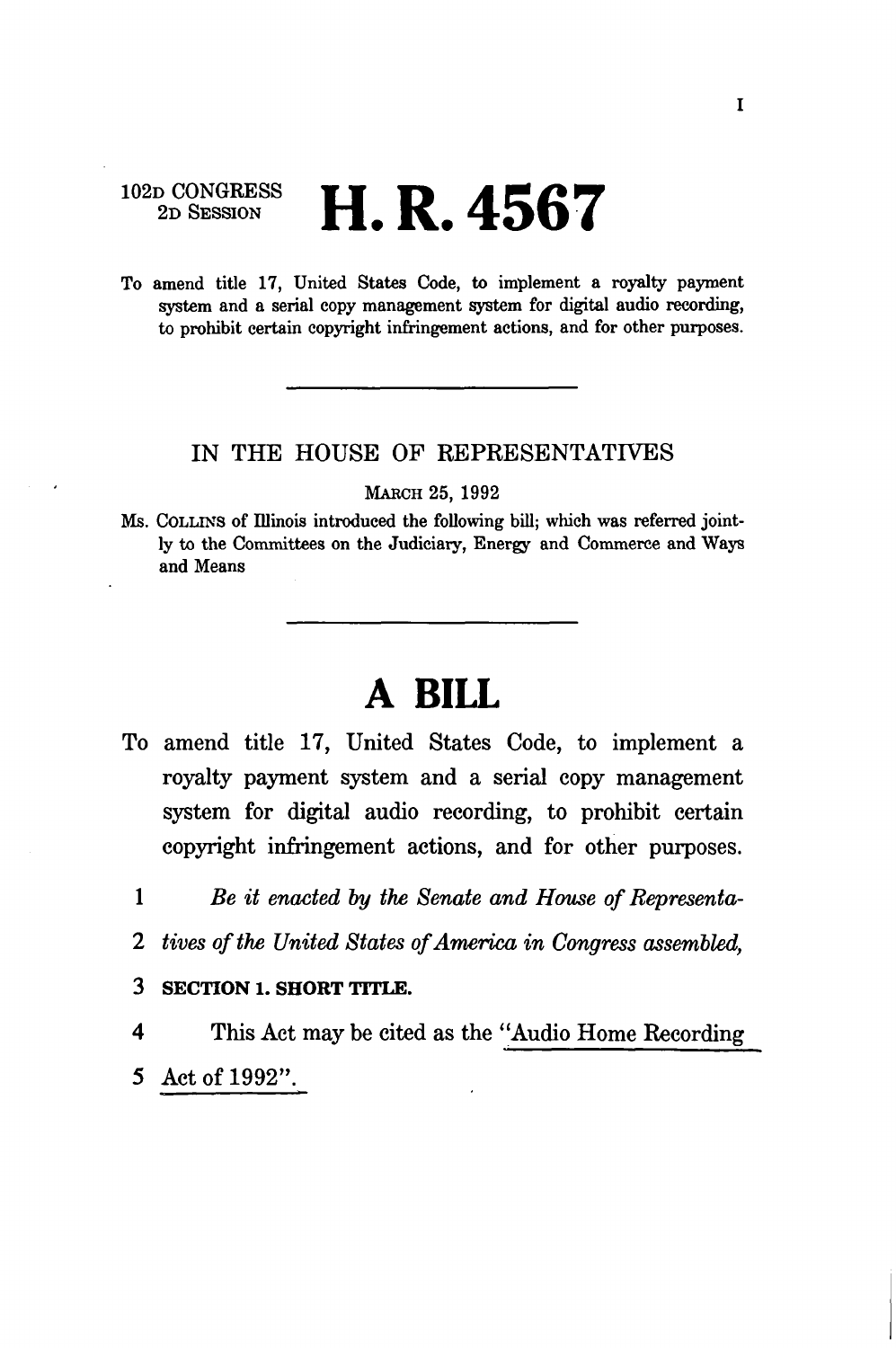### 1 SEC. 2. IMPORTATION, MANUFACTURE, AND DISTRIBUTION

# **2 OF DIGITAL AUDIO RECORDING DEVICES**

### **3 AND MEDIA.**

4 Title 17, United States Code, is amended by adding

5 at the end the following:

### 6 **"CHAPTER 10—DIGITAL AUDIO RECORDING**

#### **7 DEVICES AND MEDIA**

#### "SUBCHAPTER A—DEFINITIONS, PROHIBITION OF CERTAIN INFRINGEMENT ACTIONS, AND RULES OF CONSTRUCTION

"Sec.

"1001. Definitions.

"1002. Prohibition on certain infringement actions.

"1003. Effect on other rights and remedies with respect to private home copying or otherwise.

#### "SUBCHAPTER B—ROYALTY PAYMENTS

"1011. Obligation to make royalty payments.

"1012. Royalty payments.

"1013. Deposit of royalty payments and deduction of expenses.

"1014. Entitlement to royalty payments.

"1015. Procedures for distributing royalty payments.

"1016. Negotiated collection and distribution arrangements.

#### "SUBCHAPTER C—THE SERIAL COPY MANAGEMENT SYSTEM

"1021. Incorporation of the serial copy management system.

"1022. Implementing the serial copy management system.

#### "SUBCHAPTER D—REMEDIES

"1031. Civil remedies.

"1032. Binding arbitration.

### 8 "SUBCHAPTER A—DEFINITIONS, PROHIBITION

9 OF CERTAIN INFRINGEMENT ACTIONS, AND

10 RULES OF CONSTRUCTION

### 11 "§ **1001. Definitions**

12 "As used in this chapter, the following terms and

13 their variant forms mean the following: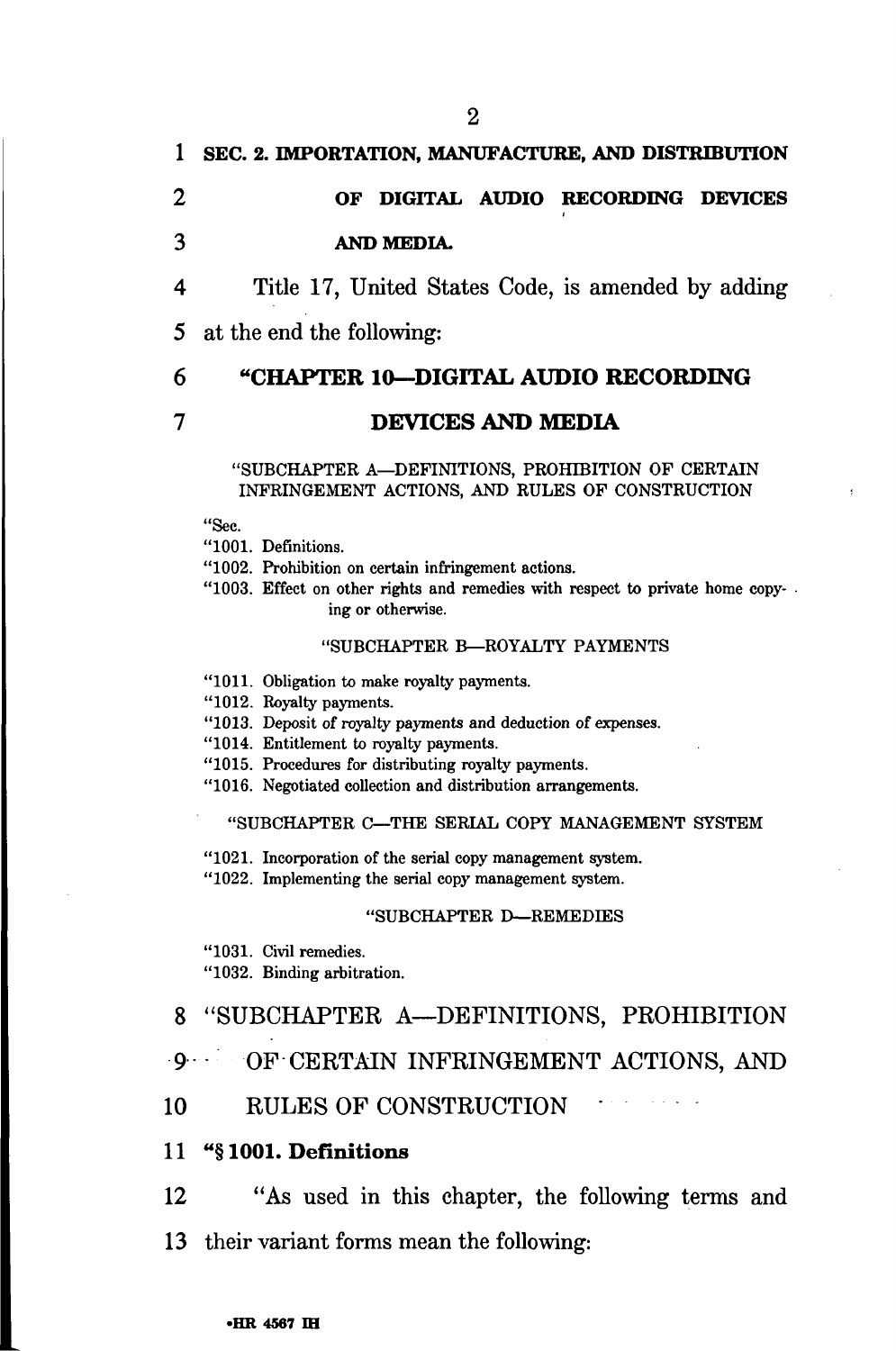|                         | 3                                                      |
|-------------------------|--------------------------------------------------------|
| $\mathbf{1}$            | $"(1)$ An 'audiogram' is a material object—            |
| $\boldsymbol{2}$        | "(A) in which is fixed, by any method now              |
| 3                       | known or later developed, only sounds (and not,        |
| $\overline{\mathbf{4}}$ | for example, a motion picture or other audio-          |
| 5                       | visual work even though it may be accompanied          |
| 6                       | by sounds), and material, statements, or in-           |
| 7                       | structions incidental to those fixed sounds, if        |
| 8                       | any, and                                               |
| 9                       | "(B) from which the sounds and material                |
| 10                      | can be perceived, reproduced, or otherwise com-        |
| 11                      | municated, either directly or with the aid of a        |
| 12                      | machine or device.                                     |
| 13                      | "(2) A 'digital audio copied recording' is a re-       |
| 14                      | production in a digital recording format of an audio-  |
| 15                      | gram, whether that reproduction is made directly       |
| 16                      | from another audiogram or indirectly from a trans-     |
| 17                      | mission.                                               |
| 18                      | "(3) A 'digital audio interface device' is any         |
| 19                      | machine or device, now known or later developed,       |
| 20                      | whether or not included with or as part of some        |
| 21                      | other machine or device, that supplies a digital audio |
| 22                      | signal through a nonprofessional interface, as the     |

23 term 'nonprofessional interface' is used in the Digi-24 tal Audio Interface Standard in part I of the tech-

 $\ddot{\mathbf{Q}}$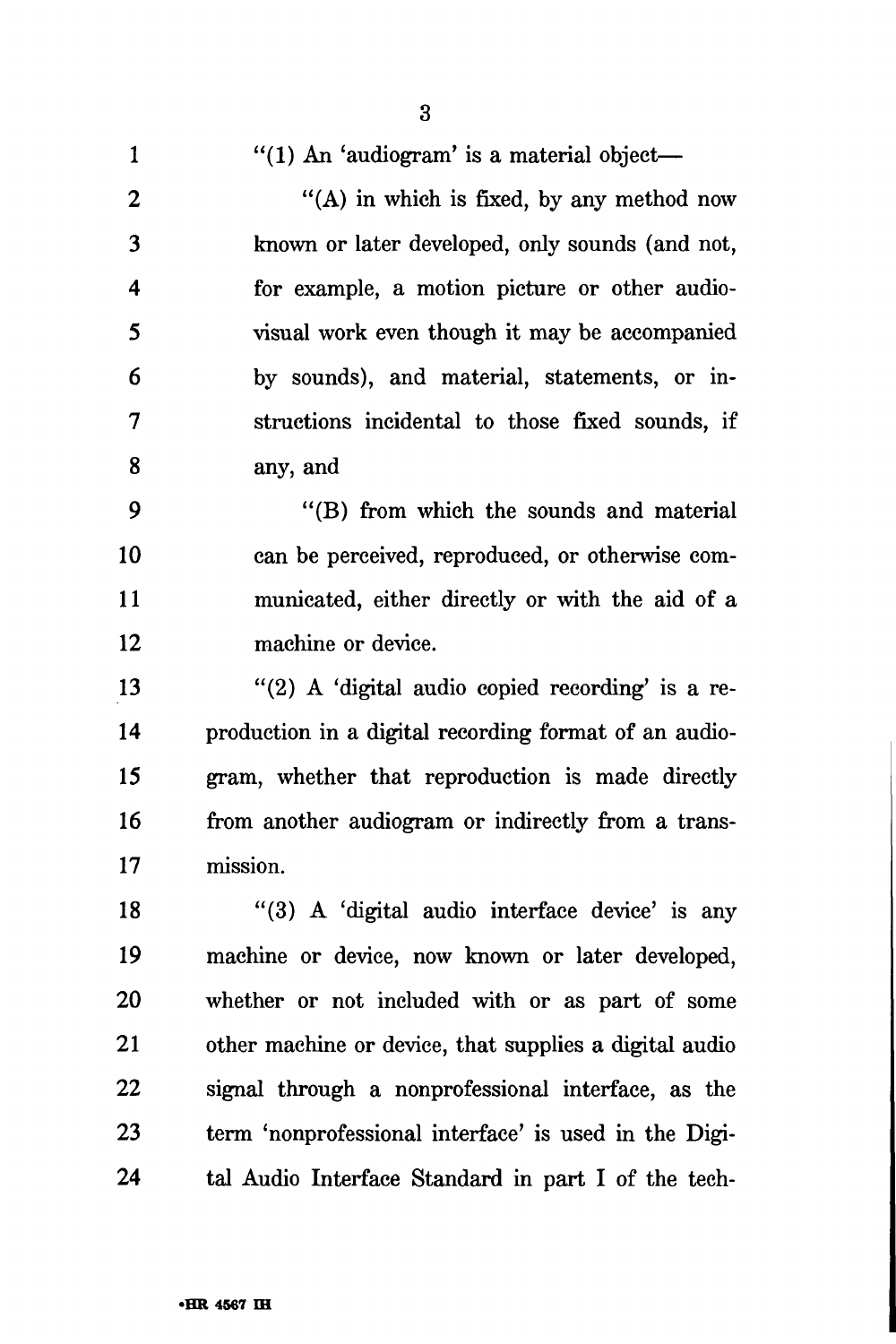1 nical reference document or as otherwise defined by 2 the Secretary of Commerce under section 1022(b).

3 "(4) A 'digital audio recording device' is any 4 machine or device, now known or later developed, of 5 a type commonly distributed to individuals for use 6 by individuals, whether or not such machine or de-7 vice is included with or as part of some other ma-8 chine or device, the recording function of which is 9 designed or marketed for the primary purpose of, 10 and that is capable of, making a digital audio copied 11 recording for private use, except for—

12 "(A) professional model products, and

13 "(B) dictation machines, answering ma-14 chines, and other audio recording equipment 15 that is designed and marketed primarily for the 16 creation of sound recordings resulting from the 17 fixation of nonmusical sounds.

18  $\frac{1}{5}(A)$  A 'digital audio recording medium' is 19 any material object, now known or later developed, 20 in which sounds may be fixed, in a form commonly 21 distributed for ultimate sale to individuals for use by 22 individuals (such as magnetic digital audio tape cas-23 settes, optical discs, and magneto-optical discs), that 24 is primarily marketed or most commonly used by 25 consumers for the purpose of making digital audio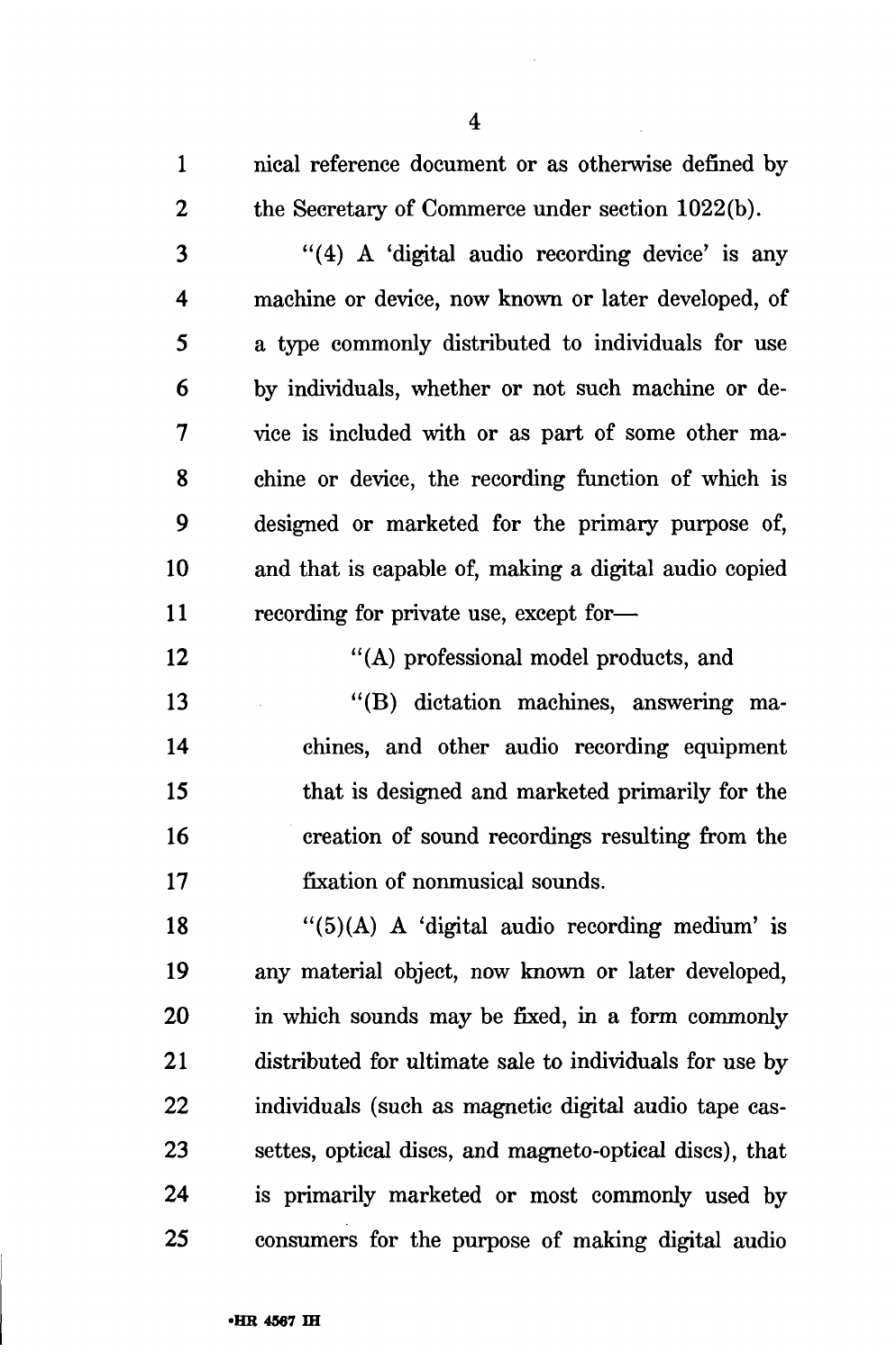1 copied recordings by use of a digital audio recording 2 device.

3 "(B) Such term does not include any material 4 object—

5 "(i) that embodies a sound recording at 6 the time it is first distributed by the importer 7 or manufacturer, unless the sound recording 8 has been so embodied in order to evade the re-9 quirements of section 1011; or

10 "(ii) that is primarily marketed and most 11 commonly used by consumers either for the 12 purpose of making copies of motion pictures or 13 other audiovisual works or for the purpose of 14 making copies of nonmusical literary works, in-15 eluding, without limitation, computer programs 16 or data bases.

17 "(6) To 'distribute' means to sell, resell, lease, 18 or assign a product to consumers in the United 19 States, or to sell, resell, lease, or assign a product 20 in the United States for ultimate transfer to con-21 sumers in the United States.

22  $\frac{4}{7}$  An 'interested copyright party' is— 23 "(A) the owner of the exclusive right under 24 section 106(1) of this title to reproduce a sound 25 recording of a musical work that has been em-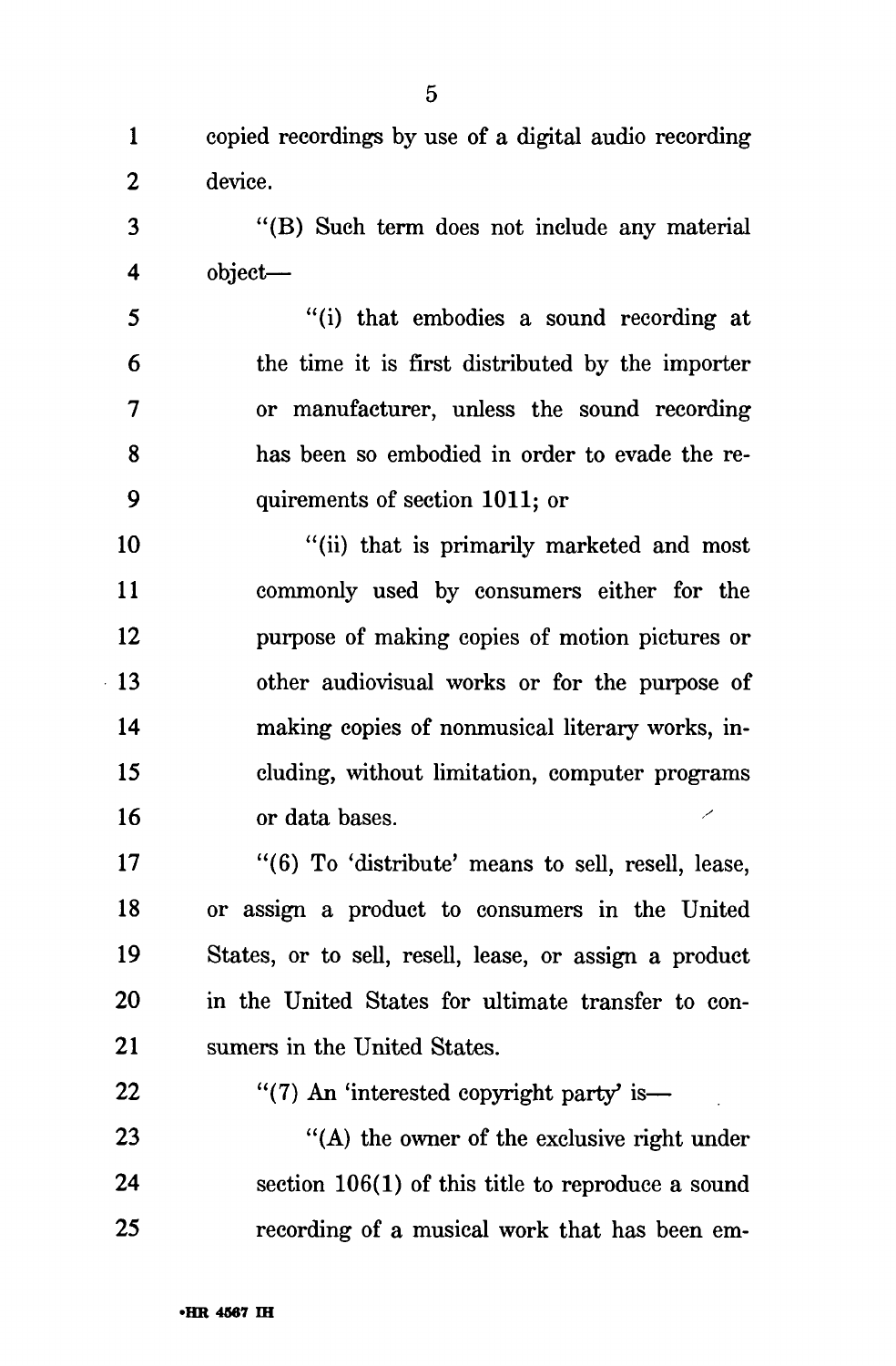| 1                  | bodied in an audiogram lawfully made under             |
|--------------------|--------------------------------------------------------|
| $\boldsymbol{2}$   | this title that has been distributed to the public;    |
| 3                  | "(B) the legal or beneficial owner of, or              |
| $\overline{\bf 4}$ | the person that controls, the right to reproduce       |
| 5                  | in an audiogram a musical work that has been           |
| 6                  | embodied in an audiogram lawfully made under           |
| 7                  | this title that has been distributed to the public;    |
| 8                  | or                                                     |
| 9                  | $\lq\lq$ (C) any association<br>other<br><b>or</b>     |
| 10                 | organization-                                          |
| 11                 | "(i) representing persons specified in                 |
| 12                 | subparagraph $(A)$ or $(B)$ , or                       |
| 13                 | "(ii) engaged in licensing rights in                   |
| 14                 | musical works to music users on behalf of              |
| 15                 | writers and publishers.                                |
| 16                 | "(8) An 'interested manufacturing party' is any        |
| 17                 | person that imports or manufactures any digital        |
| 18                 | audio recording device or digital audio recording me-  |
| 19                 | dium in the United States, or any association of       |
| 20                 | such persons.                                          |
| 21                 | "(9) To 'manufacture' means to produce or as-          |
| 22                 | semble a product in the United States or abroad.       |
| 23                 | $"(10)$ A 'music publisher' is a person that is        |
| 24                 | authorized to license the reproduction of a particular |
| 25                 | musical work in a sound recording.                     |

 $\mathcal{A}^{\mathcal{A}}$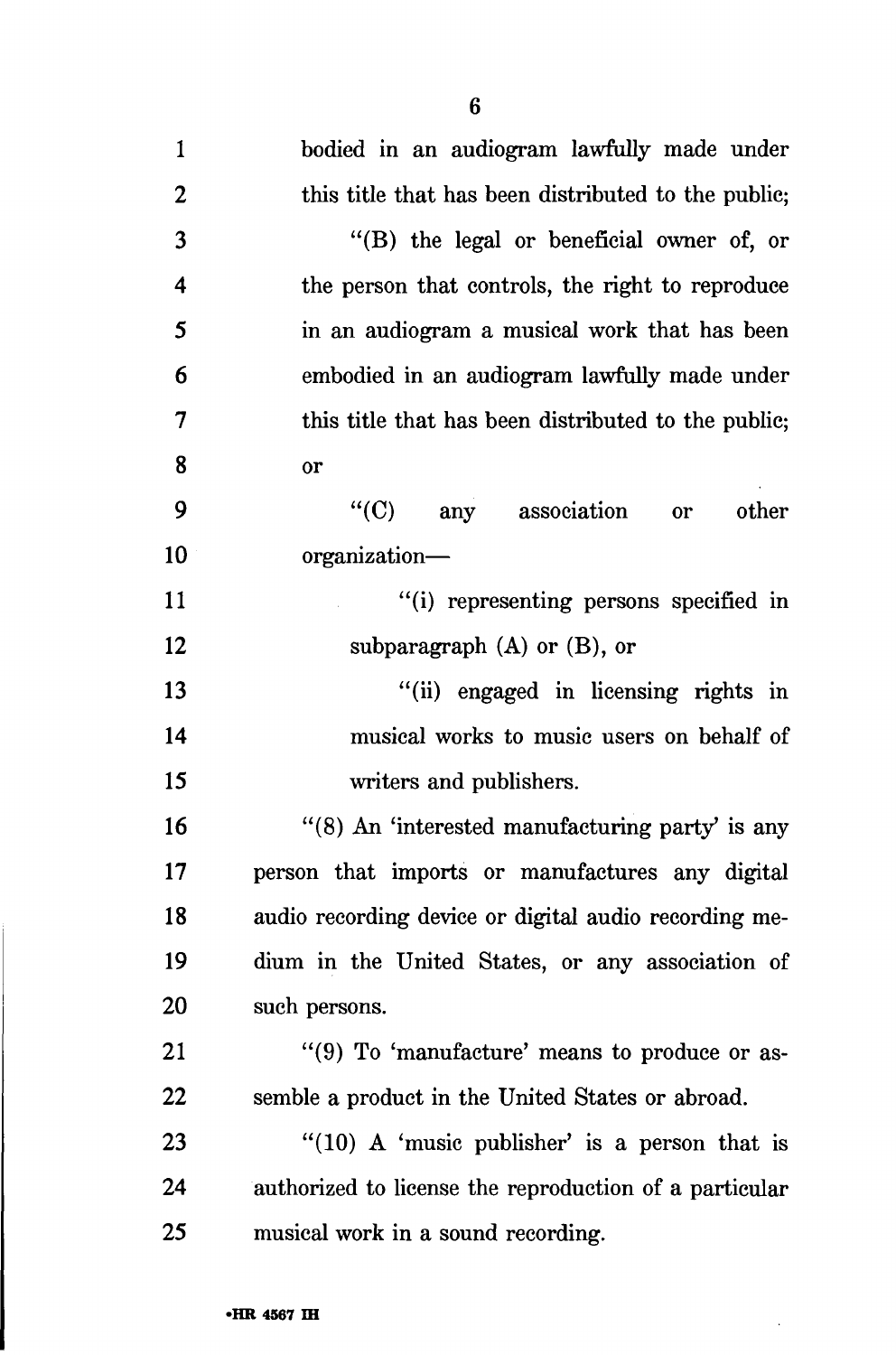$1$  "(11)(A) A 'professional model product' is an 2 audio recording device—

3 "(i) that is capable of sending a digital 4 audio interface signal in which the channel sta-5 tus block flag is set as a 'professional' interface, 6 in accordance with the standards and specifica-7 tions set forth in the technical reference docu-8 ment or established under an order issued by 9 the Secretary of Commerce under section 10 1022(b);

11 "(ii) that is clearly, prominently, and per-12 manently marked with the letter 'P' or the word 13 'professional' on the outside of its packaging, 14 and in all advertising, promotional, and descrip-15 tive literature, with respect to the device, that 16 is available or provided to persons other than 17 the manufacturer or importer, its employees, or 18 its agents; and

19 "(iii) that is designed, manufactured, mar-20 keted, and intended for use by recording profes-21 sionals in the ordinary course of a lawful busi-22 ness.

23 "(B) In determining whether an audio record-24 ing device meets the requirements of subparagraph  $25$  (A)(iii), factors to be considered shall include—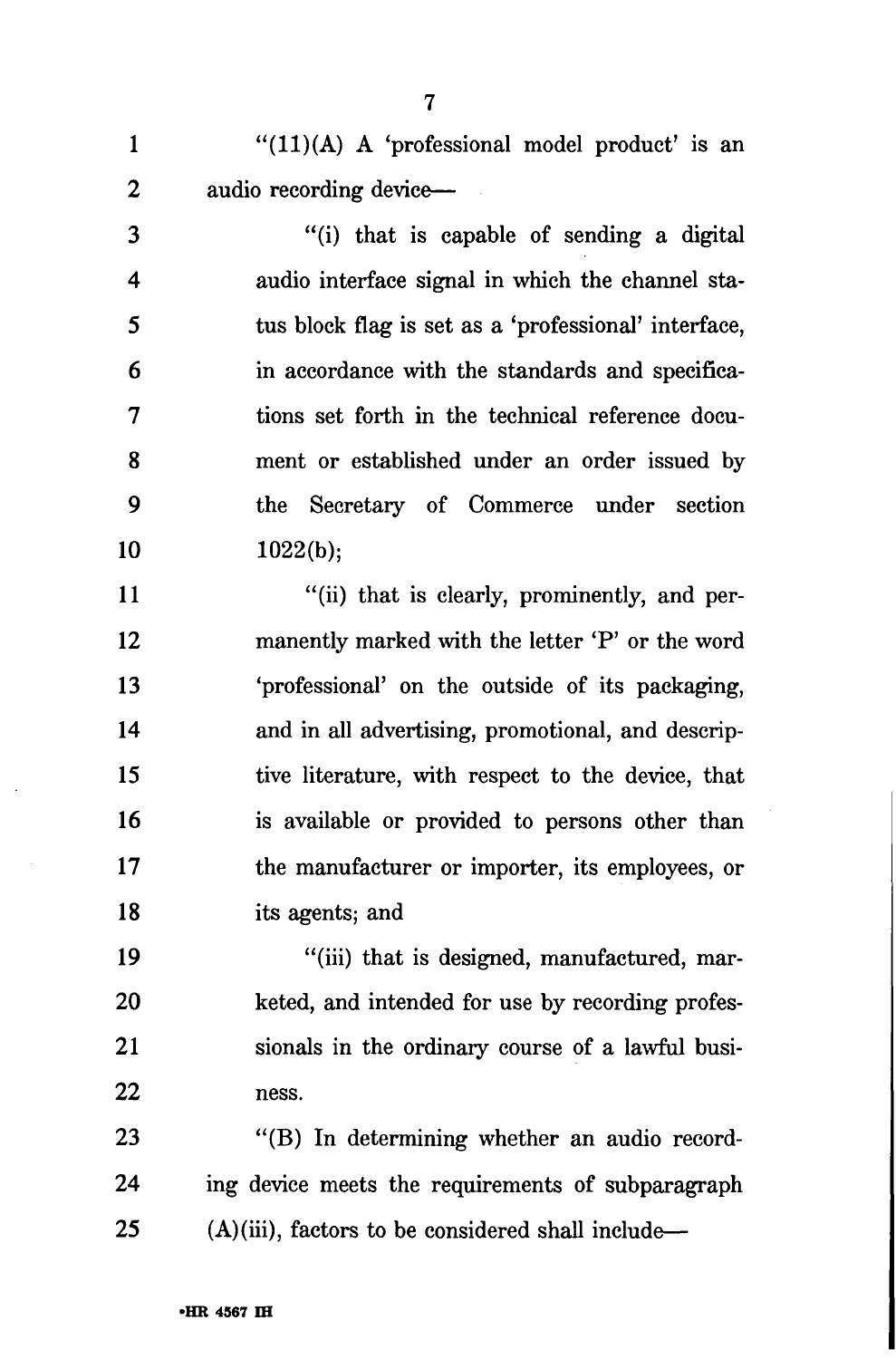| $\mathbf{1}$            | "(i) whether it has features used by re-         |
|-------------------------|--------------------------------------------------|
| $\boldsymbol{2}$        | cording professionals in the course of a lawful  |
| 3                       | business, including features such as-            |
| $\overline{\mathbf{4}}$ | "(I) a data collection and reporting             |
| 5                       | system of error codes during recording and       |
| 6                       | playback;                                        |
| 7                       | "(II) a record and reproduce format              |
| 8                       | providing 'read after write' and 'read after     |
| 9                       | read';                                           |
| 10                      | "(III) a time code reader and genera-            |
| 11                      | tor conforming to the standards set by the       |
| 12                      | Society of Motion Picture and Television         |
| 13                      | Engineers for such readers and generators;       |
| 14                      | and                                              |
| 15                      | "(IV) a professional input/output                |
| 16                      | interface, both digital and analog, conform-     |
| 17                      | ing to standards set by audio engineering        |
| 18                      | organizations for connectors, signaling for-     |
| 19                      | mats, levels, and impedances;                    |
| <b>20</b>               | "(ii) the nature of the promotional mate-        |
| 21                      | rials used to market the audio recording device; |
| 22                      | "(iii) the media used for the dissemination      |
| 23                      | of the promotional materials, including the in-  |
| 24                      | tended audience;                                 |

 $\mathcal{A}^{\mathcal{A}}$ 

 $\hat{\mathcal{A}}$ 

 $\sim 10^{-1}$ 

 $\sim 10^6$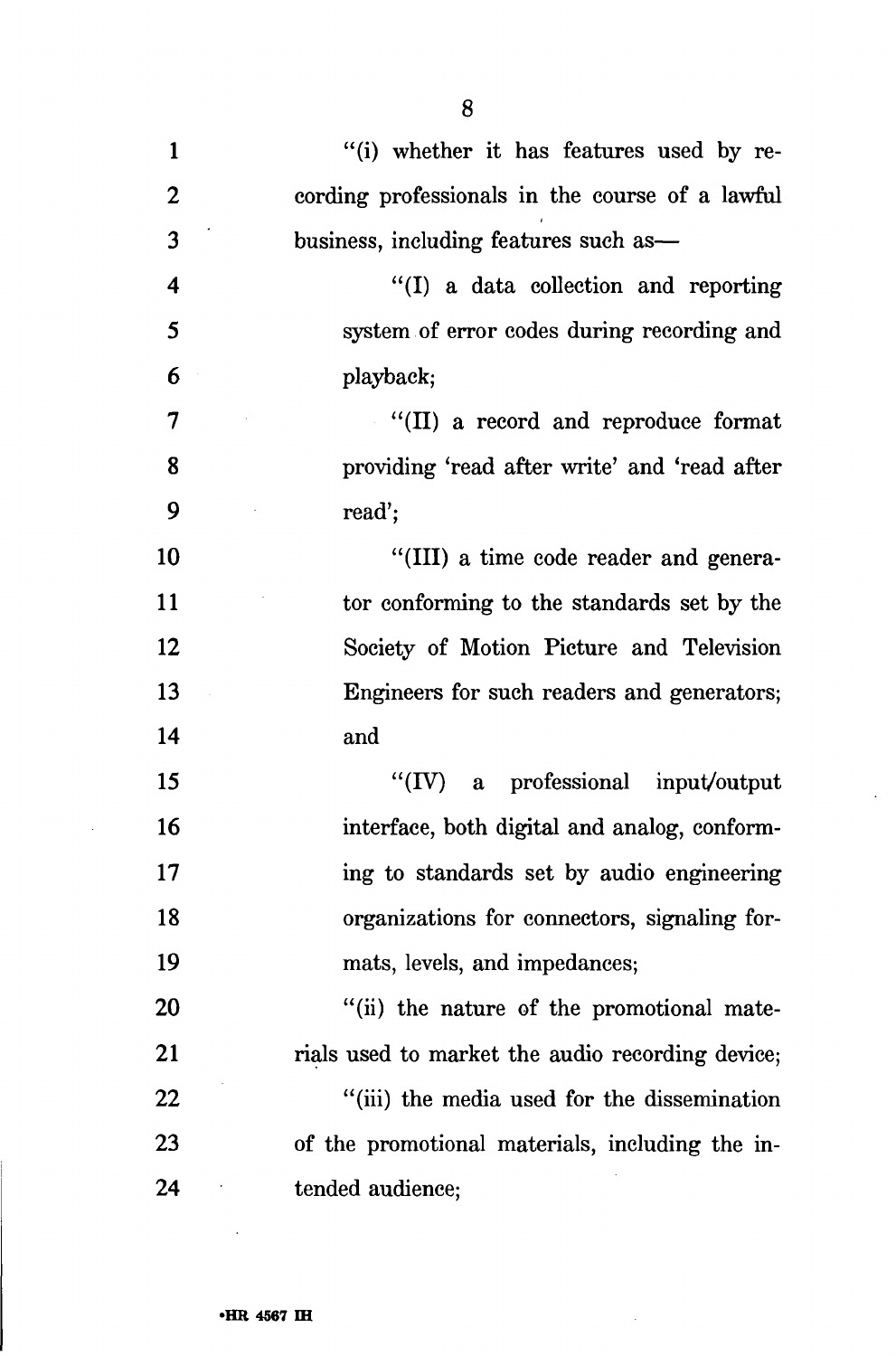| $\mathbf{1}$     | "(iv) the distribution channels and retail           |
|------------------|------------------------------------------------------|
| $\boldsymbol{2}$ | outlets through which the device is dissemi-         |
| 3                | nated;                                               |
| $\overline{4}$   | "(v) the manufacturer's or importer's price          |
| 5                | for the device as compared to the manufactur-        |
| 6                | er's or importer's price for digital audio record-   |
| 7                | ing devices implementing the Serial Copy Man-        |
| 8                | agement System;                                      |
| 9                | "(vi) the relative quantity of the device"           |
| 10               | manufactured or imported as compared to the          |
| 11               | size of the manufacturer's or importer's market      |
| 12               | for professional model products;                     |
| 13               | "(vii) the occupations of the purchasers of          |
| 14               | the device; and                                      |
| 15               | "(viii) the uses to which the device is put.         |
| 16               | "(12) The 'Register' is the Register of Copy-        |
| 17               | rights.                                              |
| 18               | "(13) The 'Serial Copy Management System'            |
| 19               | means the system for regulating serial copying by    |
| 20               | digital audio recording devices that is set forth in |
| 21               | the technical reference document or in an order of   |
| 22               | the Secretary of Commerce under section 1022(b),     |
| 23               | or that conforms to the requirements of section      |
| 24               | $1021(a)(1)(C)$ .                                    |

9

**I** 

# $HR$  4567 IH- $-2$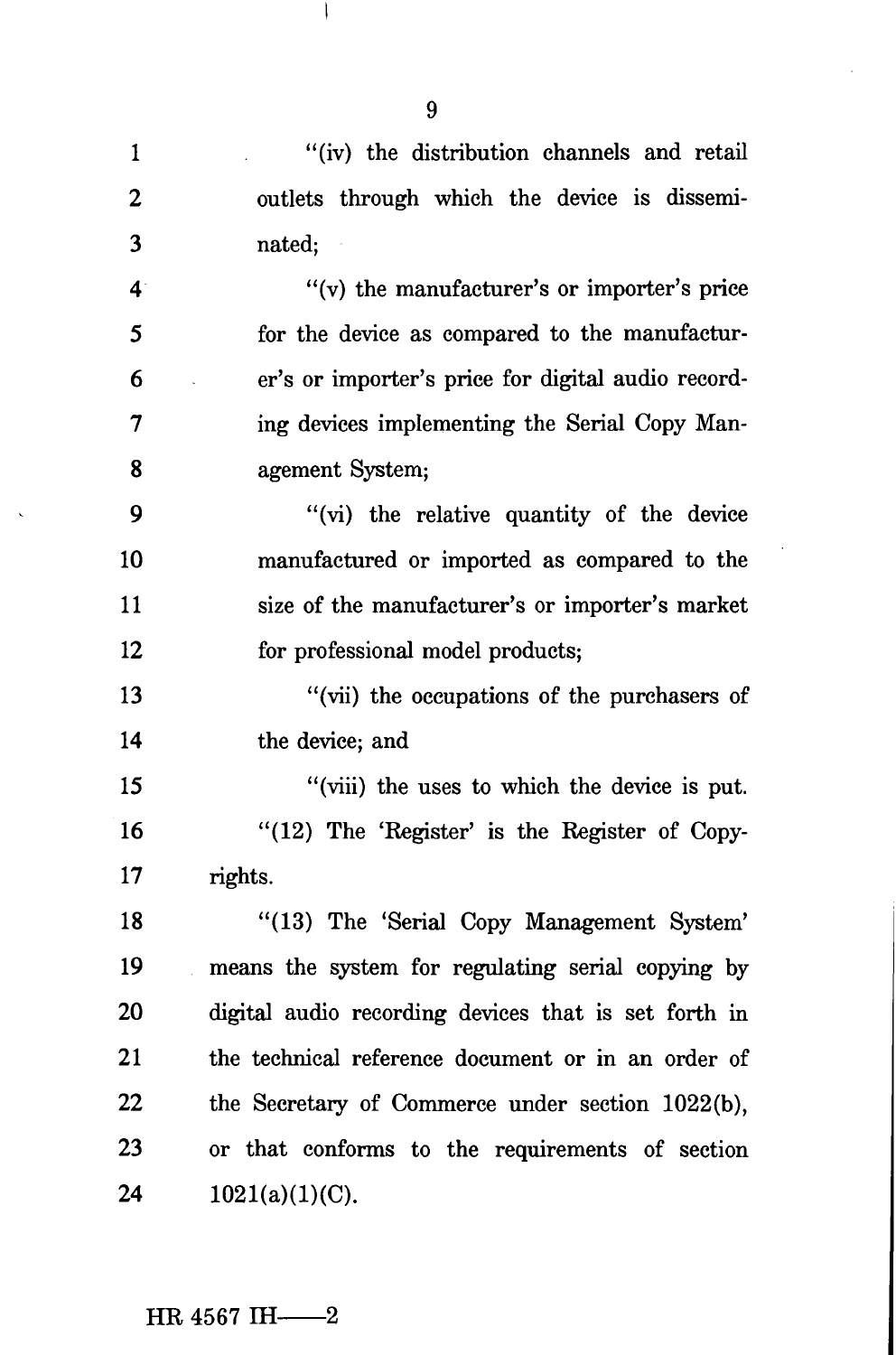$\frac{1}{2}$ 

 $\sim$ 

l,

 $\mathcal{A}^{\mathcal{A}}$ 

| $\mathbf{1}$     | $''(14)$ The 'technical reference document' is the    |
|------------------|-------------------------------------------------------|
| $\boldsymbol{2}$ | document entitled 'Technical Reference Document       |
| 3                | for Audio Home Recording Act of 1992 that is set      |
| 4                | forth in the report of the Committee on Energy and    |
| 5                | Commerce to the House of Representatives to ac-       |
| 6                | company the Audio Home Recording Act of 1992.         |
| $7^{\degree}$    | $\lq(15)$ The 'transfer price' of a digital audio re- |
| 8                | cording device or a digital audio recording medium    |
| 9                | $is-$                                                 |
| 10               | "(i) subject to clause $(ii)$ —                       |
| <b>11</b>        | $\lq(1)$ in the case of an imported prod-             |
| 12               | uct, the actual entered value at United               |
| 13               | States Customs (exclusive of any freight,             |
| 14               | insurance, and applicable duty), and                  |
| 15               | $\lq$ (II) in the case of a domestic prod-            |
| 16               | the manufacturer's transfer price<br>uct,             |
| 17               | (FOB the manufacturer, and exclusive of               |
| 18               | any direct sales taxes or excise taxes in-            |
| $\cdot$ 19       | curred in connection with the sale); and              |
| 20               | "(ii) in a case in which the transferor and           |
| 21               | transferee are entities subject to section 482 of     |
| 22               | the Internal Revenue Code of 1986, the trans-         |
| 23               | fer price shall not be less than a reasonable         |
| 24               | arms-length price under the principles of the         |

 $\mathcal{A}$ 

 $\bar{\lambda}$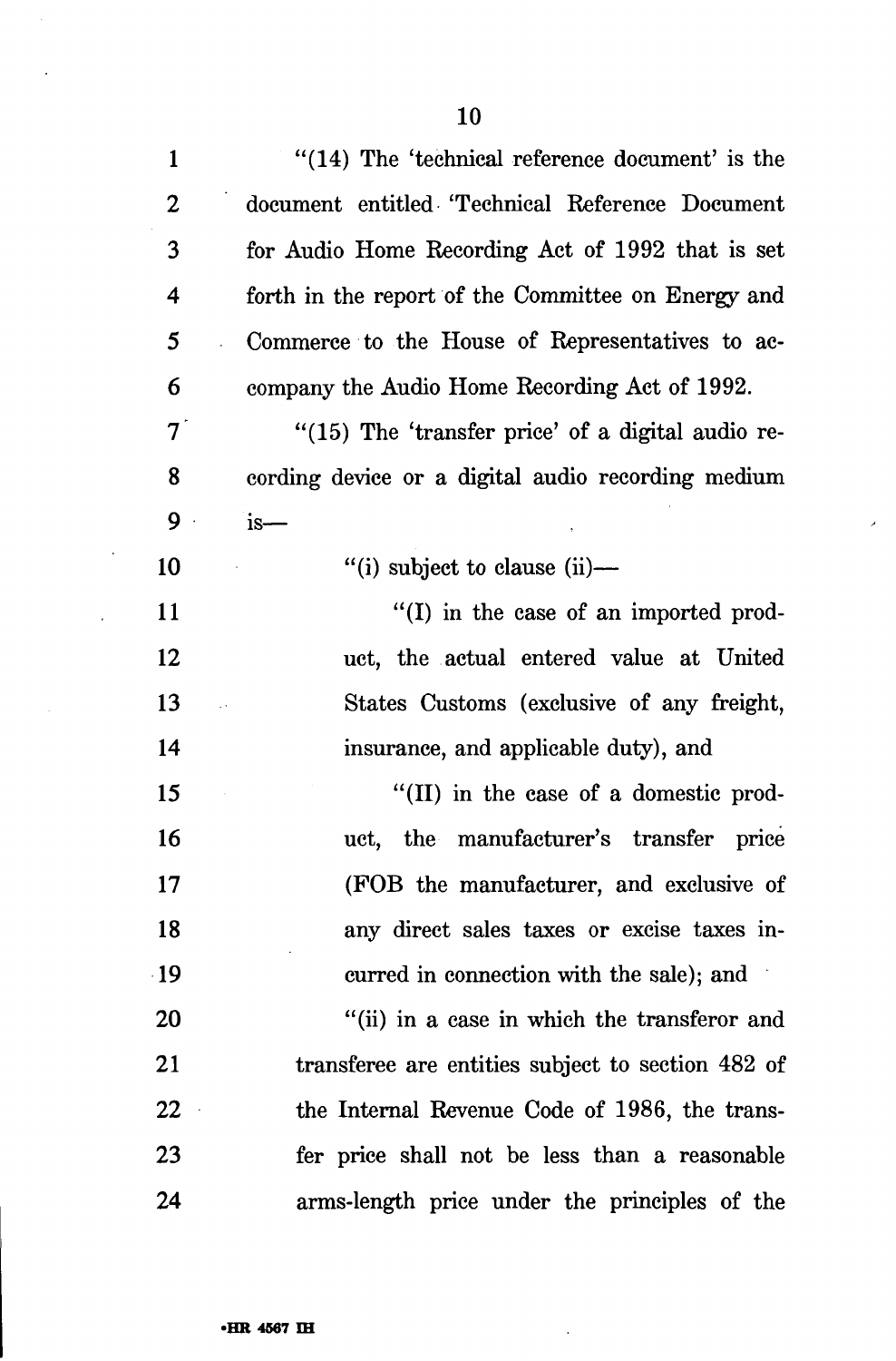| $\mathbf{1}$ | regulations adopted pursuant to such section,           |
|--------------|---------------------------------------------------------|
| 2            | or any successor provision to such section.             |
| 3            | $"(16)$ A 'transmission' is any audio or audio-         |
| 4            | visual transmission, now known or later developed,      |
| 5            | whether by a broadcast station, cable system,           |
| 6            | multipoint distribution service, subscription service,  |
| 7            | direct broadcast satellite, or other form of analog or  |
| 8            | digital communication.                                  |
| 9            | "(17) The 'Tribunal' is the Copyright Royalty           |
| 10           | Tribunal.                                               |
| 11           | " $(18)$ A 'writer' is the composer or lyricist of      |
| 12           | a particular musical work.                              |
| 13           | $"(19)$ The terms 'analog format', 'copyright'          |
| 14           | status', 'category code', 'generation status', and      |
| 15           | 'source material', mean those terms as they are used    |
| 16           | in the technical reference document.                    |
| 17           | "§1002. Prohibition on certain infringement actions     |
| 18           | "(a) CERTAIN ACTIONS PROHIBITED.                        |
| 19           | "(1) GENERALLY.—Subject to paragraph (2),               |
| 20           | no action may be brought under this title, or under     |
| 21           | section 337 of the Tariff Act of 1930, alleging in-     |
| 22           | fringement of copyright based on the manufacture,       |
| 23           | importation, or distribution of a digital audio record- |
| 24           | ing device or a digital audio recording medium, or      |
| 25           | an analog audio recording device or analog audio re-    |

 $\sim$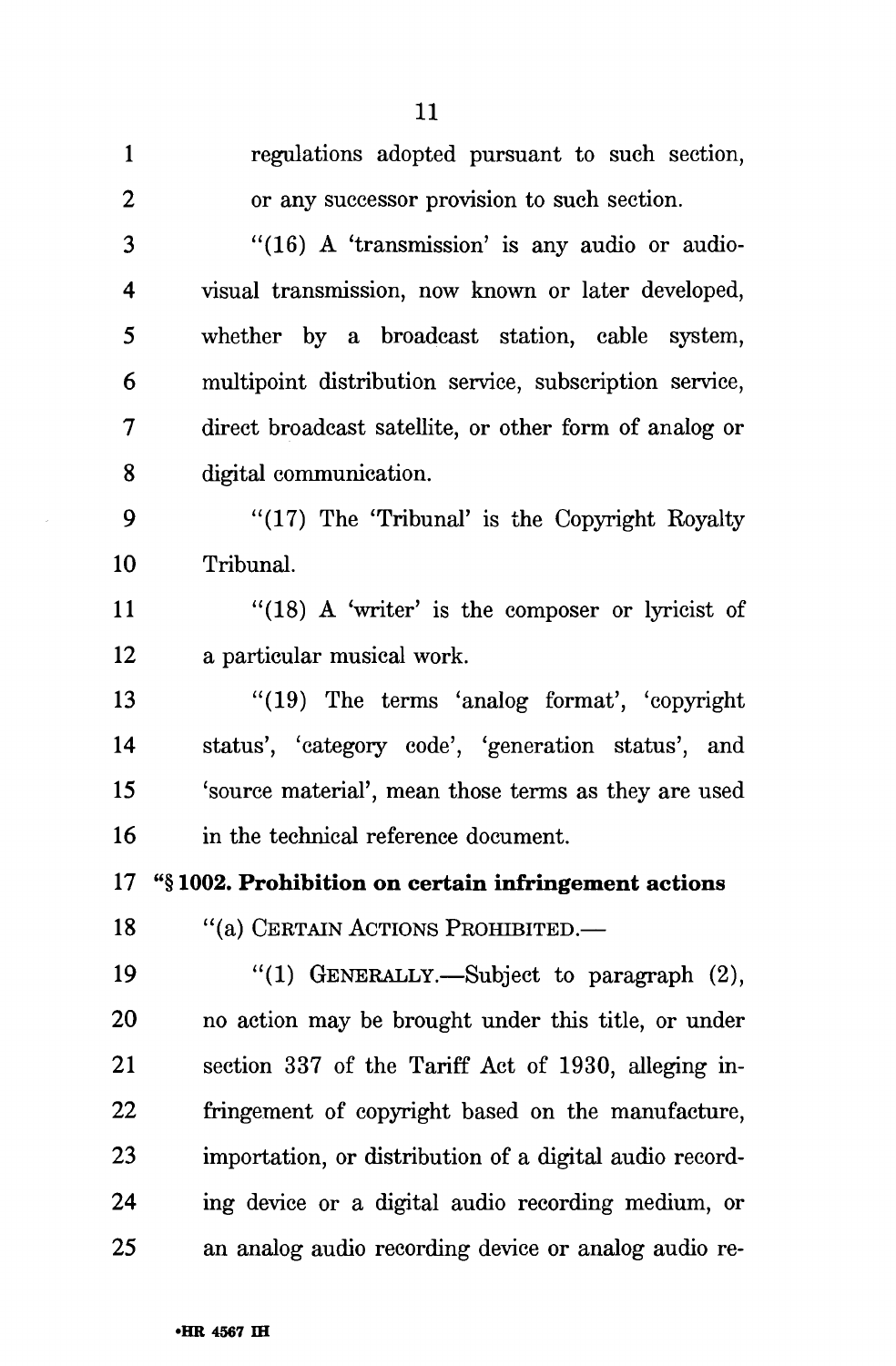1 cording medium, or the use of such a device or me-2 dium for making audiograms.

3 "(2) EXCEPTION.—(A) Paragraph (1) does not 4 apply with respect to any claim against a person for 5 infringement by virtue of the making of one or more 6 audiograms, or other material objects in which 7 works are fixed, for direct or indirect commercial ad-8 vantage.

9 "(B) For purposes of this paragraph, the copy-10 ing of an audiogram by a consumer for private, non-11 commercial use is not for direct or indirect commer-12 cial advantage.

13 "(b) EFFECT OF THIS SECTION.—Nothing in this 14 section shall be construed—

15 "(1) to create or expand a cause of action for 16 copyright infringement except to the extent such a 17 cause of action otherwise exists under provisions of 18 this title other than this chapter or under section 19 337 of the Tariff Act of 1930, or

20  $\cdots$  (2) to limit any defenses that may be available 21 to such cause of action.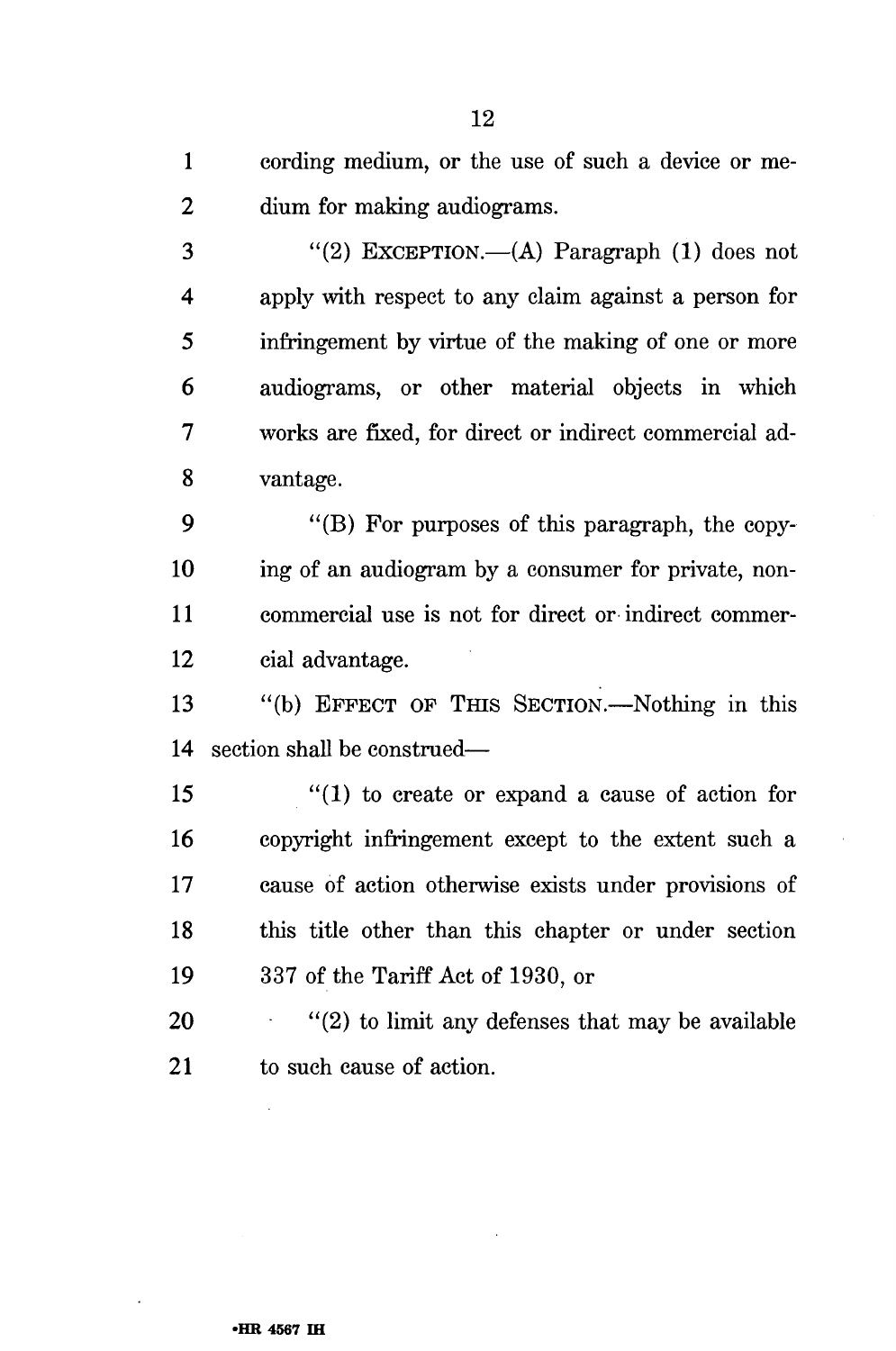**1 "§ 1003. Effect on other rights and remedies with re-2 spect to private home copying or other-3 wise** 

**4** "Except as expressly provided in this chapter with 5 respect to audio recording devices and media, neither the 6 enactment of this chapter nor anything contained in this 7 chapter shall be construed to expand, limit, or otherwise 8 affect the rights of any person with respect to private 9 home copying of copyrighted works, or to expand, limit, 10 create, or otherwise affect any other right or remedy that 11 may be held by or available to any person under chapters 12 1 through 9 of this title.

13 "SUBCHAPTER B—ROYALTY PAYMENTS

14 "§ **1011. Obligation to make royalty payments** 

15 "(a) PROHIBITION ON IMPORTATION AND MANUFAC-16 TURE.—No person shall import into and distribute in the 17 United States, or manufacture and distribute in the Unit-18 ed States, any digital audio recording device or digital 19 audio recording medium unless such person—

20 "(1) records the notice specified by this section 21 and subsequently deposits the statements of account 22 and applicable royally payments for such device or 23 medium specified by this section and section 1012, 24 or

25 "(2) complies with the applicable notice, state-26 ment of account, and payment obligations under a **•HR 4567 IH**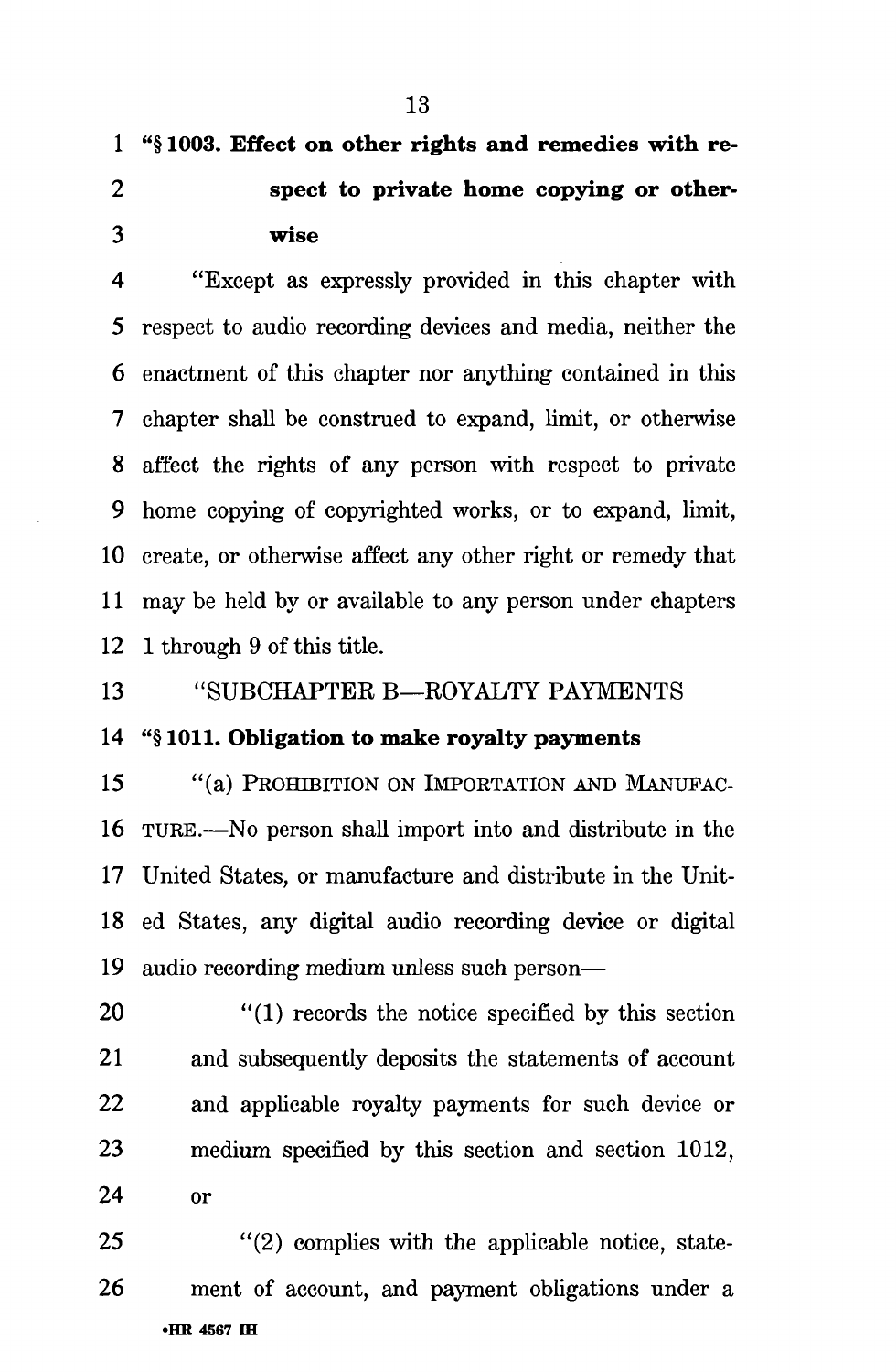1 negotiated arrangement authorized pursuant to sec-2 tion 1016.

3 "(b) FILING OF NOTICE.—

4 "(1) GENERALLY.—Subject to paragraph (2), 5 the importer or manufacturer of any digital audio 6 recording device or digital audio recording medium, 7 within a product category or utilizing a technology 8 with respect to which such manufacturer or importer 9 has not previously filed a notice under this sub-10 section, shall file a notice with the Register, not 11 later than 45 days after the commencement of the 12 first distribution in the United States of such device 13 or medium, in such form as the Register shall pre-14 scribe by regulation.

15 "(2) EXCEPTION.—No notice shall be required 16 under paragraph (1) with respect to any distribution 17 occurring before the effective date of this chapter.

18 "(3) CONTENTS.—A notice under paragraph 19 (1) shall—

20 "(A) set forth the manufacturer's or im-21 porter's identity and address,

22 "(B) identify such product category and 23 technology, and

24 "(C) identify any trademark or other trade 25 or business name that the importer or manufac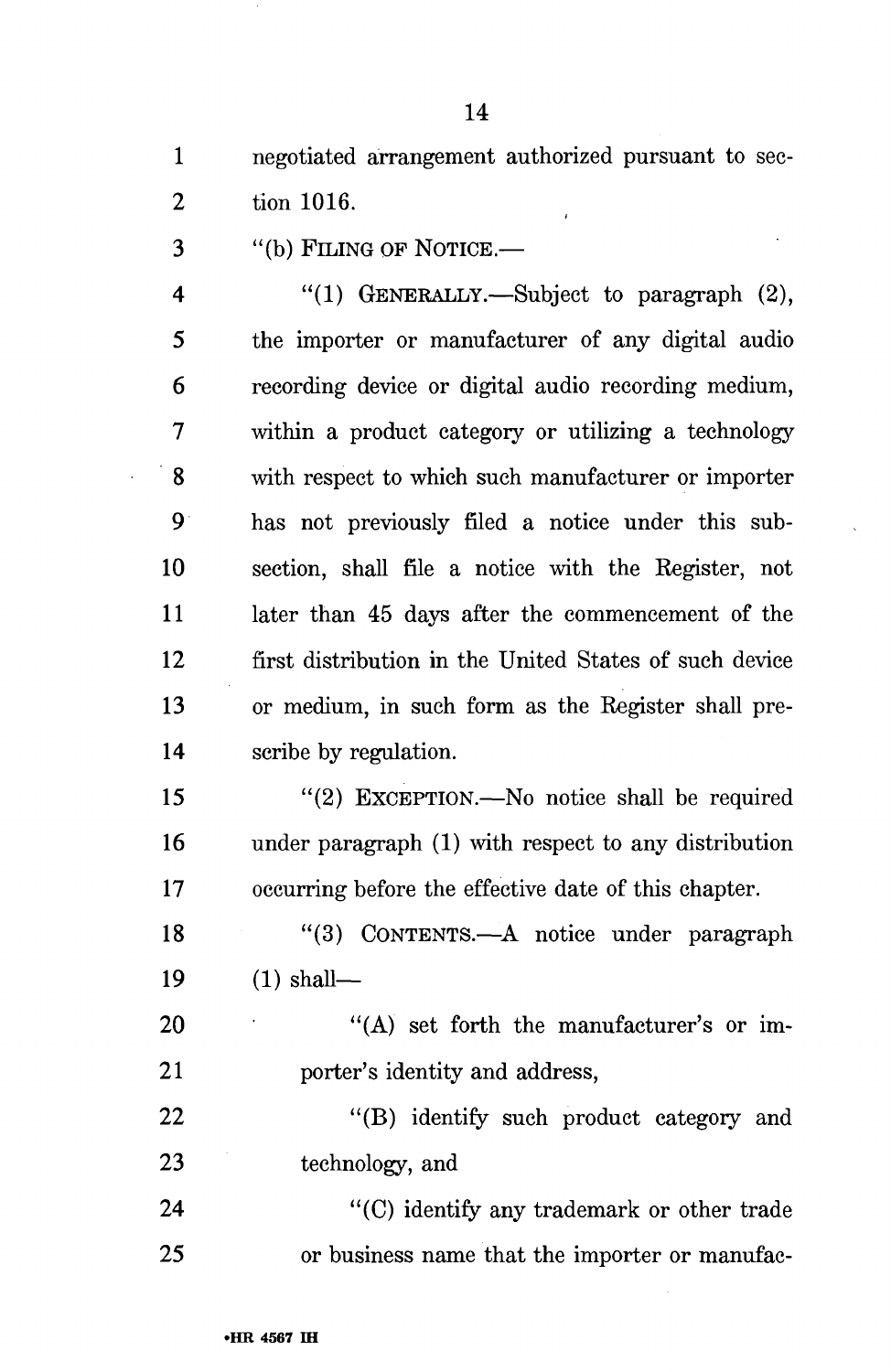1 turer uses or intends to use in connection with 2 the importation, manufacture, or distribution of 3 such device or medium in the United States.

4 "(c) FILING OF QUARTERLY STATEMENTS OF AC-5 COUNT.—

6 "(1) GENERALLY.—Any importer or manufac-7 turer that distributed during a given quarter of a 8 calendar or fiscal year (in accordance with an elec-9 tion under paragraph (2)) any digital audio record-10 ing device or digital audio recording medium that it 11 manufactured or imported shall file with the Reg-12 ister, in such form as the Register shall prescribe by 13 regulation, a quarterly statement of account specify-14 ing, by product category, technology, and model, the 15 number and transfer price of all digital audio re-16 cording devices and digital audio recording media 17 that it distributed during such quarter.

18 "(2) PERIOD COVERED.—The quarterly state-19 ments of account may be filed on either a calendar 20 or fiscal year basis, at the election of the manufac-21 turer or importer.

22 "(3) STATEMENTS OF ACCOUNT FOR THE FIRST 23 3 QUARTERS.—For the first 3 quarters of any cal-24 endar or fiscal year, such statement shall—

15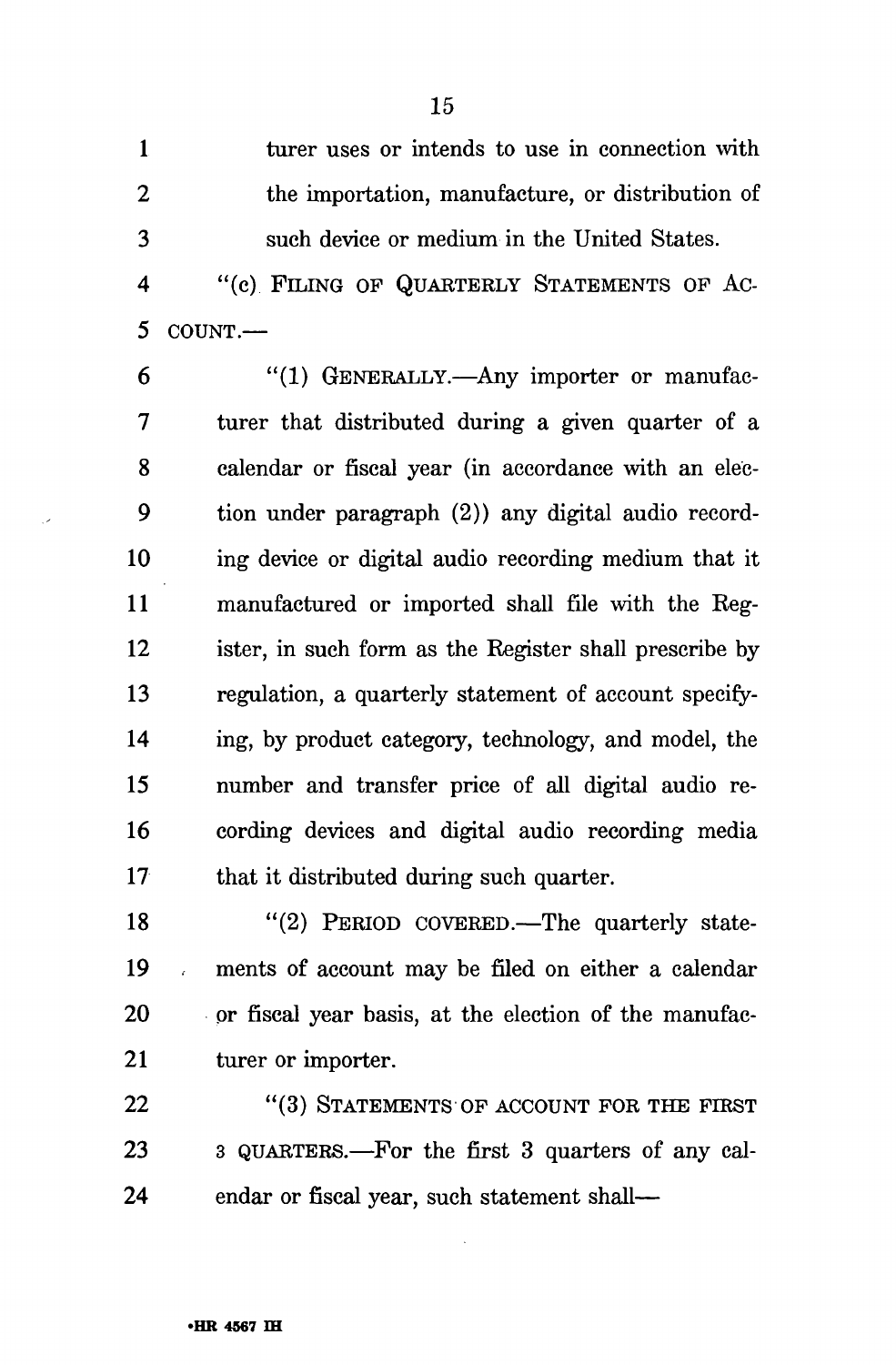1 "(A) be filed no later than 45 days after 2 the close of the period covered by the state-3 ment, except that any quarterly statement that 4 would be due within 3 months and 45 days 5 after the effective date of this chapter shall not 6 be filed until the next quarterly statement is 7 due, at which time. a statement shall be filed 8 covering the entire period since the effective 9 date of this chapter; 10 "(B) be certified as accurate by an author-11 ized officer or principal of the importer or man-12 ufacturer; and 13 "(C) be accompanied by the total royalty 14 payment due for such period pursuant to sec-15 tion 1012. 16 "(4) STATEMENT OF ACCOUNT FOR THE 17 FOURTH QUARTER.—The quarterly statement for 18 the final quarter of any calendar or fiscal year shall 19 be incorporated into the annual statement required 20 under subsection (d), which shall be accompanied by 21 the royalty payment due for such quarter. 22 "(d) FILING OF ANNUAL STATEMENTS OF AC-23 COUNT.—

24 "(1) GENERALLY.—Any importer or manufac-25 turer that distributed during a given calendar or fis-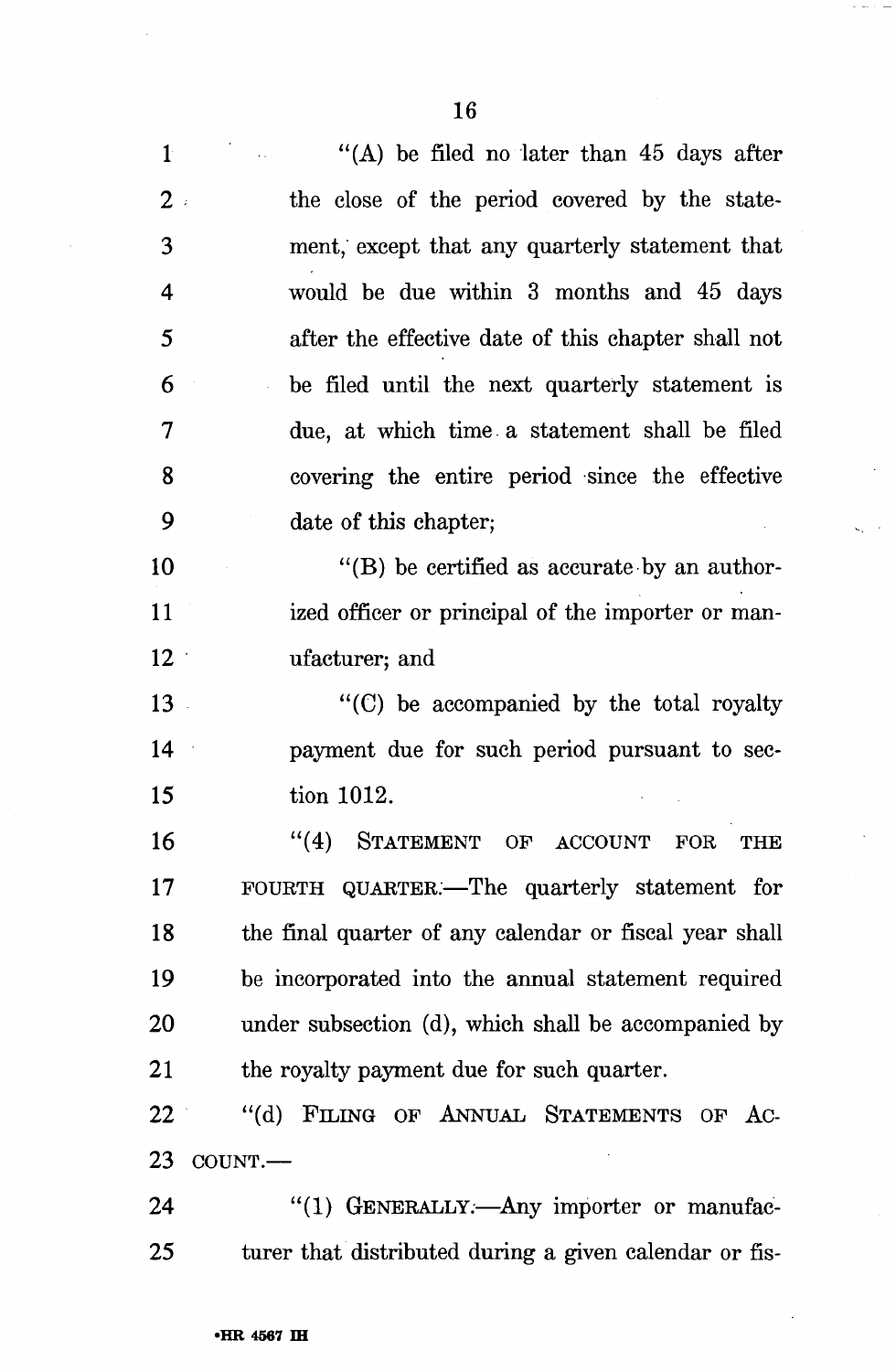1 cal year (as applicable) any digital audio recording 2 device or digital audio recording medium that such 3 importer or manufacturer imported or manufactured 4 shall also file with the Register a cumulative annual 5 : statement of account, in such form as the Register 6 shall prescribe by regulation.

7 "(2) TIMING AND CERTIFICATION.—Such state-8 ment shall be filed no later than 60 days after the 9 close of such calendar or fiscal year, and shall be 10 certified as accurate by an authorized officer or 11 principal of the importer or manufacturer.

12 "(3) INDEPENDENT REVIEW AND CER-13 TIFICATION.-—The annual statement of account shall 14 be reviewed and, pursuant to generally accepted au-15 diting standards, certified by an independent cer-16 tified public accountant selected by the manufac-17 turer or importer as fairly presenting the informa-18 tion contained therein, on a consistent basis and in 19 accordance with the requirements of this chapter.

20 "(4) RECONCILIATION OF ROYALTY PAY-21 MENT.—The cumulative annual statement of ac-22 count shall be accompanied by any royalty payment 23 due under section 1012 that was not previously paid 24 under subsection (c).

25 "(e) VERIFICATION.—

 $HR$  4567 IH  $-3$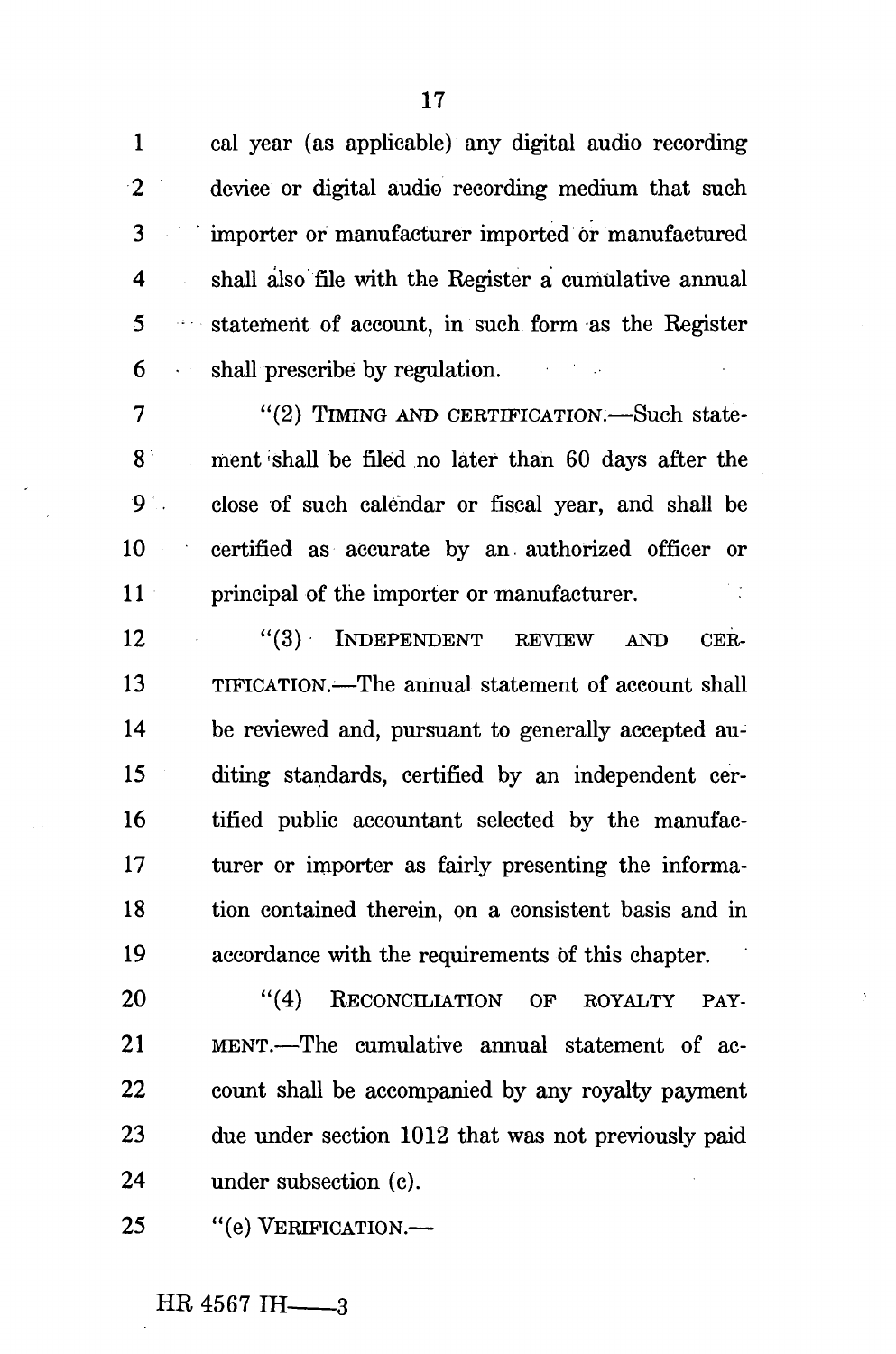وتبادينا

 $\sim$ 

q

 $\bar{\omega}$ 

| $1 -$           | $``(1)$ GENERALLY.—                                                                                                                                                                                                                                                                                                              |
|-----------------|----------------------------------------------------------------------------------------------------------------------------------------------------------------------------------------------------------------------------------------------------------------------------------------------------------------------------------|
| 2               | $\mathcal{L}(\mathbf{A})$ . The Register shall, after consulting                                                                                                                                                                                                                                                                 |
| $\cdot$ 3       | with interested copyright parties and interested                                                                                                                                                                                                                                                                                 |
| 4               | manufacturing parties, prescribe regulations                                                                                                                                                                                                                                                                                     |
| 5               | specifying procedures for the verification of<br>an n                                                                                                                                                                                                                                                                            |
| 6               | statements of account filed pursuant to this                                                                                                                                                                                                                                                                                     |
| $\cdot$         | section.<br>$\label{eq:2.1} \mathcal{L}(\mathcal{L}^{\mathcal{L}}_{\mathcal{L}}(\mathcal{L}^{\mathcal{L}}_{\mathcal{L}})) \leq \mathcal{L}(\mathcal{L}^{\mathcal{L}}_{\mathcal{L}}(\mathcal{L}^{\mathcal{L}}_{\mathcal{L}})) \leq \mathcal{L}(\mathcal{L}^{\mathcal{L}}_{\mathcal{L}}(\mathcal{L}^{\mathcal{L}}_{\mathcal{L}}))$ |
| 8               | "(B) Such regulations shall permit inter-                                                                                                                                                                                                                                                                                        |
| 9               | ested copyright parties to select independent                                                                                                                                                                                                                                                                                    |
| 10              | certified public accountants to conduct audits in                                                                                                                                                                                                                                                                                |
| 11              | order to verify the accuracy of the information                                                                                                                                                                                                                                                                                  |
| 12 <sub>1</sub> | contained in the statements of account filed by                                                                                                                                                                                                                                                                                  |
| 13              | manufacturers and importers.                                                                                                                                                                                                                                                                                                     |
| 14              | "(C) Such regulations shall also-                                                                                                                                                                                                                                                                                                |
| 15 <sup>2</sup> | "(i) specify the scope of such inde-                                                                                                                                                                                                                                                                                             |
| 16              | pendent audits; and                                                                                                                                                                                                                                                                                                              |
| 17              | "(ii) establish a procedure by which                                                                                                                                                                                                                                                                                             |
| 18              | interested copyright parties will coordinate                                                                                                                                                                                                                                                                                     |
| 19              | the engagement of such independent cer-                                                                                                                                                                                                                                                                                          |
| 20              | tified public accountants, in order to en-                                                                                                                                                                                                                                                                                       |
| 21              | sure that no manufacturer or importer is                                                                                                                                                                                                                                                                                         |
| 22              | audited more than once per year.                                                                                                                                                                                                                                                                                                 |
| 23              | "(D) All such independent audits shall be                                                                                                                                                                                                                                                                                        |
| 24              | conducted at reasonable times, with reasonable                                                                                                                                                                                                                                                                                   |
| 25              | advance notice, and shall be no broader in scope                                                                                                                                                                                                                                                                                 |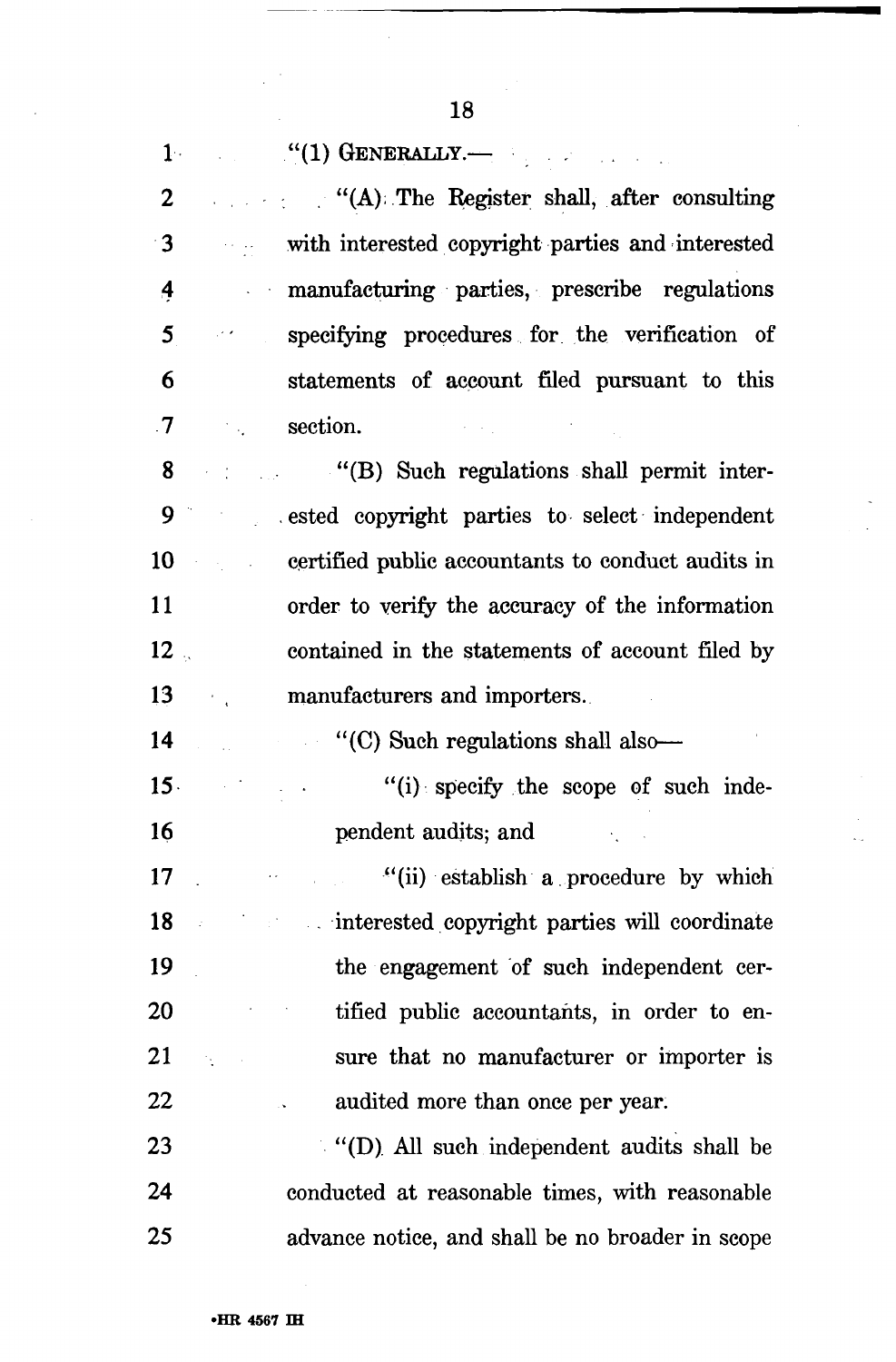1 than is reasonably necessary to carry out the 2 purposes of this subsection in accordance with 3 generally accepted auditing standards.

4 "(2) INDEPENDENT CERTIFICATION.—The re-5 suits of all such independent audits shall be certified 6 as fairly presenting the information contained there-7 in, on a consistent basis and in accordance with the 8 requirements of this chapter and generally accepted 9 auditing standards, by the certified public account-10 ant responsible for the audit. The certification and 11 results shall be filed with the Register.

12 "(3) ACCESS TO DOCUMENTS IN EVENT OF DIS-13 PUTE.—In the event of a dispute concerning the 14 amount of the royalty payment due from a manufac-15 turer or importer resulting from a verification audit 16 conducted under this section—

17 "(A) any interested manufacturing party 18 audited pursuant to this subsection, and its au-19 thorized representatives, shall be entitled to 20 have access to all documents upon which the 21 audit results under this subsection were based; 22 and

23 "(B) any representative of an interested 24 copyright party that has been approved by the 25 Register under subsection (h)(2) shall be enti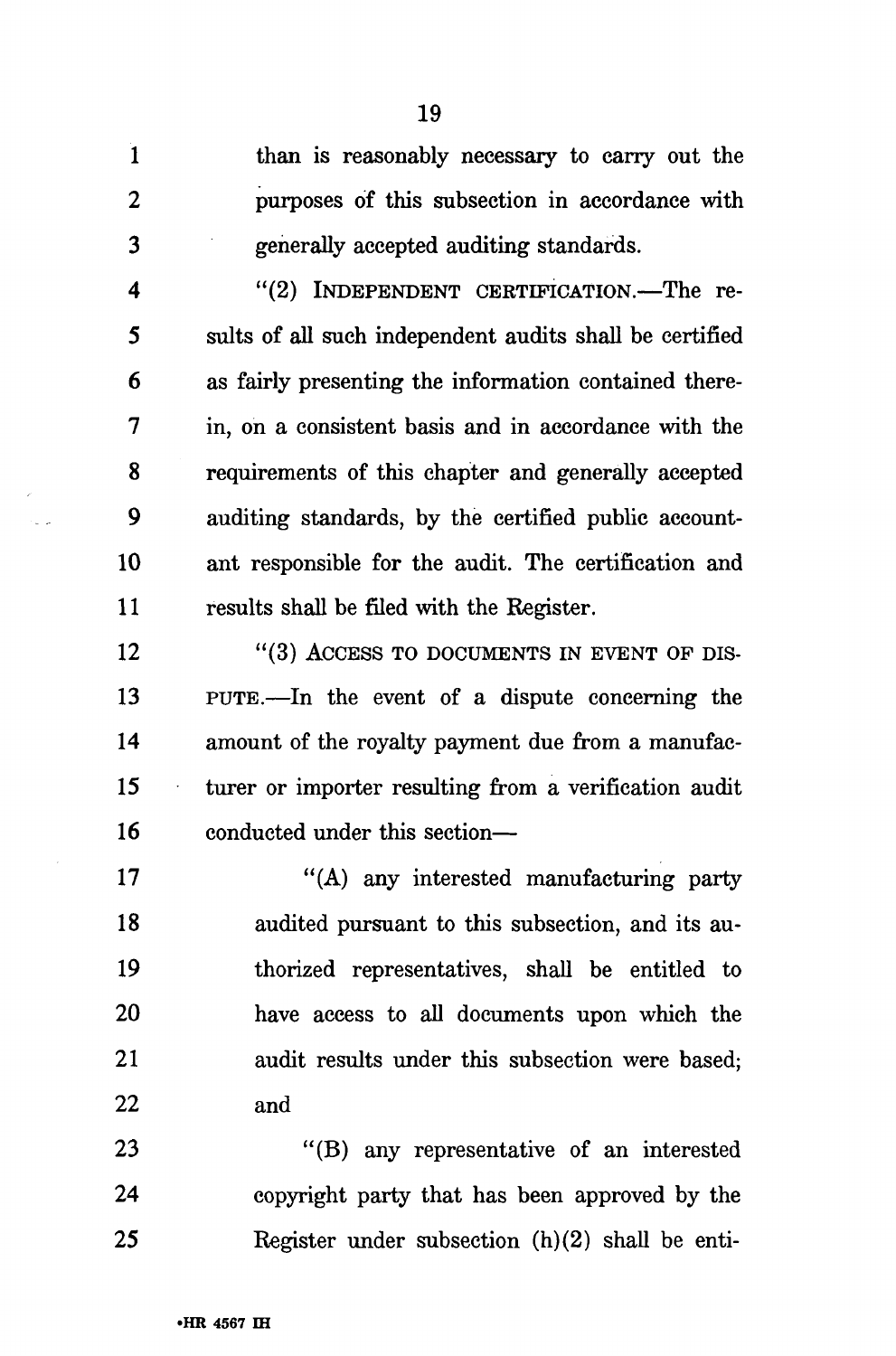1 tled to have access to all documents upon which 2 the audit results under subsection (d) were 3 based, subject to the limitations of subsection 4 . .-. (h).(2).- ....

 $5$   $\cdots$  "(f) COSTS OF VERIFICATION.—

 $6 \rightarrow$  "(1) The costs of all verification audits that are .7 conducted pursuant to subsection (e) shall be borne 8 by interested copyright parties, except that, in the 9 case of a verification audit of a manufacturer or im-10 , porter that leads ultimately to recovery of an annual 11 royalty underpayment of 5 percent or more of the 12 annual payment made, the importer or manufacturer 13 shall provide reimbursement for the reasonable costs 14 of such audit.  $\mathcal{L}_{\rm{max}}$ 

15  $\frac{15}{2}$  Except as may otherwise be agreed by in-16 terested copyright parties, the costs of a verification 17 audit conducted pursuant to subsection (e) shall be 18 borne by the party engaging the certified public ac-19 countant. Any recovery of royalty underpayments as 20 a result of the audit shall be used first to provide 21 reimbursement for the reasonable costs of such audit 22 to the extent such costs have not otherwise been re-23 imbursed by the manufacturer or importer pursuant 24 to this subsection. Any remaining recovery shall be 25 deposited with the Register pursuant to section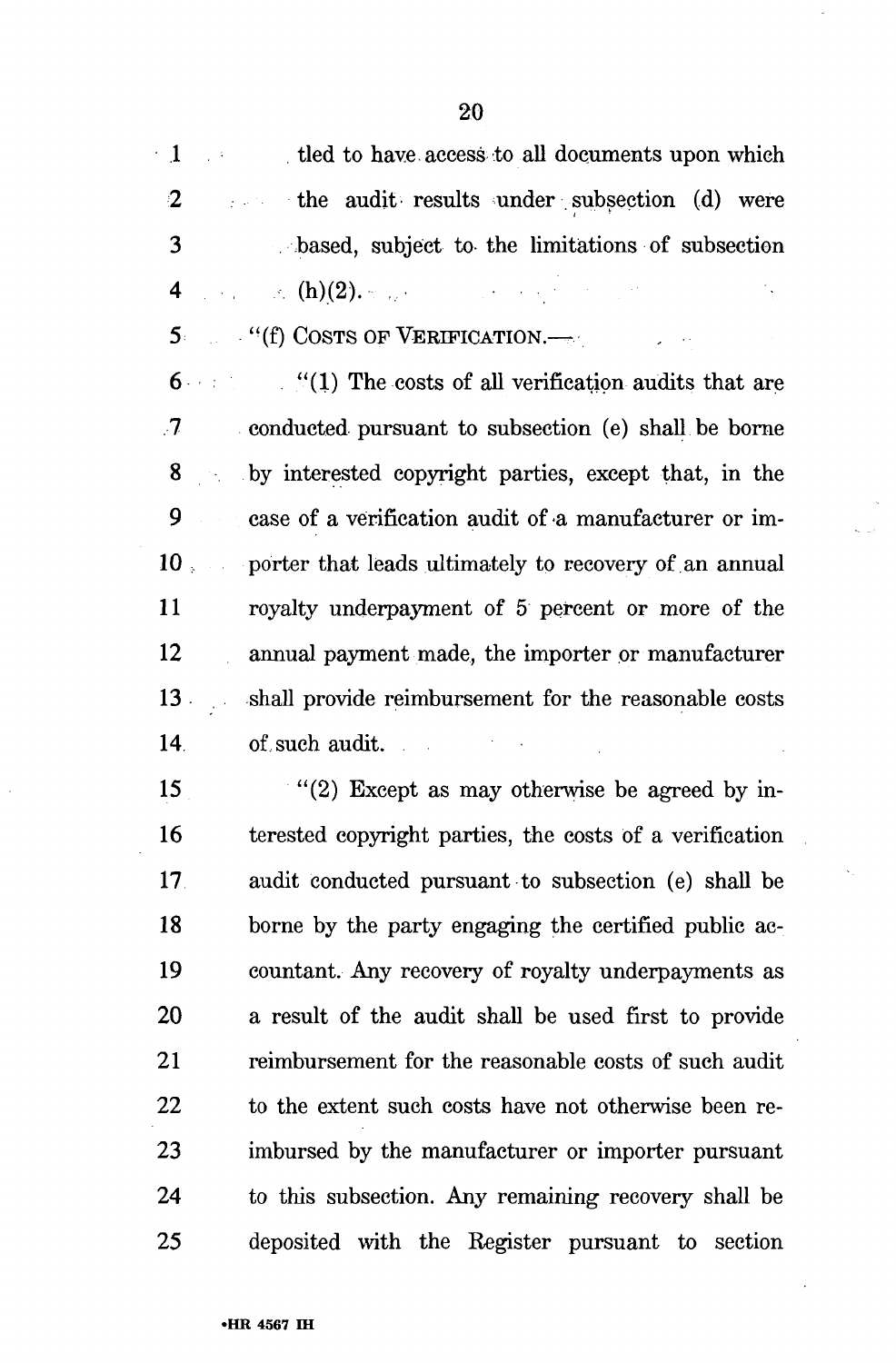1 1013, or as may otherwise be provided by a nego-2 tiated arrangement authorized under section 1016, 3 for distribution to interested copyright parties as 4 though such funds were royalty payments made pur-5 suant to this section.

6 "(g) INDEPENDENCE OP ACCOUNTANTS.—Each cer-7 tified public accountant used by interested copyright par-8 ties or interested manufacturing parties pursuant to this 9 section shall, as determined by the Register, be in good 10 standing and not be financially dependent upon interested 11 copyright parties or interested manufacturing parties, re-12 spectively. The Register may, upon petition by any inter-13 ested copyright party or interested manufacturing party, 14 prevent the use of a particular certified public accountant 15 on the ground that such accountant does not meet the re-16 quirements of this subsection.

17 "(h) CONFIDENTIALITY.

18 "(1) GENERALLY.—The quarterly and annual 19 statements of account filed pursuant to subsections 20 (c) and (d), and information disclosed or generated 21 during verification audits conducted pursuant to 22 subsection (e), shall be presumed to contain infor-23 mation the disclosure of which is subject to the pen-24 alties set forth in section 1905 of title 18. Except 25 as provided in paragraphs (2), (3), and (4), neither

 $\frac{1}{2} \frac{1}{2} \frac{1}{2} \frac{1}{2} \frac{1}{2} \frac{1}{2} \frac{1}{2} \frac{1}{2}$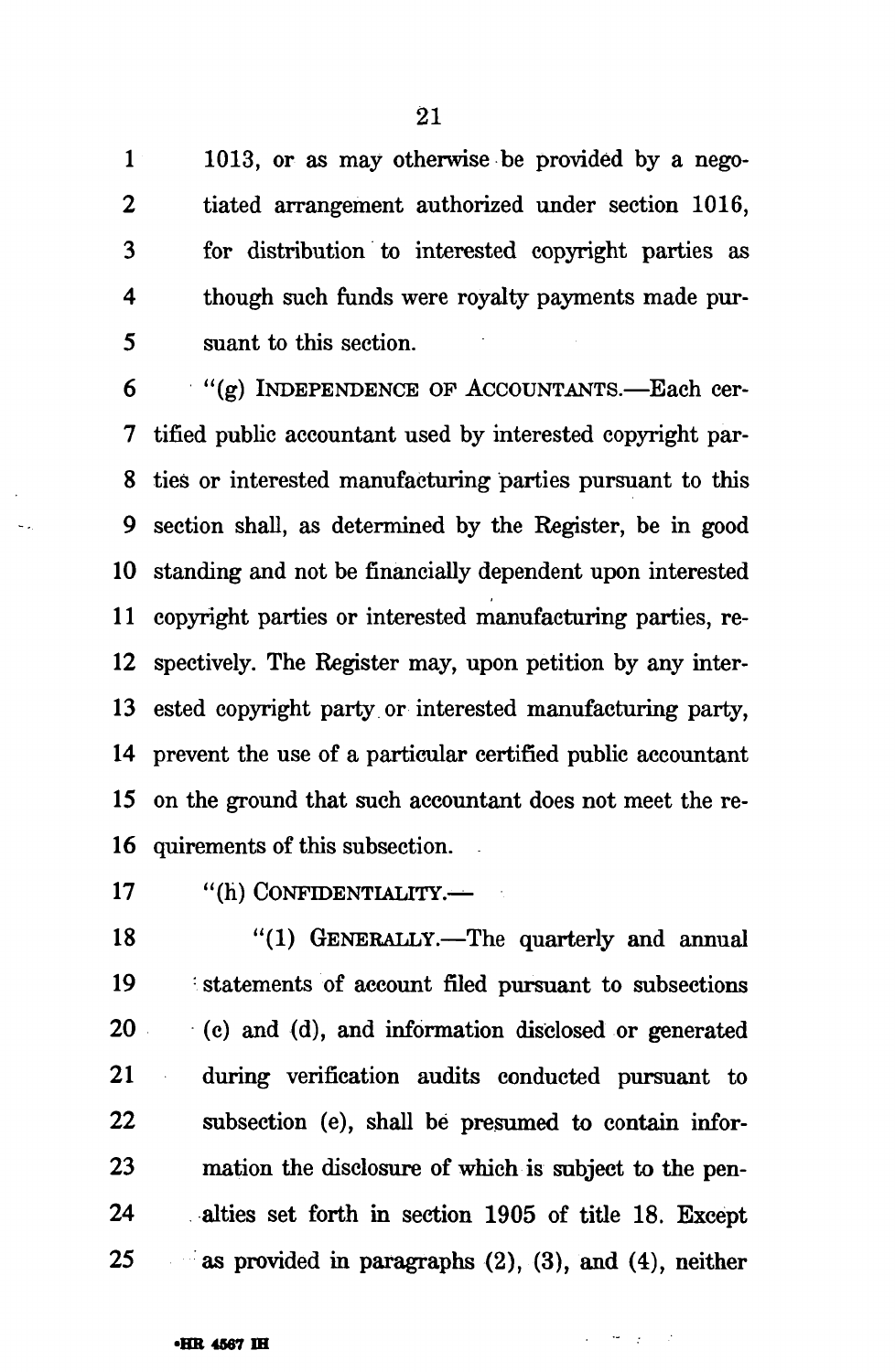| $\cdot$ 1        |                                                            |
|------------------|------------------------------------------------------------|
|                  | the Register nor any member, officer, or employee of       |
| $2^{\circ}$      | the Copyright Office or the Tribunal may—                  |
| 3                | "(A) make available to the public audit in-                |
| $\mathbf 4$      | formation furnished under this section or infor-           |
| 5                | mation contained in quarterly or annual state-             |
| $\boldsymbol{6}$ | ments of account, except that aggregate infor-             |
| $\sqrt{7}$       | mation that does not disclose, directly or indi-           |
| 8 <sub>1</sub>   | rectly, company-specific information may be                |
| 9                | made available to the public;                              |
| 10               | $\cdot$ (B) use such information for any purpose           |
| 11               | other than to carry out responsibilities under             |
| 12               | this chapter; or                                           |
| 13               | "(C) except as provided in subparagraph                    |
| $\overline{14}$  | (A), permit anyone (other than members, offi-              |
| 15               | cers, and employees of the Copyright Office and            |
| 16               | the Tribunal who require such information in               |
| 17               | the performance of duties under this chapter)              |
|                  | 18 to examine such information.                            |
|                  | 19 "(2) PROCEDURES FOR ACCESS TO BE PRE-                   |
|                  | 20 SCRIBED BY REGISTER. (A) The Register, after            |
|                  | 21 consulting with interested manufacturing parties and    |
|                  | 22 interested copyright parties, shall prescribe proce-    |
|                  | 23 dures for disclosing, in confidence, to representatives |
|                  | 24 of interested copyright parties and representatives of  |
|                  | 25 interested manufacturing parties information con-       |

 $\rightarrow$   $\rightarrow$ 

 $\ddot{\phantom{a}}$ الكاتي

 $\sim$ 

 $\sim 10^{-1}$ 

 $\bar{z}$ 

光光的 原

 $\overline{\phantom{a}}$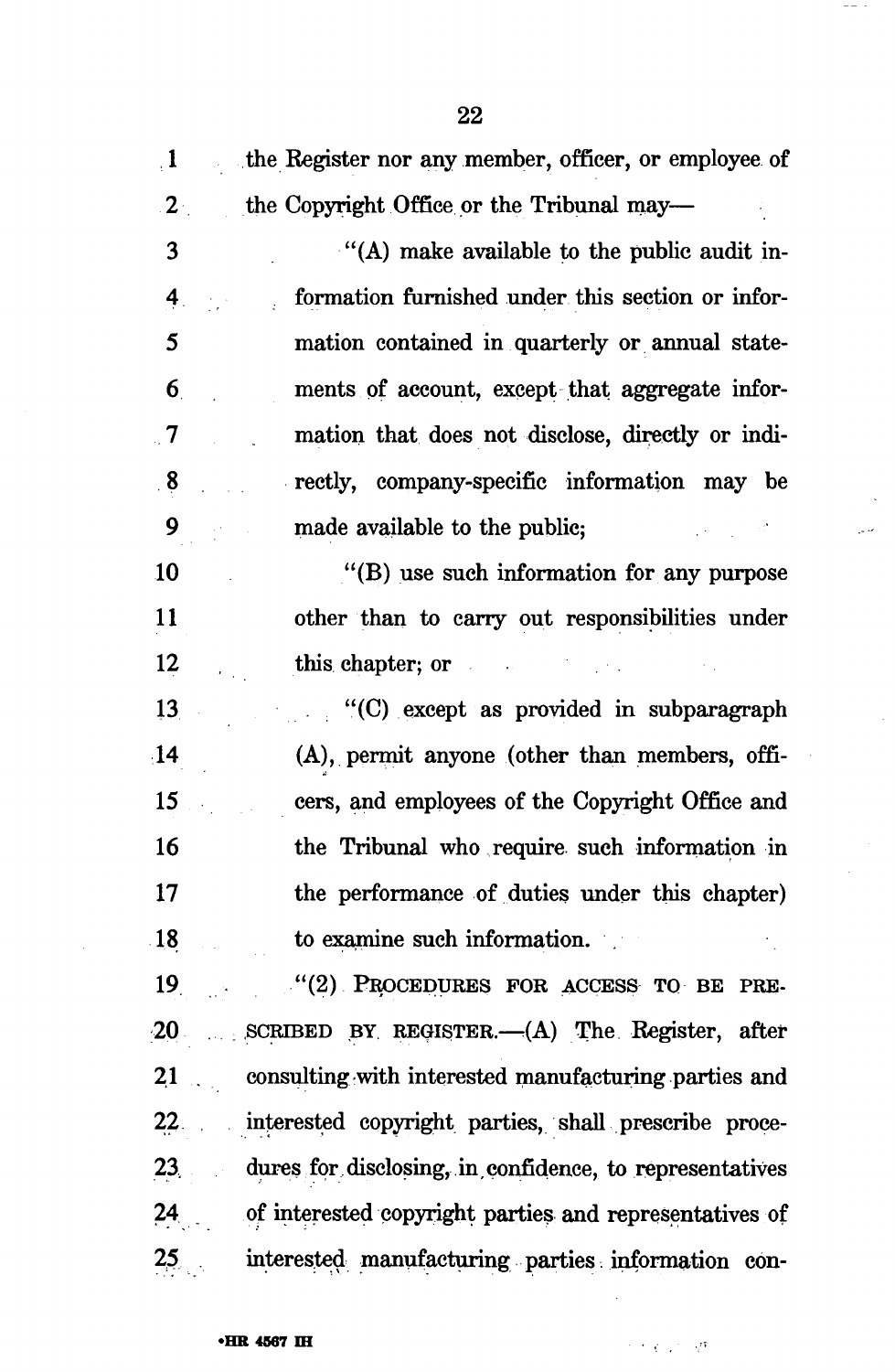1 tained in quarterly and annual statements of ac-2 count and information generated as a result of ver-3 ification audits.

4 "(B) Such procedures shall provide that only 5 those representatives of interested copyright parties 6 and interested manufacturing parties who have been 7 approved by the Register shall have access to such 8 information, and that all such representatives shall 9 be required to sign a certification limiting the use of 10 the information to—

11 "(i) verification functions under this sec-12 tion, and

13 "(ii) any enforcement actions that may re-14 suit from such verification functions.

15 "(3) ACCESS BY AUDITED MANUFACTURER.-16 Any interested manufacturing party that is audited 17 pursuant to subsection (e), and its authorized rep-18 resentatives, shall be entitled to have access to all 19 documents filed with the Register as a result of such 20 audit.

21 "(4) ACCESS BY CONGRESS.—Nothing in this 22 section shall authorize the withholding of informa-23 tion from the Congress:

**24** "§ **1012. Royalty payments** 

25 "(a) DIGITAL AUDIO RECORDING DEVICES.—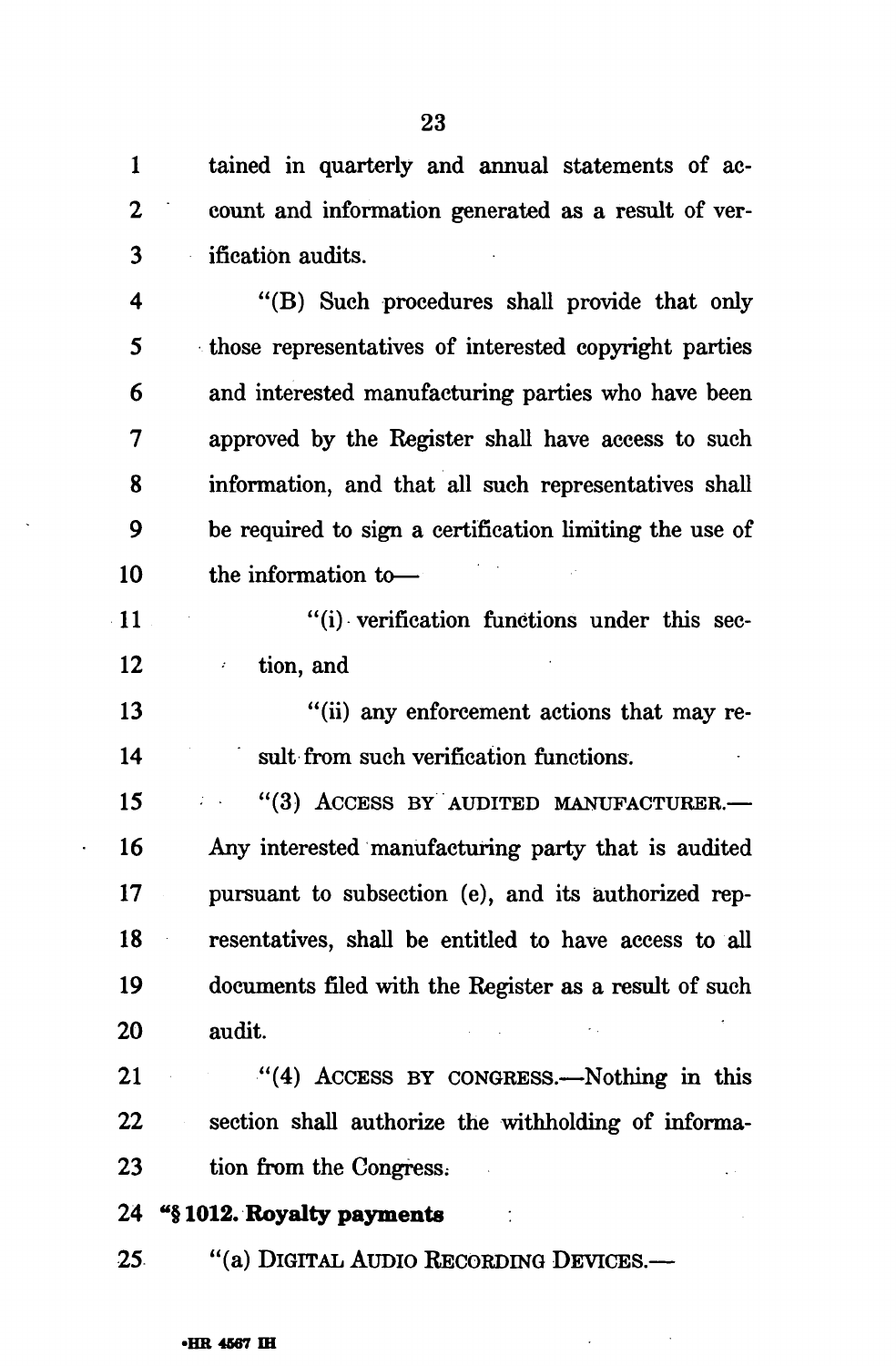$(1)$  AMOUNT OF PAYMENT. The royalty pay- $\mathbf{1}$ ment due under section 1011 of this title for each 2 3 digital audio recording device imported into and dis- $^{4}$ tributed in the United States, or manufactured and  $5<sub>5</sub>$ distributed in.the United States, shall be 2 percent 6 of the transfer price. Only the first person to manu- $7$ facture and distribute or import and distribute such device shall be required to pay the royalty with re- $\blacksquare$  9 spect to such device.  $\mathcal{L}^{\mathcal{L}}$  and  $\mathcal{L}^{\mathcal{L}}$  and  $\mathcal{L}^{\mathcal{L}}$  and  $\mathcal{L}^{\mathcal{L}}$ 

ž

Ř

 $\frac{1}{2}$ 

"(2) CALCULATION FOR DEVICES DISTRIBUTED 10 11. WITH OTHER DEVICES.—With respect to a digital 12 audio recording device first, distributed in com- $.13$ bination with one or more devices, either as a phys- $\sim$  : 14 ically integrated unit or as separate components, the royalty payment shall be calculated as follows: 15

"(A) If the digital audio recording device  $\cdot 16$ and such other devices are part of a physically  $17<sub>1</sub>$ integrated unit, the royalty payment shall be  $18<sup>1</sup>$ based on the transfer price of the unit, but 19 20 shall be reduced by any royalty payment made 21 .; .on any digital audio recording device included 22. A set of the within the unit that was not first distributed in 23 combination with the unit.  $\sqrt{2}$ 

24 " $(B)$  If the digital audio recording device 25 is not part of a physically integrated unit and

والأراب والمور

24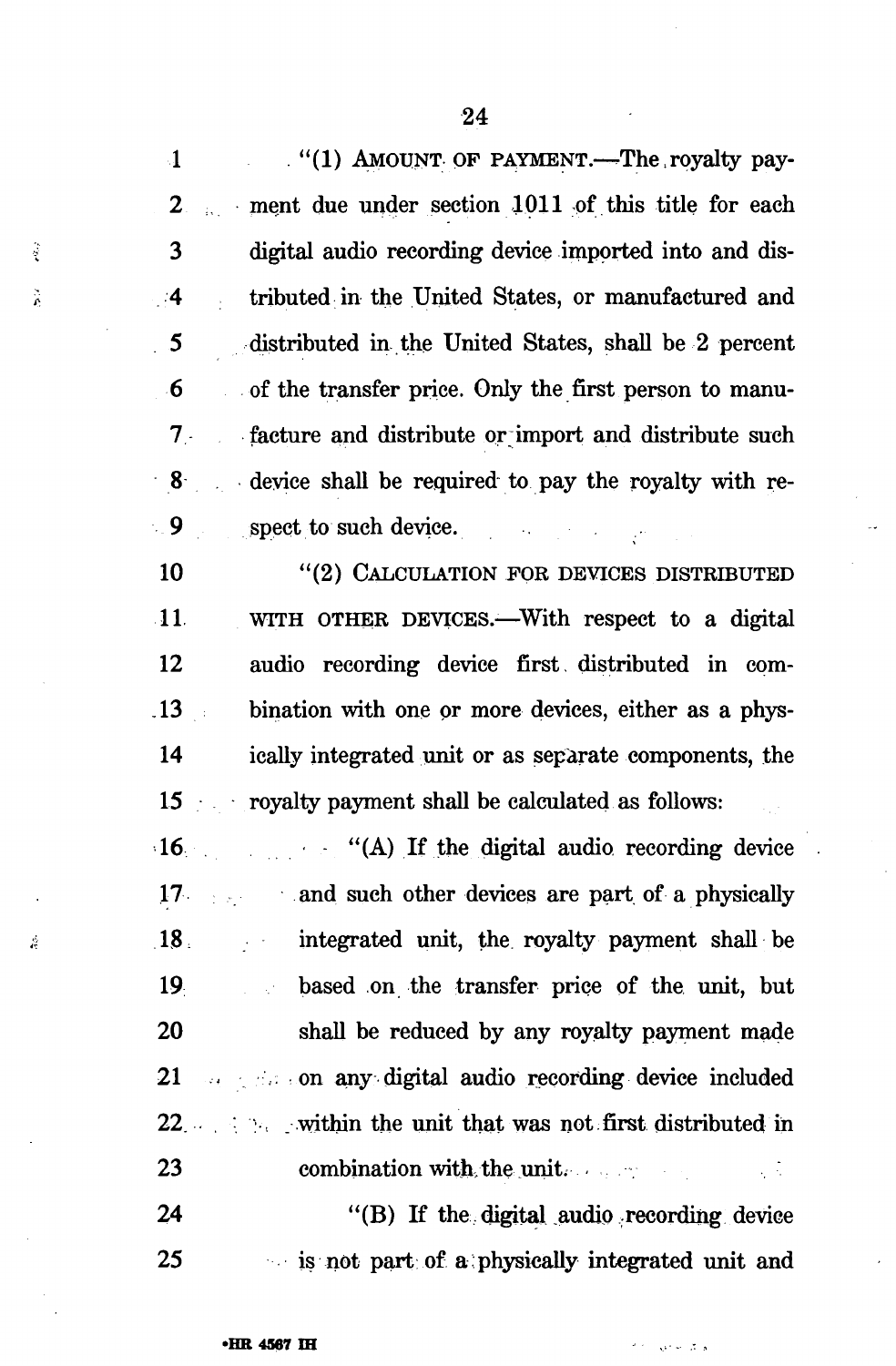1 substantially similar devices have been distrib-2 uted separately at any time during the preced-3 ing 4 quarters, the royalty payment shall be 4 based on the average transfer price of such de-5 vices during those 4 quarters. 6 "(C) If the digital audio recording device is 7 not part of a physically integrated unit and 8 substantially similar devices have not been dis-9 >. • • tributed separately at any time during the pre-10 ceding 4 quarters, the royally payment shall be 11 based on a constructed price reflecting the pro-12 portional value of such device to the com-13 bination as a whole.

14 ."(3) LIMITS ON ROYALTIES.—Notwithstanding 15 paragraph (1) or (2) of this subsection, the amount 16 of the royalty payment for each digital audio record-17 ing device or physically integrated unit containing a 18 digital audio recording device shall not be less than 19 \$1 nor more than the royalty maximum. The royalty 20 maximum shall be \$8 per device, except that for a 21 physically integrated unit containing more than one 22 digital audio recording device, the royalty maximum 23 for such unit shall be \$12. During the 6th year after 24 the effective date of this chapter, and not more than 25 once each year thereafter, any interested copyright

 $\ddot{\phantom{a}}$ 

25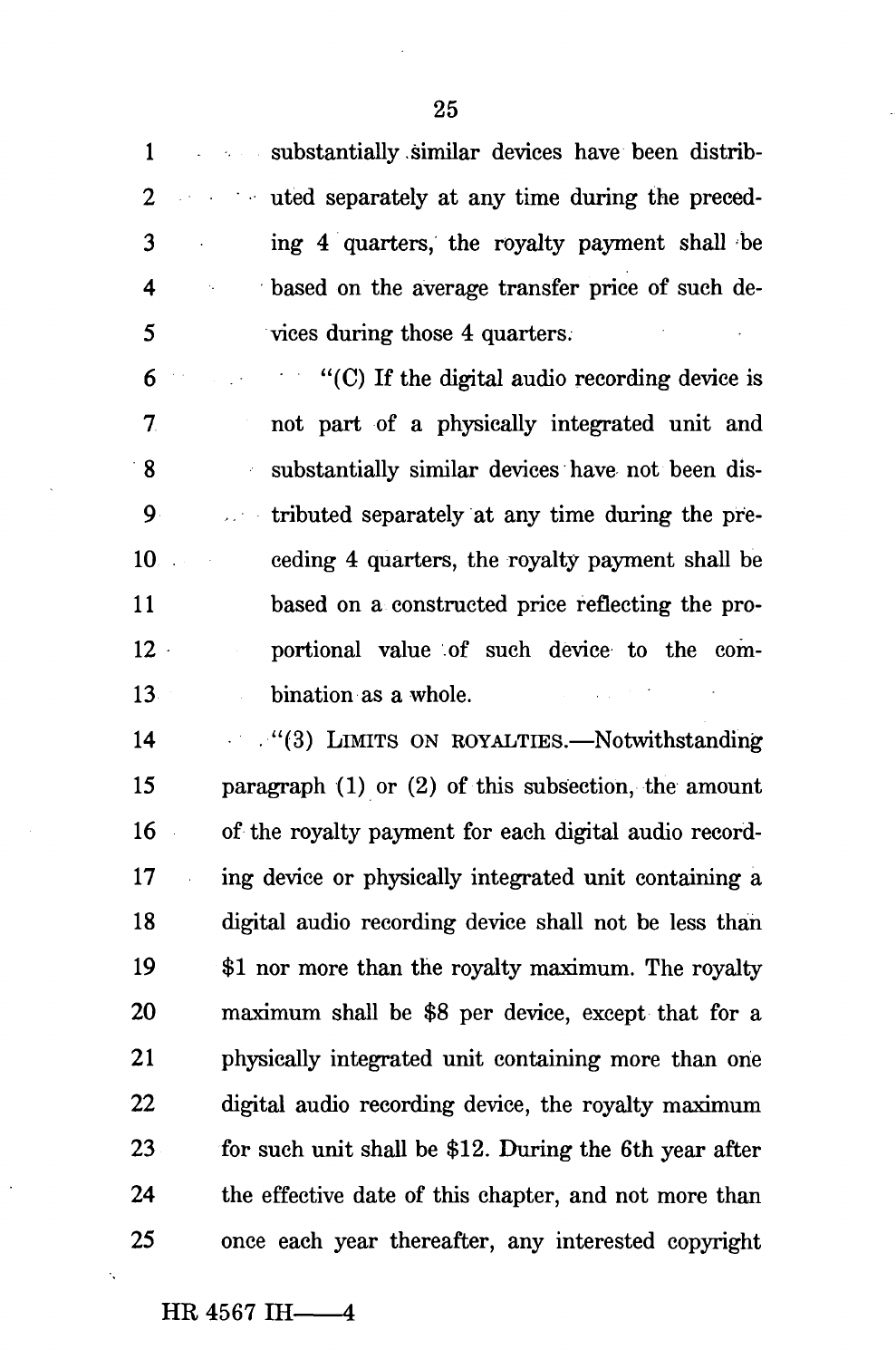1 party may petition the Tribunal to increase the roy-2 alty maximum and, if more than 20 percent of the 3 royalty payments are at the relevant royalty maxi-4 mum, the Tribunal shall prospectively increase such 5 royalty maximum with the goal of having not more 6 than 10 percent of such payments at the new royalty 7 maximum; except that the amount of any such in-8 crease as a percentage of the royalty maximum shall 9 in no event exceed the percentage increase in the 10 Consumer Price Index of the Department of Labor 11 during the period under review.

12 "(b) DIGITAL AUDIO RECORDING MEDIA.—The roy-13 alty payment due under section 1011 for each digital 14 audio recording medium imported into and distributed in 15 the United States, or manufactured and distributed in the 16 United States, shall be 3 percent of the transfer price, 17 except that only the first person to manufacture and dis-18 tribute or import and distribute such medium shall be re-19 quired to pay the royalty with respect to such medium.

20 "(c) RETURNED OR EXPORTED MERCHANDISE.—

21 "(1) DEDUCTION.—In calculating the amount 22 of royalty payments due under subsections (a) and 23 (b) of this section, manufacturers and importers 24 may deduct the amount of any royalty payments al-25 ready made on digital audio recording devices or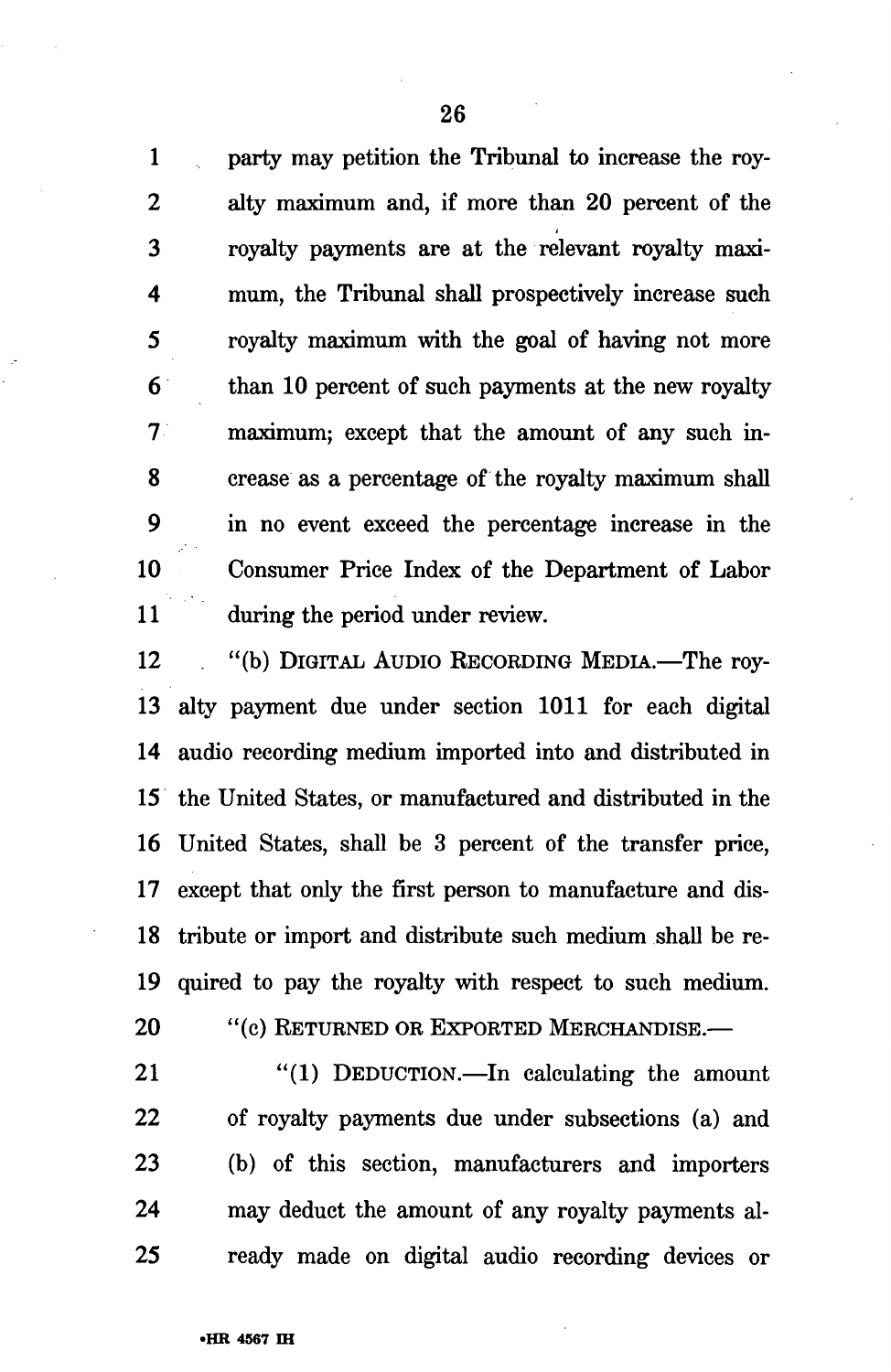1 media that are returned to the manufacturer or im-2 porter as unsold or defective merchandise within 2 3 years after the date on which royalty payments 4 under subsections (a) and (b) are paid on such de-5 vices or media.

6 "(2) TIMING OF CREDIT.—Any such credit shall 7 be taken during the period when such devices or 8 media are returned or exported, and the basis for 9 any such credit shall be set forth in the statement 10 of account for such period filed under section  $11 \qquad 1011(e).$ 

12 "(3) CARRYOVERS AND ADDITIONAL PAY-13 MENTS.—Any such credit that is not fully used dur-14 ing such period may be carried forward to sub-15 sequent periods. If any returned or exported mer-16 chandise for which a credit has been taken is sub-17 sequently distributed, a royalty payment shall be 18 made as specified under subsection (a) or (b) of this 19 section, based on the transfer price applicable to 20 such distribution.

# 21 "§ 1013. Deposit of royalty payments and deduction of 22 expenses

23 "The Register shall receive all royalty payments de-24 posited under this chapter and, after deducting the rea-25 sonable costs incurred by the Copyright Office under this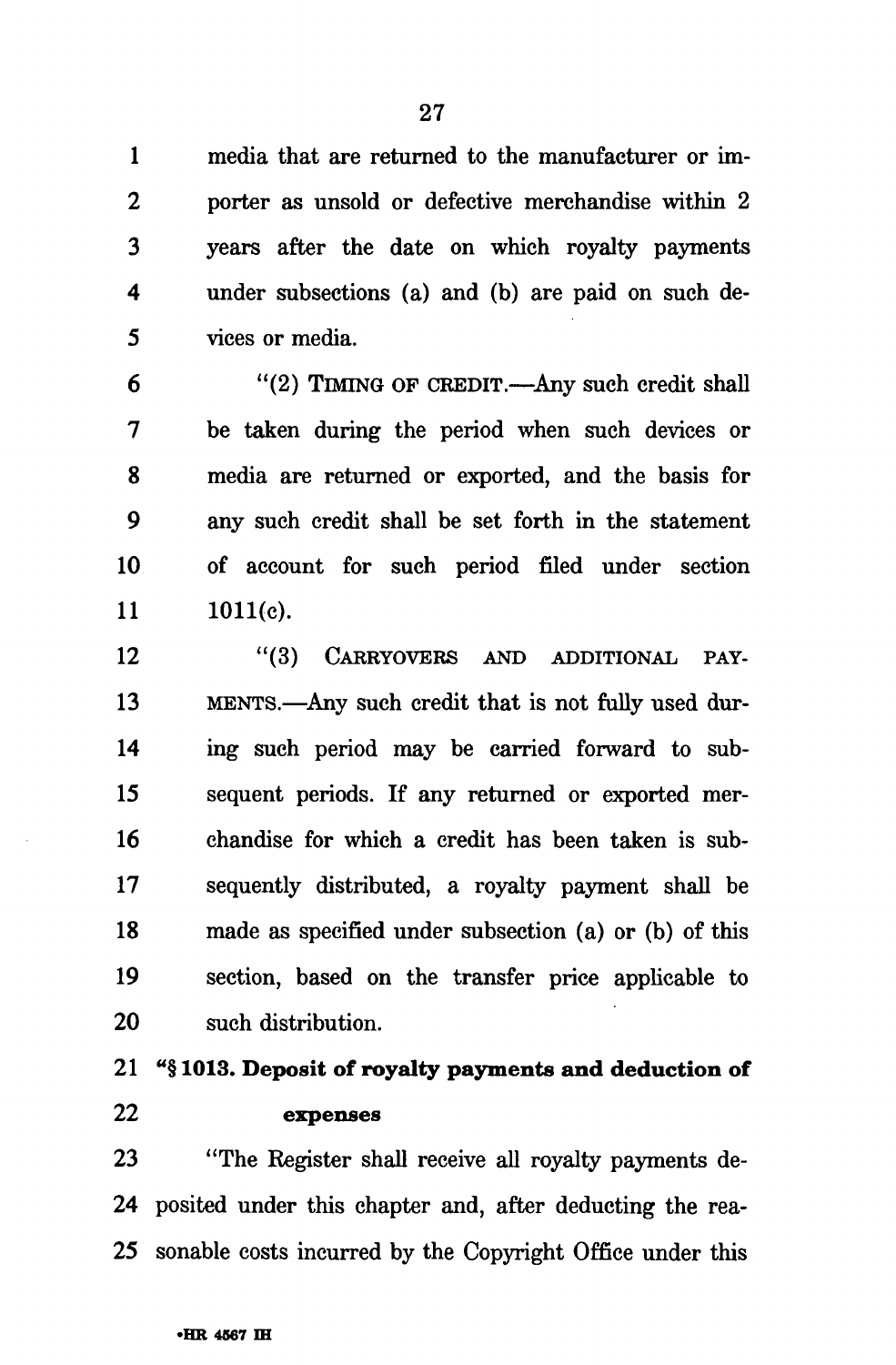1 chapter, shall deposit the balance in the: Treasury of the 2 United States, in such manner as the Secretary of the 3 Treasury directs. All funds held by the Secretary of the 4 Treasury shall be invested in interest-bearing United 5 States securities for later distribution with interest under 6 section 1014, 1015, or 1016. The Register may, in the 7 Register's discretion, 4 years after the close of any cal-8 endar year, close out the royalty payments account for 9 that calendar year, and may treat any funds remaining 10 in such account and any subsequent deposits that would 11 otherwise be attributable to that calendar year as attrib-12 utable to the succeeding calendar year. The Register shall 13 submit to the Copyright Royalty Tribunal, on a monthly 14 basis, a financial statement reporting the amount of royal-15 ties under this chapter that are available for distribution.

## 16 "§ 1014. Entitlement to royalty payments

17 - "(a) INTERESTED COPYRIGHT PARTIES.—The roy-18 alty payments deposited pursuant to section 1013 shall, 19 in accordance with the procedures specified in section 20 1015 or 1016, be distributed to any interested copyright 21 party—

22 "(1) whose musical work or sound recording 23 has been—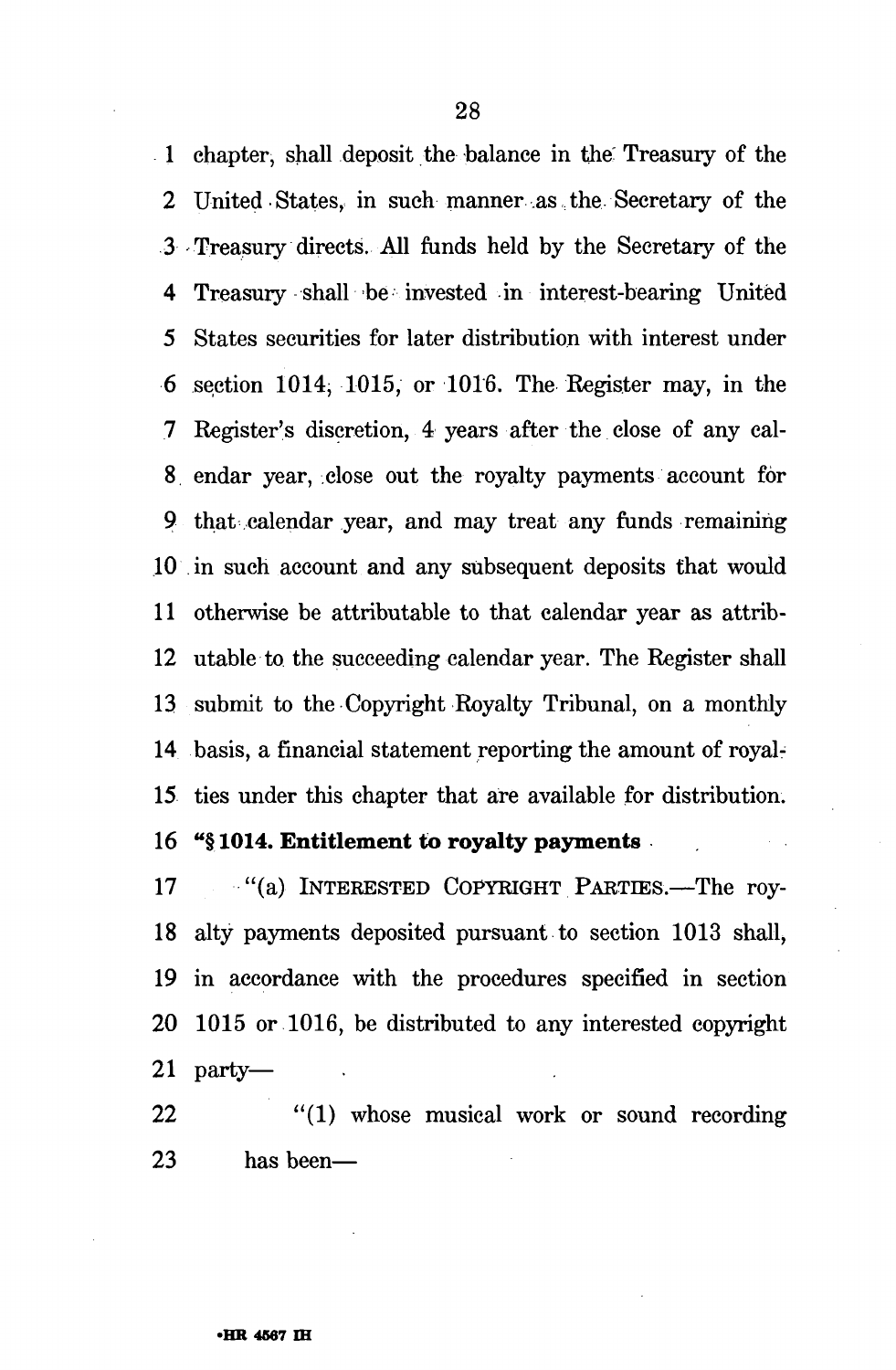| $\mathbf{1}$    | (A) embodied in audiograms lawfully                       |
|-----------------|-----------------------------------------------------------|
| $\mathbf{2}$    | made under this title that have been distributed          |
| 3               | to the public, and                                        |
| 4 <sup>1</sup>  | "(B) distributed to the public in the form                |
| 5               | of audiograms or disseminated to the public in            |
| 6               | transmissions, during the period to which such            |
| 7               | payments pertain; and                                     |
| 8               | $''(2)$ who has filed a claim under section 1015          |
| 9               | or $1016.$                                                |
| 10              | ALLOCATION OF ROYALTY PAYMENTS<br>$\lq( b )$<br><b>TO</b> |
| 11              | GROUPS.-The royalty payments shall be divided into two    |
| 12              | funds as follows:                                         |
| 13 <sup>°</sup> | $(1)$ THE SOUND RECORDINGS FUND. $-66\frac{2}{3}$         |
| 14              | percent of the royalty payments shall be allocated to     |
| 15 <sub>1</sub> | the Sound Recordings Fund. The American Fed-              |
| 16              | eration of Musicians (or any successor entity) shall      |
| 17              | receive 25% percent of the royalty payments allocated     |
| 18              | to the Sound Recordings Fund for the benefit of           |
| 19              | nonfeatured musicians who have performed on sound         |
| 20              | recordings distributed in the United States. The          |
| 21.             | American Federation of Television and Radio Artists       |
| 22              | (or any successor entity) shall receive 1% percent of     |
| 23              | the royalty payments allocated to the Sound Record-       |
| 24              | ings Fund for the benefit of nonfeatured vocalists        |
| 25              | who have performed on sound recordings distributed        |

 $\bar{z}$ 

 $\frac{1}{2} \sum_{i=1}^n \frac{1}{2} \sum_{j=1}^n \frac{1}{2} \sum_{j=1}^n \frac{1}{2} \sum_{j=1}^n \frac{1}{2} \sum_{j=1}^n \frac{1}{2} \sum_{j=1}^n \frac{1}{2} \sum_{j=1}^n \frac{1}{2} \sum_{j=1}^n \frac{1}{2} \sum_{j=1}^n \frac{1}{2} \sum_{j=1}^n \frac{1}{2} \sum_{j=1}^n \frac{1}{2} \sum_{j=1}^n \frac{1}{2} \sum_{j=1}^n \frac{1}{2} \sum_{j=$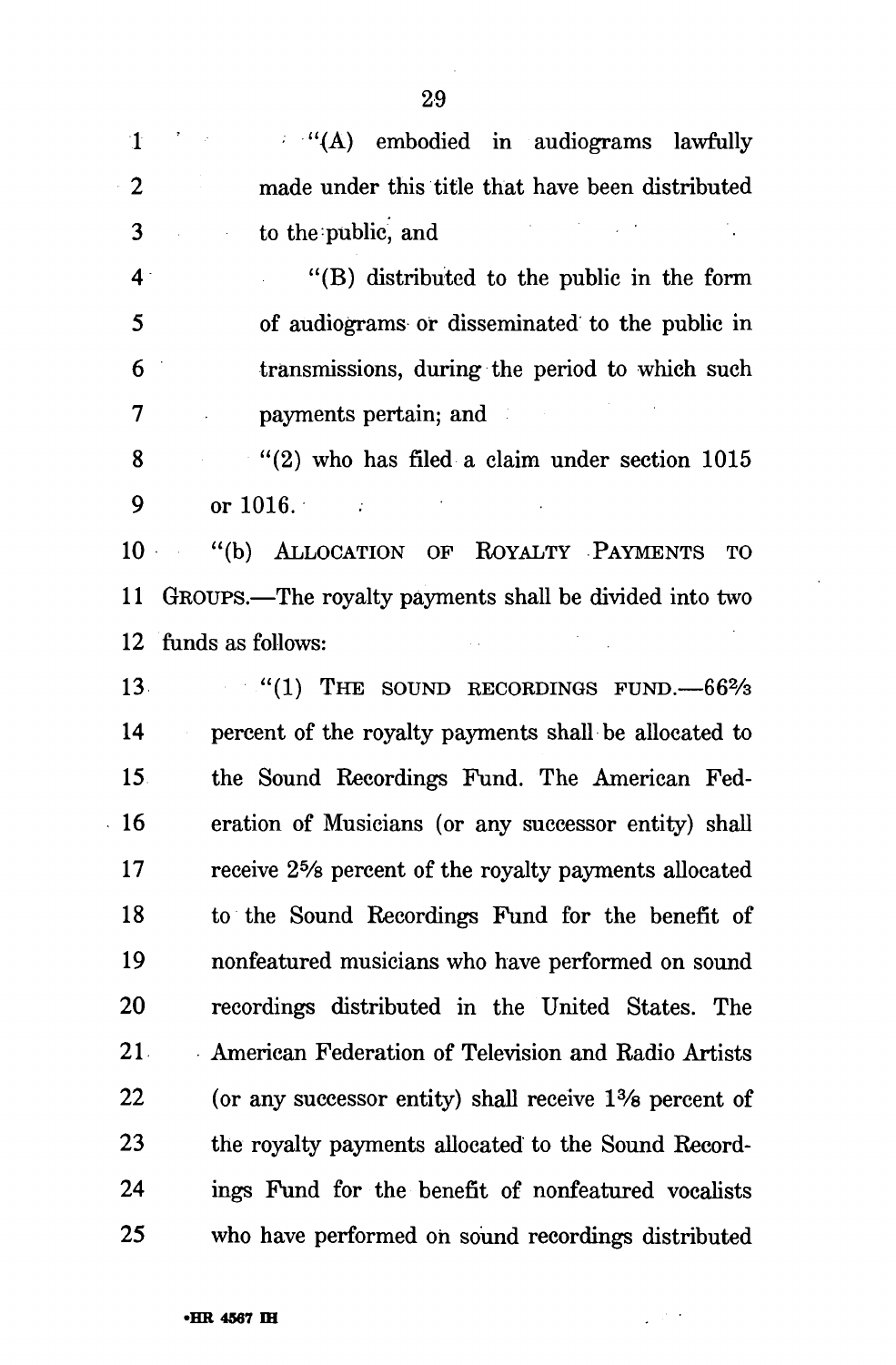1 in the United States. The remaining royalty pay-2 ments in the Sound Recordings Fund shall be dis-3 tributed to claimants under subsection (a) who are 4 interested copyright parties under section 5 1001(a)(6)(i). Such claimants shall allocate such 6 royalty payments, on a per sound recording basis, in 7 the following manner: 40 percent to the recording 8 artist or artists featured on such sound recordings 9 (or the persons conveying rights in the artists' per-10 formances in the sound recordings), and 60 percent 11 to the interested copyright parties.

12  $(2)$  THE MUSICAL WORKS FUND.  $(A)$  33<sup>1</sup>/<sub>3</sub> 13 percent of the royalty payments shall be allocated to 14 the Musical Works Fund for distribution to inter-15 ested copyright parties whose entitlement is based 16 on legal or beneficial ownership or control of a copy-17 right in a musical work.

18 "(B) Notwithstanding any contractual obliga-19 tion to the contrary—

20 "(i) music publishers shall be entitled to 21 50 percent of the royalty payments allocated to 22 the Musical Works Fund, and

23 "(ii) writers shall be entitled to the other 24 50 percent of the royalty payments allocated to 25 the Musical Works Fund.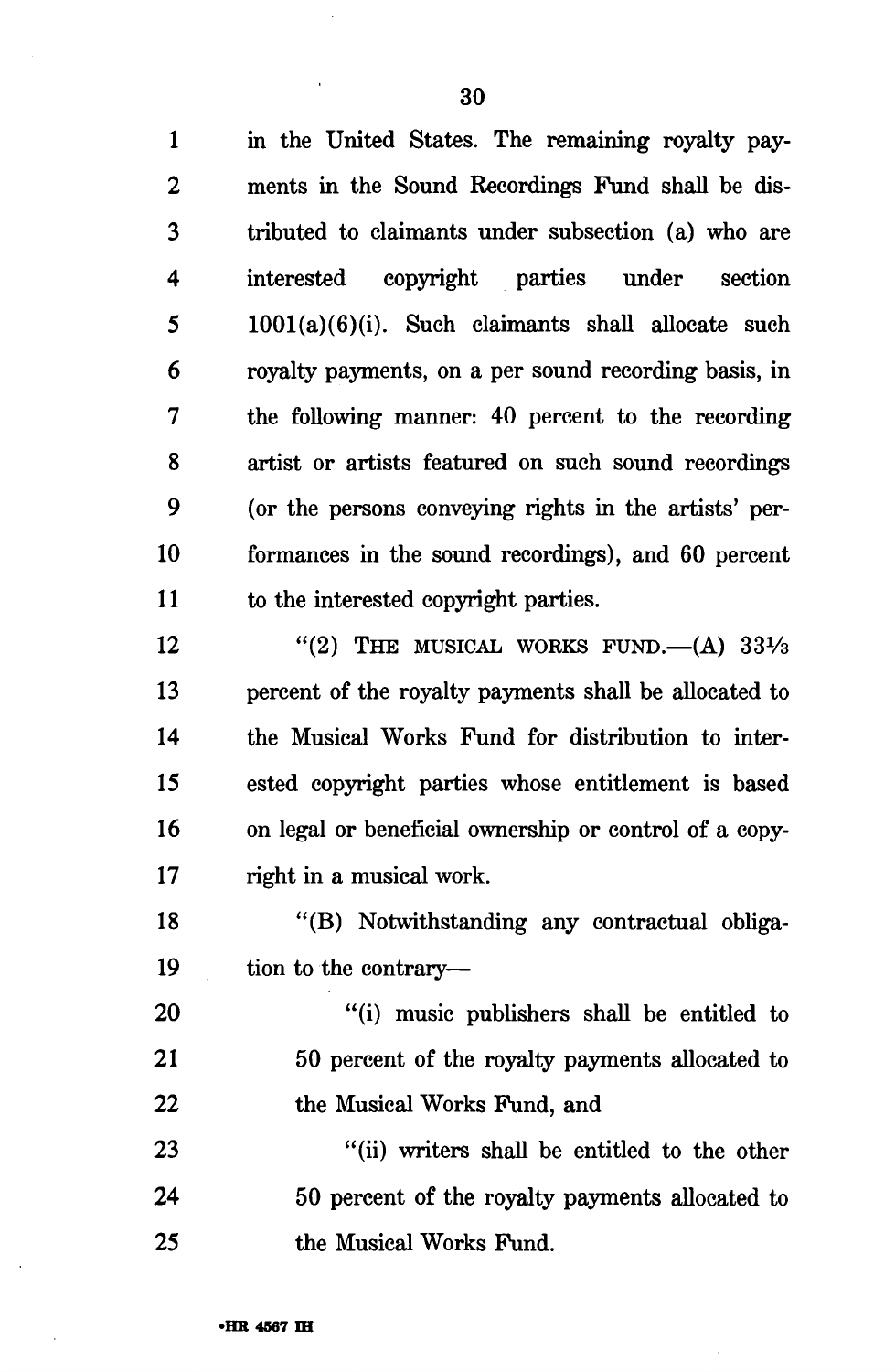1 "(c) DISTRIBUTION OF ROYALTY PAYMENTS WITHIN 2 GROUPS.—If all interested copyright parties within a 3 group specified in subsection (b) do not agree on a vol-4 untary proposal for the distribution of the royalty pay-5 ments within such group, the Tribunal shall, pursuant to 6 the procedures specified in section 1015(c), allocate such 7 royalty payments based on the extent to which, during the 8 relevant period—

9 "(1) for the Sound Recordings Fund, each 10 sound recording was distributed to the public in the 11 form of audiograms; and

12 "(2) for the Musical Works Fund, each musical 13 work was distributed to the public in the form of 14 audiograms or disseminated to the public in trans-15 missions.

16 "§ 1015. Procedures for distributing royalty payments

17 "(a) FILING OF CLAIMS AND NEGOTIATIONS.—

18 "(1) During the first 2 months of each calendar 19 year after the calendar year in which this chapter 20 takes effect, every interested copyright party wishing 21 to receive royalty payments to which such party is 22 entitled under section 1014 shall file with the Tribu-23 nal a claim for payments collected during the pre-24 ceding year in such form and manner as the Tribu-25 nal shall prescribe by regulation.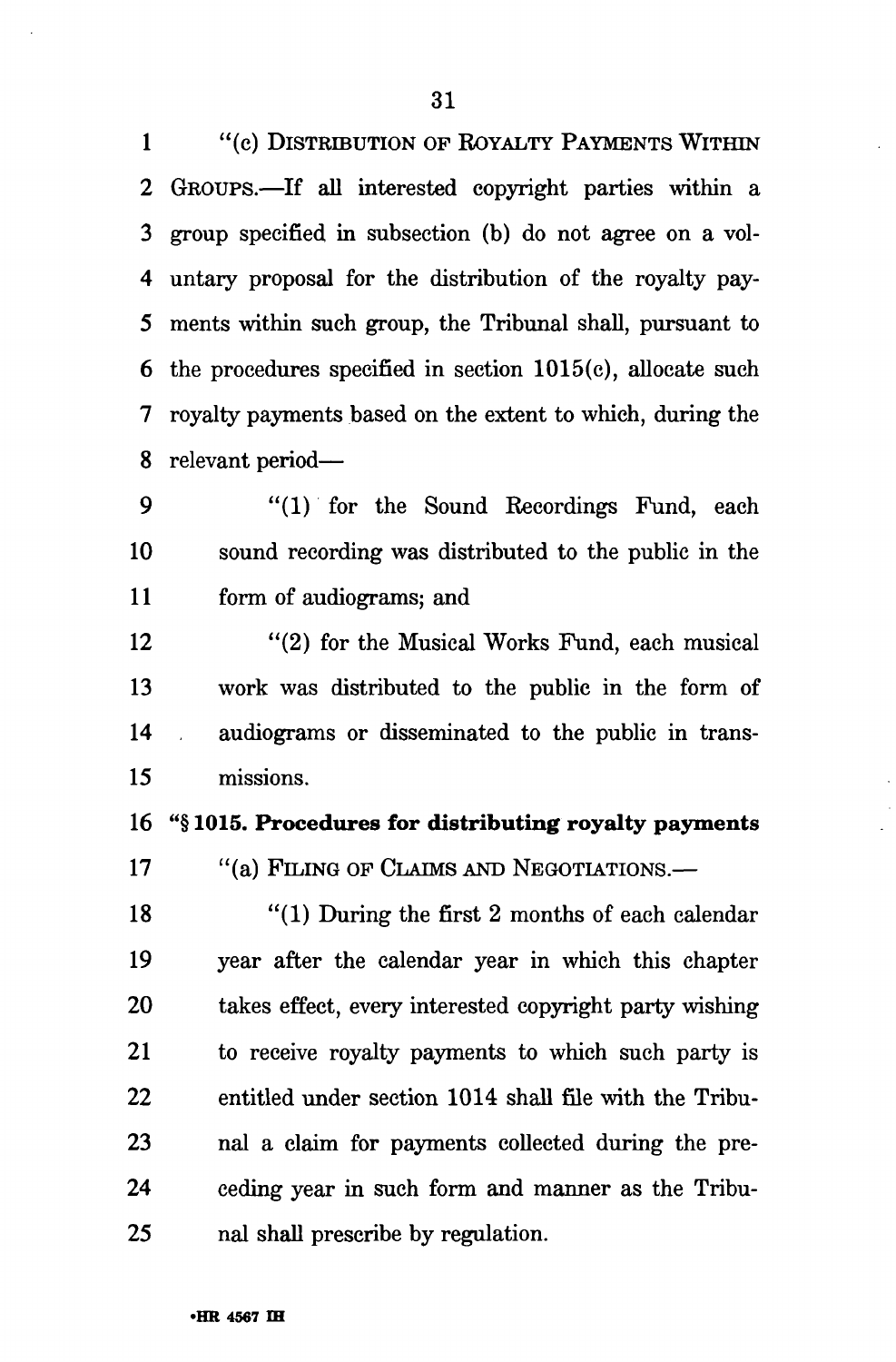$1$  (2) All interested copyright parties within each 2 group specified in section 1014(b) shall negotiate in 3 good faith among themselves in an effort to agree to 4 a voluntary proposal for the distribution of royalty ' 5 " payments. Notwithstanding any provision of the 6 antitrust laws, for purposes of this section such in-7 ' terested copyright parties may agree among, them-8 selves to the proportionate division of royalty pay-9 ments, may lump their claims together and file them 10 jointly or as a single claim, or may designate a com-11 mon agent to receive payment on their behalf; except 12 that no agreement under this subsection may modify 13 the allocation of royalties specified in section  $14 \t1014(b).$ 

15 "(b) DISTRIBUTION OF PAYMENTS IN THE ABSENCE 16 OF A DISPUTE.—Within 30 days after the period estab-17 lished for the filing of claims under subsection (a), in each 18 year after the year in which this section takes effect, the 19 Tribunal shall determine whether there exists a con-20 troversy concerning the distribution of royalty payments 21 under section 1014(c). If the Tribunal determines that no 22 such controversy exists, the Tribunal shall, within 30 days 23 after such determination, authorize the distribution of the 24 • royalty payments as set forth in the agreements regarding 25 the distribution of royalty payments entered into pursuant

ЦŅ.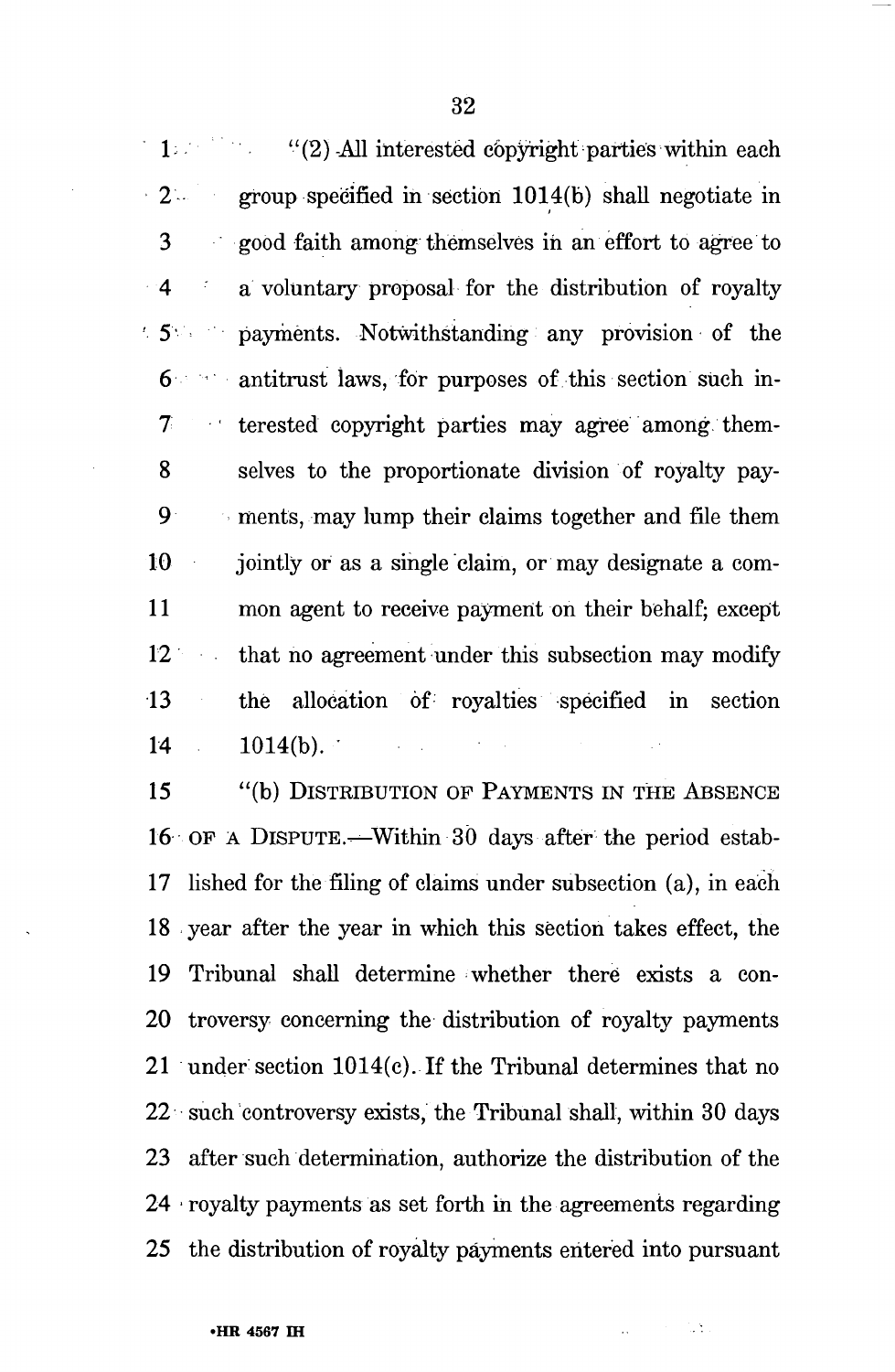1, to subsection (a), after deducting its reasonable adminis-2 trative costs under this section.

3 "(c) RESOLUTION OF DISPUTES.—If the Tribunal 4 finds the existence of a controversy, it shall, pursuant to 5 chapter 8 of this title, conduct a proceeding to determine 6 the distribution of royalty payments. During the pendency 7 of such a proceeding, the Tribunal shall withhold from dis-8 tribution an amount sufficient to satisfy all claims with 9 respect to which a controversy exists, but shall, to the ex-10 tent feasible, authorize the distribution of any amounts 11 that are not in controversy.

12 "§1016. Negotiated collection and distribution ar-13 rangements

14 "(a) SCOPE OF PERMISSIBLE NEGOTIATED AR-15 RANGEMENTS.—

16 "(1) AUTHORITY TO NEGOTIATE.—Interested 17 copyright parties and interested manufacturing par-18. ties may at any time negotiate among or between 19 themselves a single alternative system for the collec-20 tion, distribution, or verification of royalty payments 21 provided for in this chapter.

22 "(2) SCOPE OF ALTERNATIVE ARRANGE-23 MENT.—Such a negotiated arrangement may modify 24 the collection, distribution, and verification proce-25 dures and requirements that would otherwise apply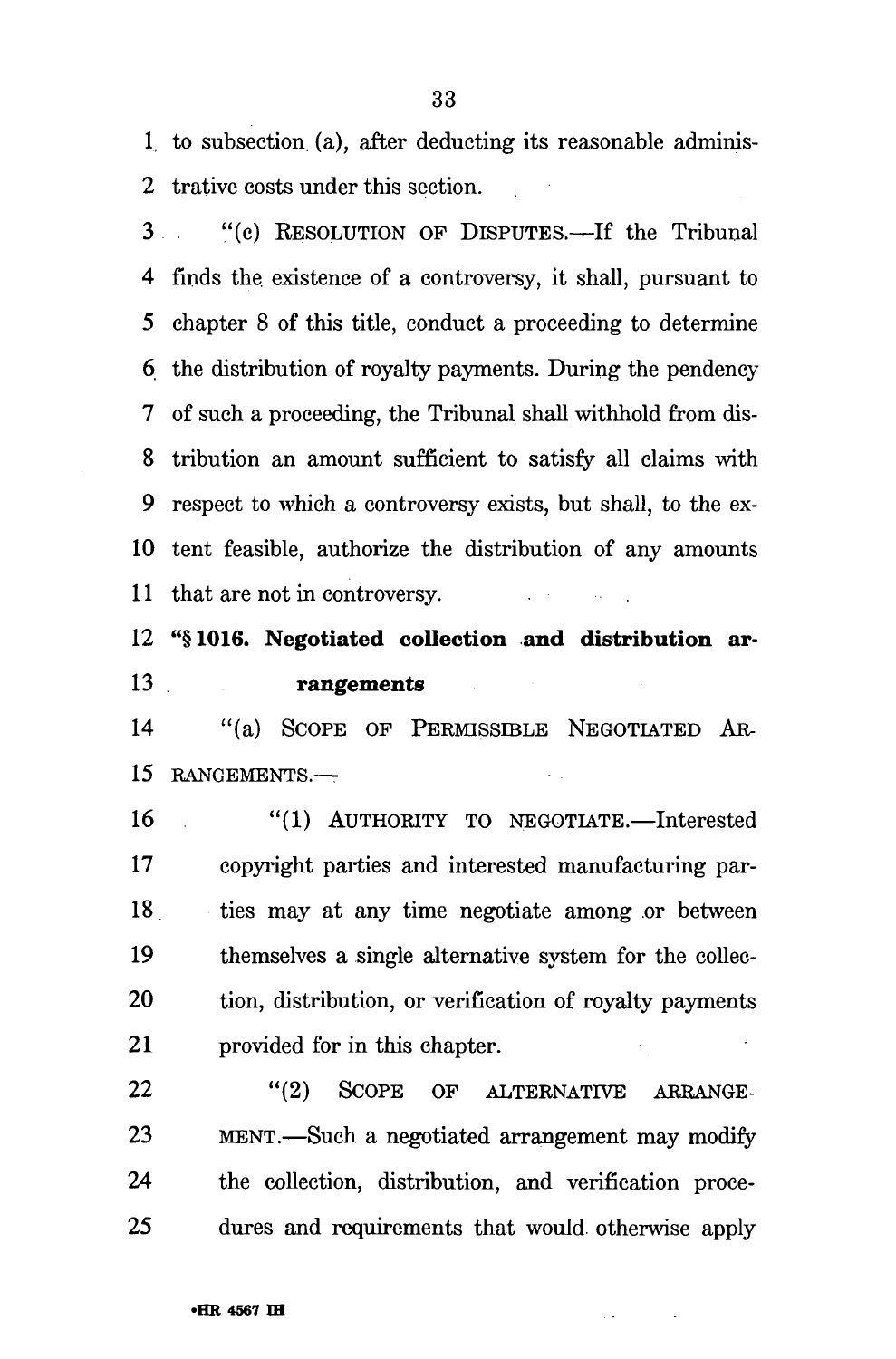1 under sections 1011 through 1015, including the 2 time periods for payment and distribution of royal-3 ties, but shall not alter the requirements of section 4 1011 (a), (b), or (h)(4), section 1012(a), or section 5  $1014(a)$ .

6 "(3) RESOLUTION OF DISPUTES.—Such a nego-7 tiated arrangement may also provide that specified 8 types of disputes that cannot be resolved among the 9 parties to the arrangement shall be resolved by bind-10 ing arbitration or other agreed upon means of dis-11 pute resolution.

12 "(4) INAPPLICABILITY OF ANTITRUST LAWS.— 13 Notwithstanding any provision of the antitrust laws, 14 for purposes of this section interested manufacturing 15 parties and interested copyright parties may nego-16 tiate in good faith and voluntarily agree among 17 themselves as to the collection, allocation, dis-18 tribution, and verification of royalty payments, and 19 may designate common agents to negotiate and 20 carry out such activities on their behalf.

21 "(b) IMPLEMENTATION OF A NEGOTIATED ARRANGE-22 MENT.—

23  $(1)$  DETERMINATION BY THE TRIBUNAL.— $(A)$ 24 No negotiated arrangement shall go into effect 25 under this section until the Tribunal has deter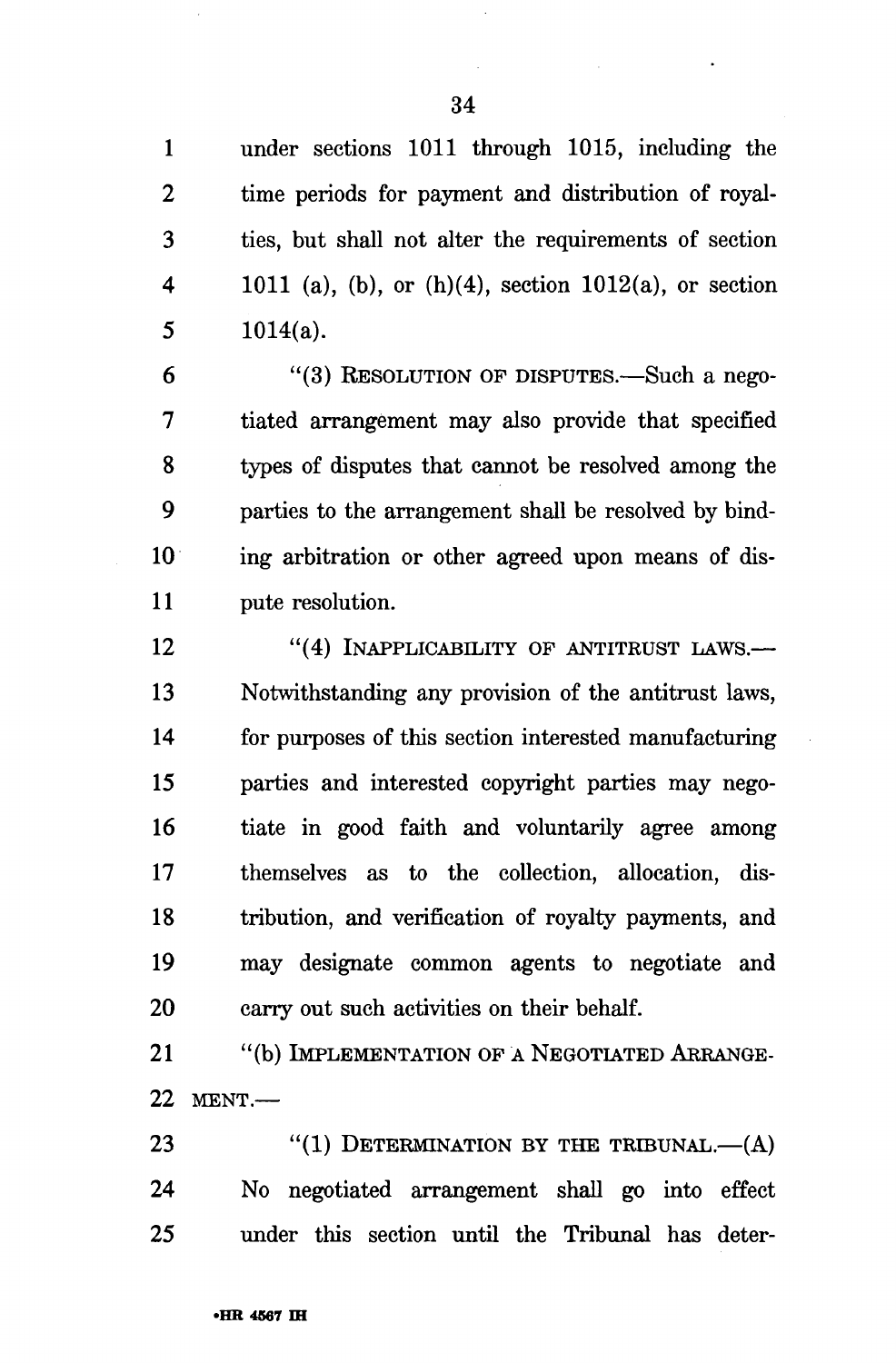35

1 mined, after full opportunity for comment by inter-

2 ested persons, that participants in the negotiated ar-3 rangement include— 4 "(i) at least % of all individual interested 5 copyright parties that are entitled to receive 6 royalty payments from the Sound Recordings 7 Fund, 8 "(ii) at least % of all individual interested 9 copyright parties that are entitled to receive 10 royalty payments from the Musical Works Fund 11 as music publishers, and 12 "(iii) at least  $\frac{2}{3}$  of all individual interested 13 copyright parties that are entitled to receive 14 royalty payments from the Musical Works Fund 15 as writers. 16 "(B) For purposes of subparagraph (A), the de-17 termination with respect to  $\frac{2}{3}$  participation shall be 18 based on annual retail sales of audiograms in which 19 musical works or sound recordings of musical works 20 are embodied. One or more organizations rep-21 resenting any of the types of individual interested 22 copyright parties specified in the first sentence of 23 this subparagraph shall be presumed to represent  $\frac{2}{3}$ 24 of that type of interested copyright party if the 25 membership of, or other participation in, such orga-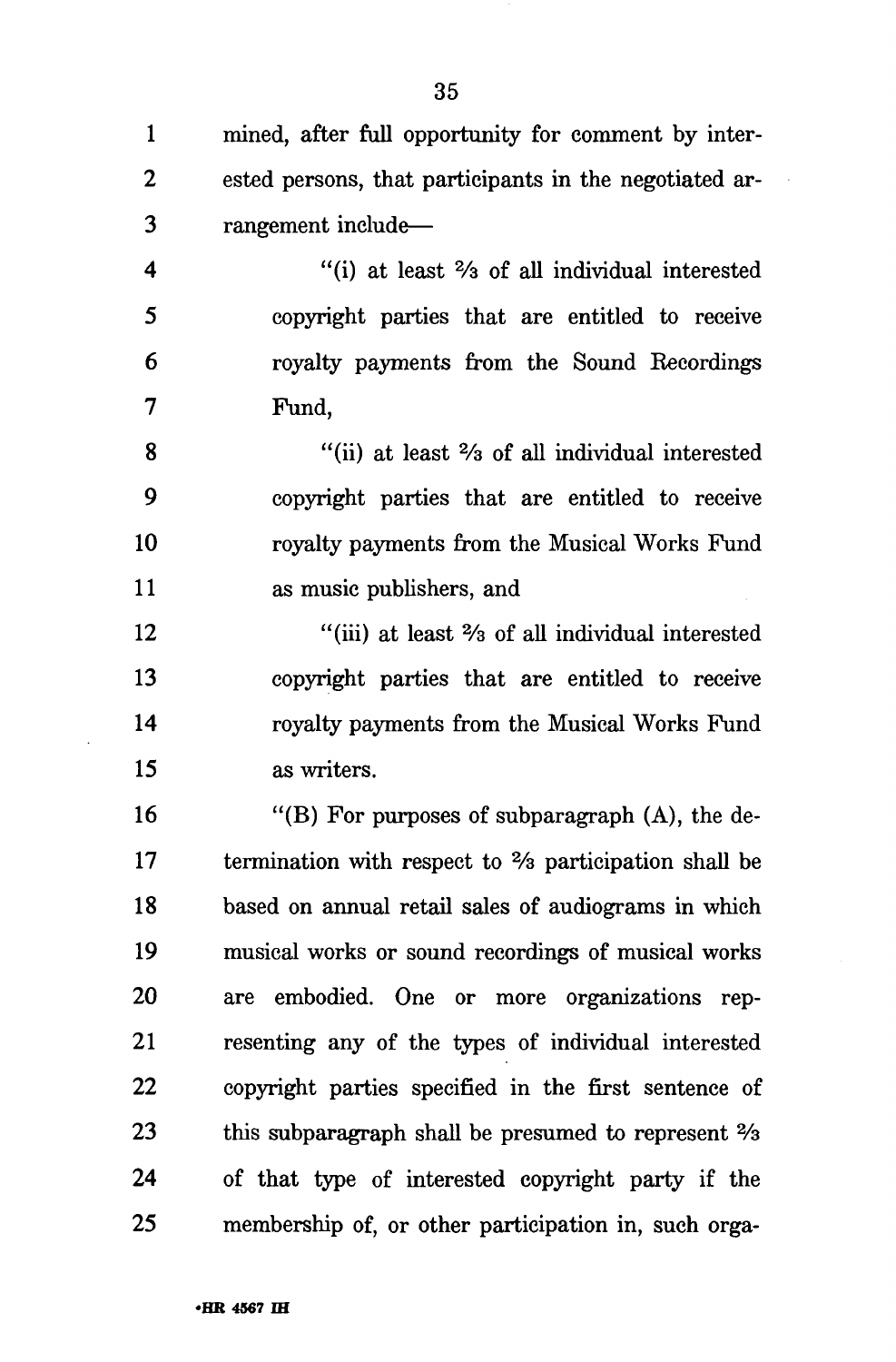1 inization or organizations includes  $\frac{2}{3}$  of that type of 2 interested copyright party based on annual retail 3 sales of phonorecords in which musical works or 4 ' sound recordings of musical works are embodied.

 $5$  "(C) The implementation of the negotiated ar-6 rangement shall include all necessary safeguards, as 7 determined by the Tribunal, which ensure that all 8 interested parties who are not participants in the ne-9 gotiated arrangement receive the royalty payments 10-" to which they would be entitled in the absence of 11 such an arrangement. Such safeguards may include 12 accounting procedures, reports, and any other infor-13 mation determined to be necessary to ensure the 14 proper collection and distribution of royalty pay-15 ments.

16 "(2) PARTIES NOT SUBJECT TO NEGOTIATED 17 ARRANGEMENT.—Notwithstanding the existence of a 18 negotiated arrangement that has gone into effect 19 under this section, any interested manufacturing 20 party that is not a party to such negotiated arrange-21 ment shall remain subject to the requirements of 22 sections 1011 and 1012 and may fully satisfy its ob-23 ligations under this subchapter by complying with 24 the-procedures set forth in such sections.

 $\cdot$  i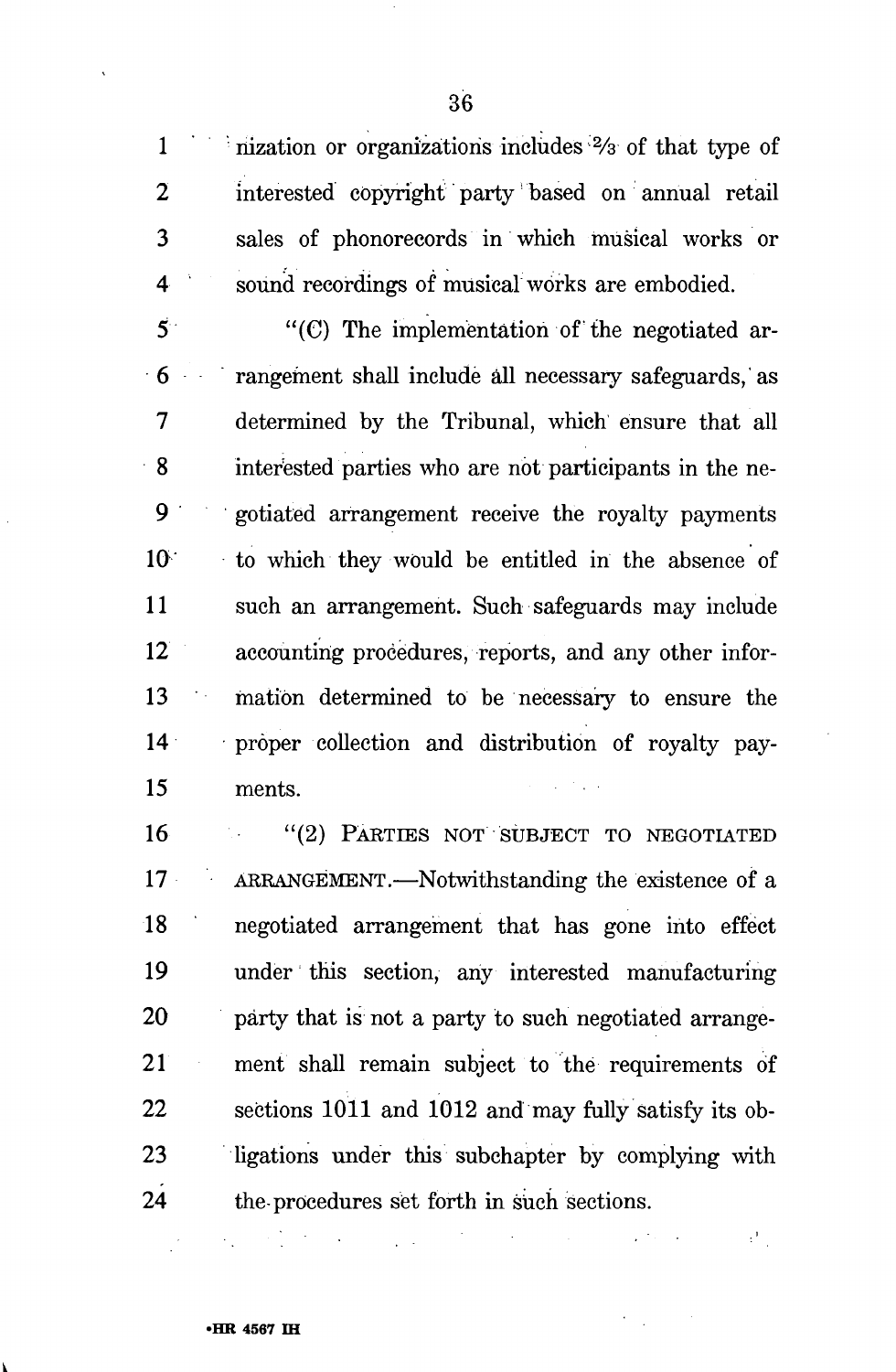1 "(c) MAINTENANCE OF JURISDICTION BY TRIBU-2 NAL.—If a negotiated arrangement has gone into effect 3 under this section, the Tribunal shall maintain jurisdiction 4 over the arrangement and shall—

5 "(l).hear and address any objections to the ar-6 rangement that may arise while it is in effect;  $\sim 10^6$ 

7 . . , ".(2) ensure the availability of alternative proce-8 dures for any interested manufacturing party or in- $9 \rightarrow$  terested copyright party that is not a participant in 10 the negotiated arrangement;

11 "(3) ensure that all interested copyright parties 12 . who are not participants in the arrangement receive 13 • the royalty payments to which they would be entitled 14 in the absence of such an arrangement;

15  $(4)$  ensure that it has adequate funds at its 16 disposal, received either through the Copyright Of-17 • fice or through the entity administering the nego-18 tiated arrangement, to distribute to interested copy-19 right parties not participating in the arrangement 20 the royalty payments to which they are entitled 21 under section 1014(c) or 1015(b), including applica-22 ble interest; and

23 "(5) ensure that the requirements of section 24  $1016(b)(1)(C)$  are met.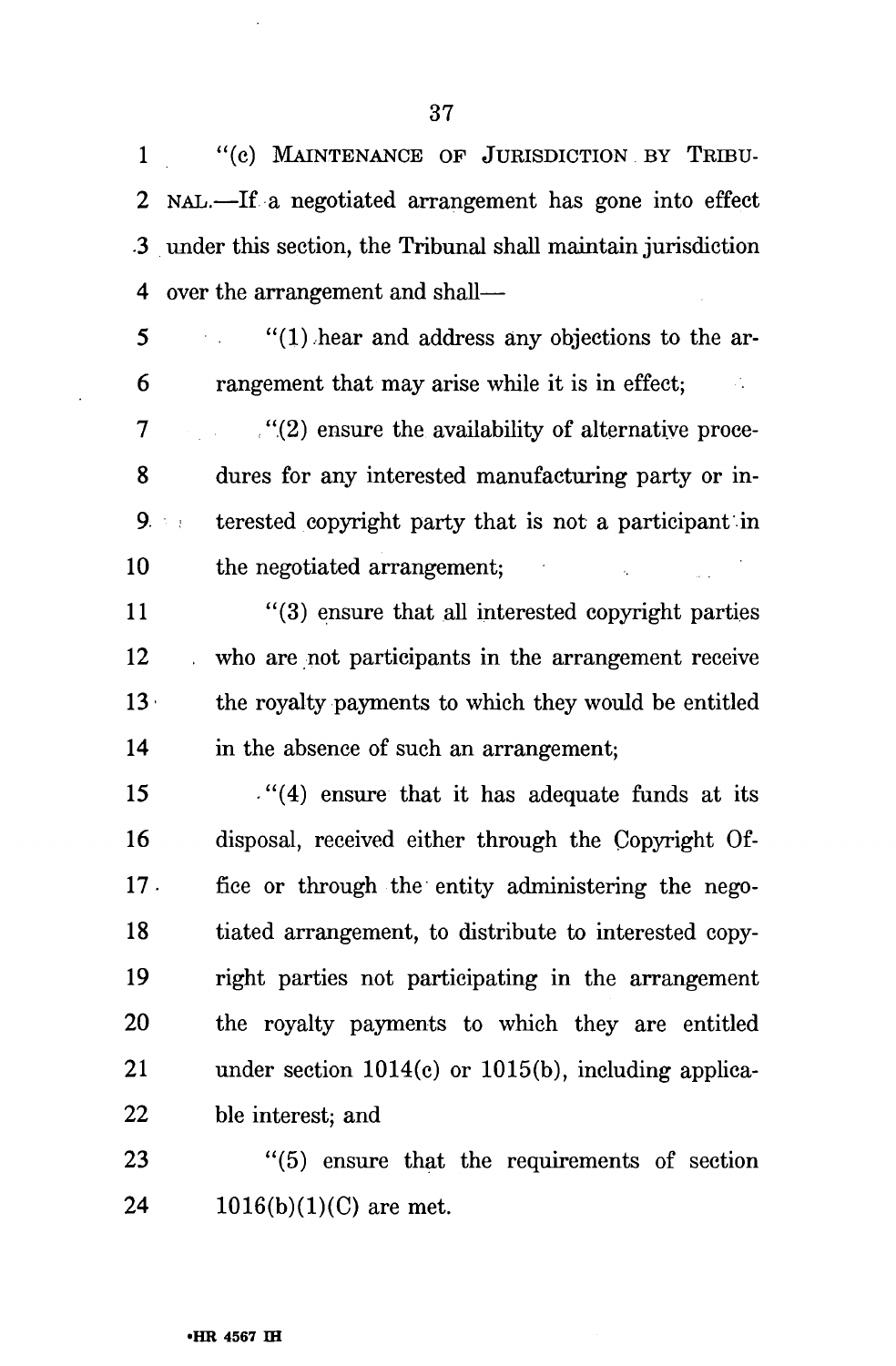1 "(d) JUDICIAL REVIEW.—The Tribunal may seek in-2 junctive relief in an appropriate United States district 3 court to secure compliance with the requirements of sub-4 section (c). 5 "SUBCHAPTER C—THE SERIAL COPY 6 MANAGEMENT SYSTEM 7 "§ **1021. Incorporation of the serial copy management 8 system**  9 "(a) PROHIBITION ON IMPORTATION, MANUFAC-10 TURE, AND DISTRIBUTION.— 11 "(1) GENERALLY.—No person shall import, 12 manufacture, or distribute any digital audio record-13 ing device or any digital audio interface device that 14 does not conform to the standards and specifications 15 to implement the Serial Copy Management System 16 that are— 17 "(A) set forth in the technical reference 18 document; 19 "(B) set forth in an order by the Secretary 20 of Commerce under section 1022(b) (1), (2), or 21 (3); or  $22$  "(C) in the case of a digital audio record-23 ing device other than a device subject to part 24 II of the technical reference document or an

25 order issued by the Secretary pursuant to sec-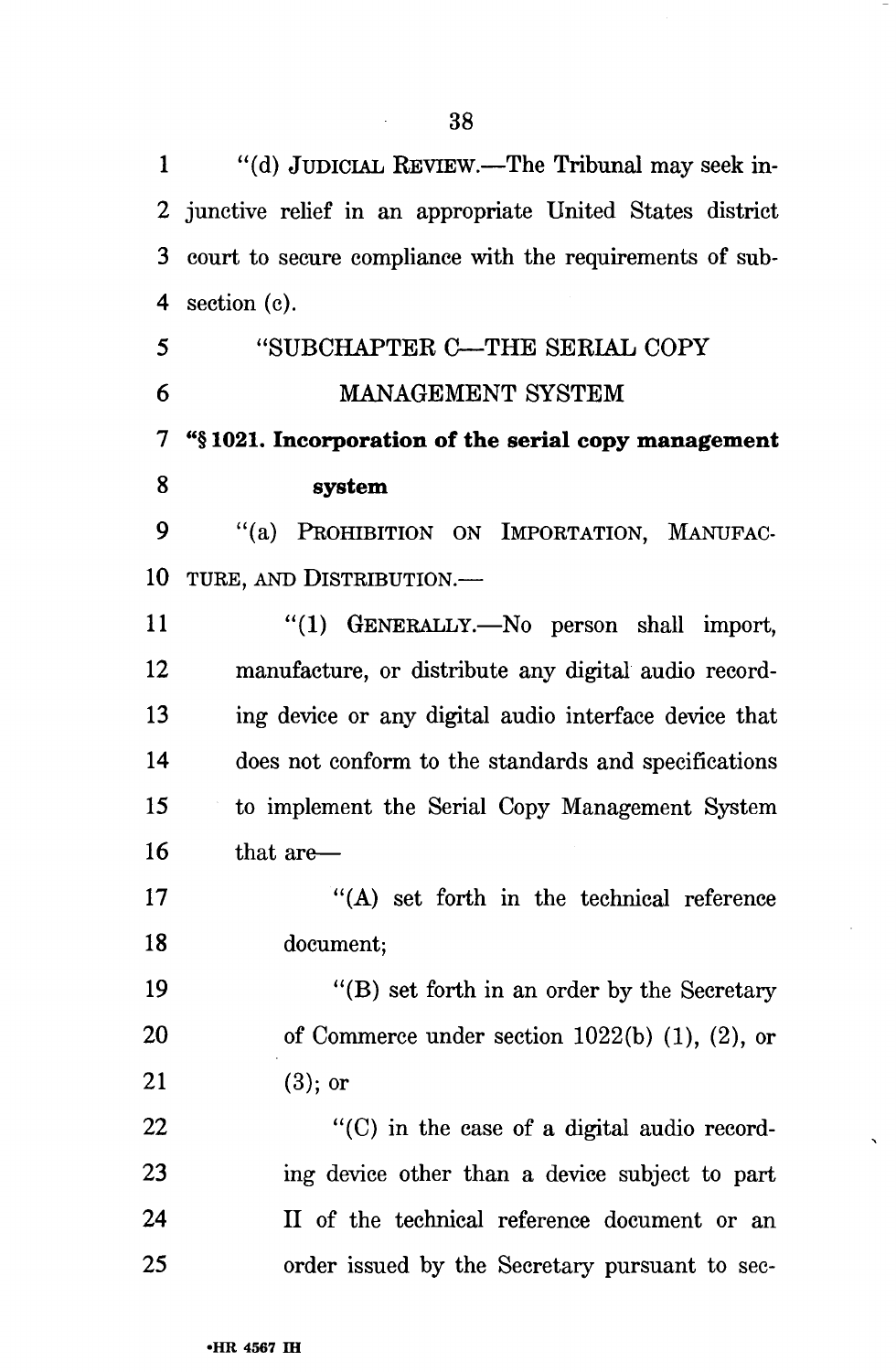1 tion 1022(b), established by the manufacturer 2 (or, in the case of a proprietary technology, the 3 proprietor of such technology) so as to achieve 4 the same functional characteristics with respect 5 to regulation of serial copying as, and to be 6 compatible with the prevailing method for im-7 plementation of, the Serial Copy Management 8 System set forth in the technical reference doc-9 ument or in any order of the Secretary issued 10 under section 1022.

11 "(2) ORDER RELATING TO COPYING THROUGH 12 ANALOG CONVERTER.—If the Secretary of Com-13 merce approves standards and specifications under 14 section 1022(b)(4), then no person shall import, 15 manufacture, or distribute any digital audio record-16 ing device or any digital audio interface device that 17 does not conform to such standards and specifica-18 tions.

19 "(b) PROHIBITION ON CIRCUMVENTION OF THE SE-20 RIAL COPY MANAGEMENT SYSTEM.—No person shall im-21 port, manufacture, or distribute any device, or offer or 22 perform any service, the primary purpose or effect of 23 which is to avoid, bypass, remove, deactivate, or otherwise 24 circumvent any program or circuit which implements, in 25 whole or in part, the Serial Copy Management System in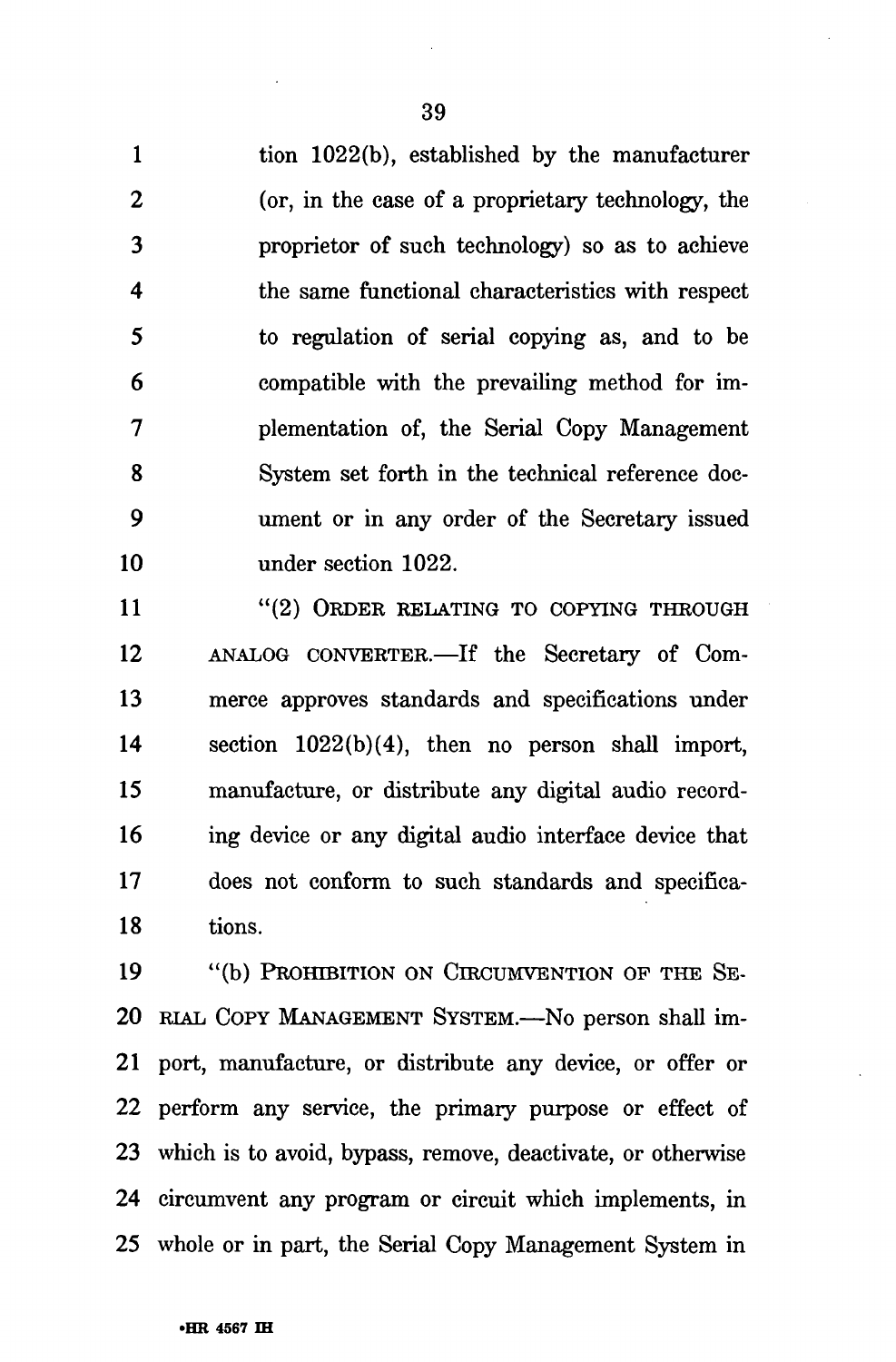1 a digital audio recording device or a digital audio interface • 2 device. >' 3. "(c) ENCODING OF INFORMATION ON 4 AUDIOGRAMS.— ' •. • 5 ••• •• "(1) PROHIBITION ON ENCODING INACCURATE 6 INFORMATION.—No person shall encode an audio-7 . gram of a sound recording with inaccurate informa-8' tion relating to the category code, copyright status, 9 or generation status of the source material so as to 10 adversely affect the operation of the Serial Copy 11 .: Management System.

12 " (2) ENCODING OF COPYRIGHT STATUS NOT 13 REQUIRED.—Nothing in this subchapter requires 14 any person engaged in the importation, manufac-15 ture, or assembly of audiograms to encode any such 16 audiogram with respect to its copyright status.

17. "(d) INFORMATION ACCOMPANYING TRANSMISSIONS 18 IN DIGITAL FORMAT.—Any person who transmits or oth-19 erwise communicates to the public any sound recording 20 in digital format is not required under this subchapter to 21 transmit or otherwise communicate the information relat-22 ing to the copyright status of the sound recording. Any 23 such person who does transmit or otherwise communicate 24 such copyright status information shall transmit or com-25 municate such information accurately.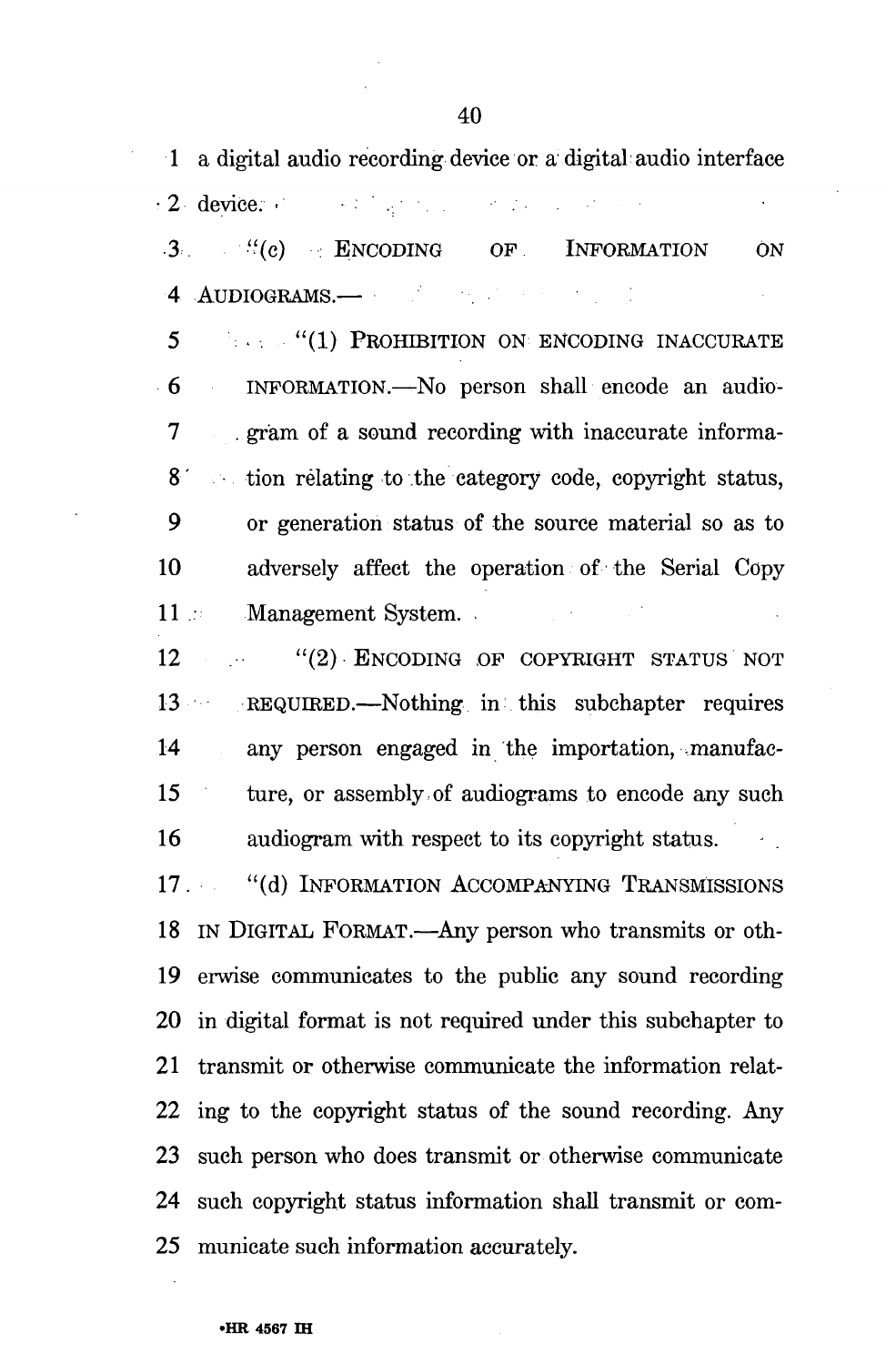# **1 "§1022. Implementing the serial copy management 2 system**

3 . "(a) PUBLICATION OF TECHNICAL REFERENCE DOC-4 UMENT AND CERTIFICATION.—Within 10 days after the 5 date of the enactment of this chapter, the Secretary of 6 Commerce shall cause to be published in the Federal Reg-7 ister the technical reference document, together with the 8 certification from the National Institute of Standards and 9 Technology, as such certification appears in the report of 10 the Committee on Energy and Commerce to the House 11 of Representatives to accompany the Audio Home Record-12 ing Act of 1992, that, the technical reference document 13 sets forth standards and specifications that adequately in-14 corporate the intended functional characteristics to regu-15 late serial copying and are not incompatible with existing 16 international digital audio interface standards and exist-17 ing digital audio technology.

18 "(b) ORDERS OF SECRETARY OF COMMERCE.—The 19 Secretary of Commerce, upon petition by an interested 20 manufacturing party or an interested copyright party, and 21 after consultation with the Register, may, if the Secretary 22 determines that to do so is in accordance with the pur-23 poses of this chapter, issue an order to implement the Se-24 rial Copy Management System set forth in the technical 25 reference document as follows: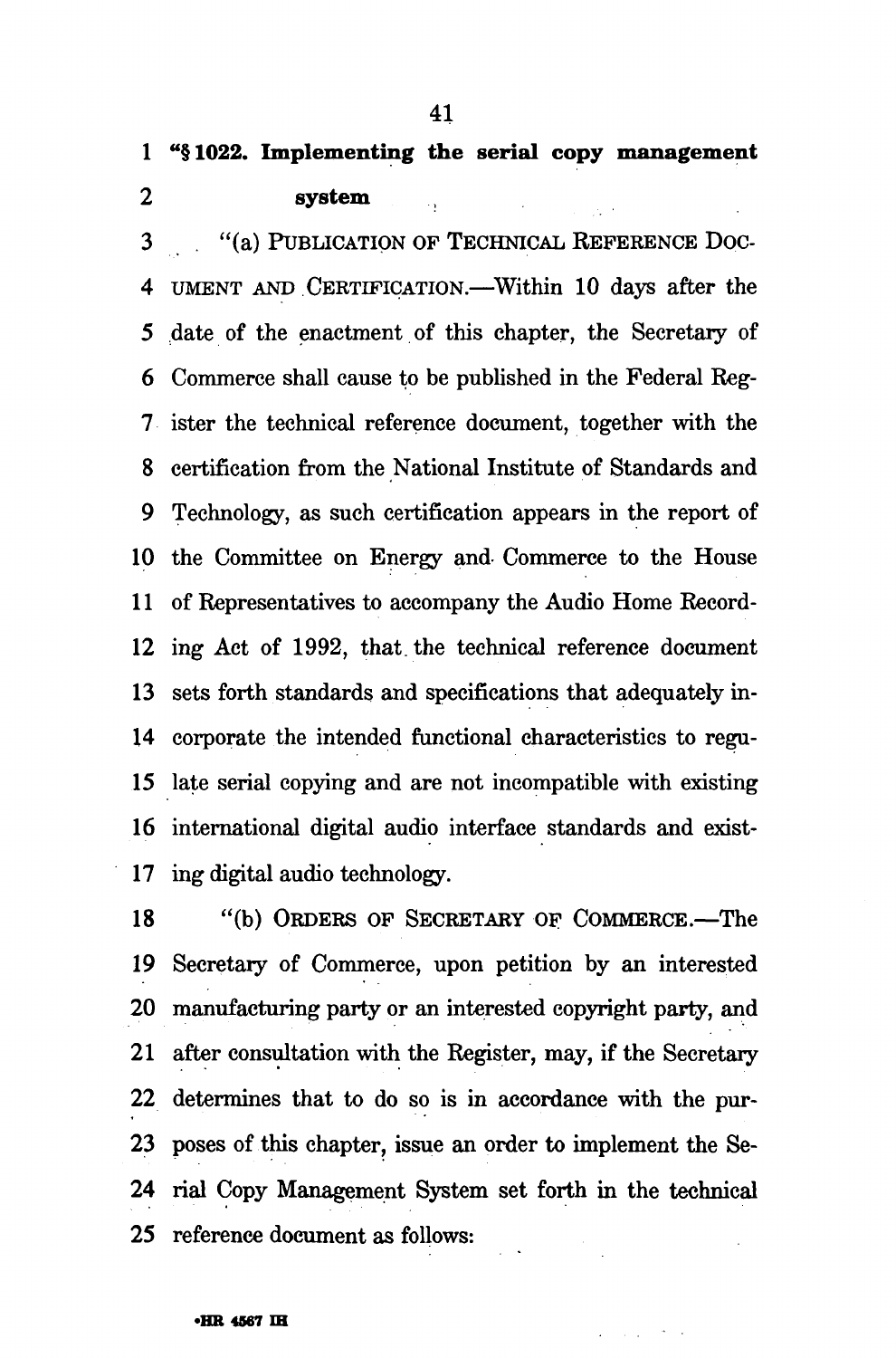|                         | "(1)<br>FUNCTIONALLY EQUIVALENT<br>ALTER-                 |
|-------------------------|-----------------------------------------------------------|
| $\mathbf 2$             | NATIVES.—The Secretary may issue an order for the         |
| $\overline{\mathbf{3}}$ | purpose of permitting in commerce devices that do         |
| 4                       | not conform to all of the standards and specifica-        |
| 5                       | tions set forth in the technical reference document,      |
| 6                       | if the Secretary determines that such devices possess     |
| $\overline{7}$          | the same functional characteristics with respect to       |
| 8                       | regulation of serial copying as, and are compatible       |
| $\frac{1}{2}$           | with the prevailing method for implementation of,         |
| 10                      | the Serial Copy Management System set forth in the        |
| $\frac{1}{11}$          | technical reference document.                             |
| 12                      | (2)<br><b>REVISED</b><br><b>GENERAL</b><br>STANDARDS.-The |
| 13                      | Secretary may issue an order for the purpose of per-      |
| 14                      | mitting in commerce devices that do not conform to        |
| 15                      | all of the standards and specifications set forth in      |
| 16                      | the technical reference document, if the Secretary        |
| 17                      | determines that-                                          |
| 18                      | "(A) the standards and specifications re-                 |
| 19                      | lating generally to digital audio recording de-           |
| <b>20</b>               | vices and digital audio interface devices have            |
| $\overline{21}$         | been or are being revised or otherwise amended            |
| 22                      | or modified such that the standards and speci-            |
| 23                      | fications set forth in the technical reference            |
| $\frac{1}{2}$           | document are not or would no longer be appli-             |
| 25                      | cable or appropriate; and                                 |

 $\mathcal{F}_{\rm eff}$  is a part of

J.

 $\ddot{\phantom{0}}$ 

 $\bar{z}$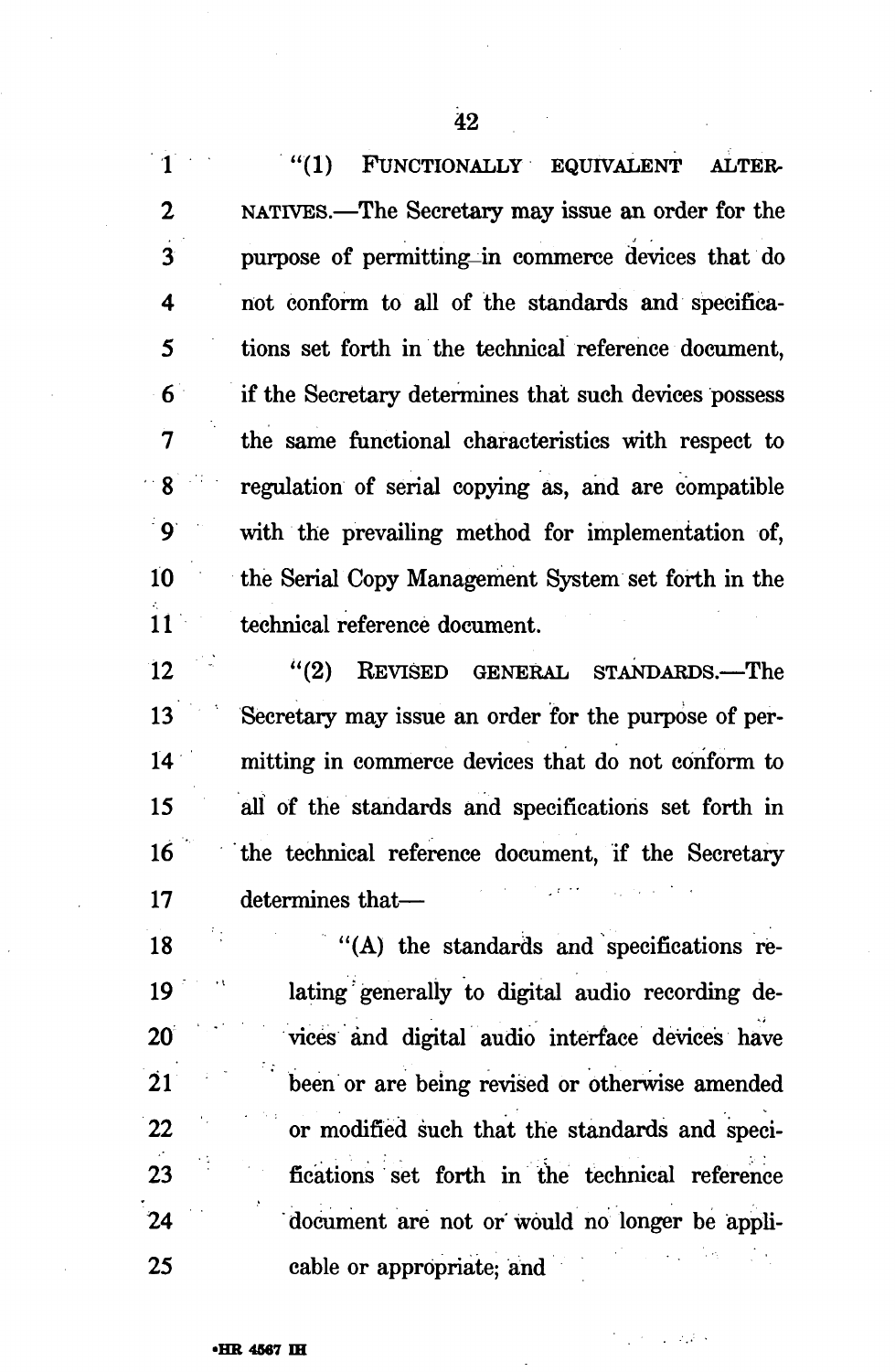| 1               | "(B) such devices conform to such new                                                                                                         |
|-----------------|-----------------------------------------------------------------------------------------------------------------------------------------------|
| 2               | standards and specifications and possess the                                                                                                  |
| 3               | same functional characteristics with respect to                                                                                               |
| 4               | regulation of serial copying as the Serial Copy                                                                                               |
| 5               | Management System set forth in the technical                                                                                                  |
| 6               | reference document.                                                                                                                           |
| 7               | "(3) STANDARDS FOR NEW DEVICES.—The Sec-                                                                                                      |
| 8               | retary may issue an order for the purpose of-                                                                                                 |
| 9               | "(A) establishing whether the standards                                                                                                       |
| 10              | and specifications established by a manufac-                                                                                                  |
| 11              | turer or proprietor for digital audio recording                                                                                               |
| 12              | devices other than devices subject to part II of                                                                                              |
| 13              | the technical reference document or a prior                                                                                                   |
| 14              | order of the Secretary under paragraph (1) or                                                                                                 |
| 15              | (2) comply with the requirements of subpara-                                                                                                  |
| 16              | graph (C) of section $1021(a)(1)$ ; or                                                                                                        |
| 17              | "(B) establishing alternative standards or                                                                                                    |
| 18              | specifications in order to ensure compliance                                                                                                  |
| 19              | with such requirements.                                                                                                                       |
| 20              | "(4) MATERIAL INPUT TO DIGITAL DEVICE                                                                                                         |
| 21              | THROUGH ANALOG CONVERTER.-                                                                                                                    |
| 22              | "(A) GENERALLY.—Except as provided in                                                                                                         |
| 23              | subparagraphs $(B)$ through $(D)$ , the Secretary,                                                                                            |
| 24              | after publication of notice in the Federal Reg-                                                                                               |
| 25 <sub>2</sub> | ister and reasonable opportunity for public com-<br>$\mathcal{L}^{\mathcal{L}}(\mathcal{A})$ , $\mathcal{L}^{\mathcal{L}}(\mathcal{A})$ , and |

 $\sim 10^{-1}$ 

 $\mathcal{M} \times \mathcal{M}$  .

 $\bar{\beta}$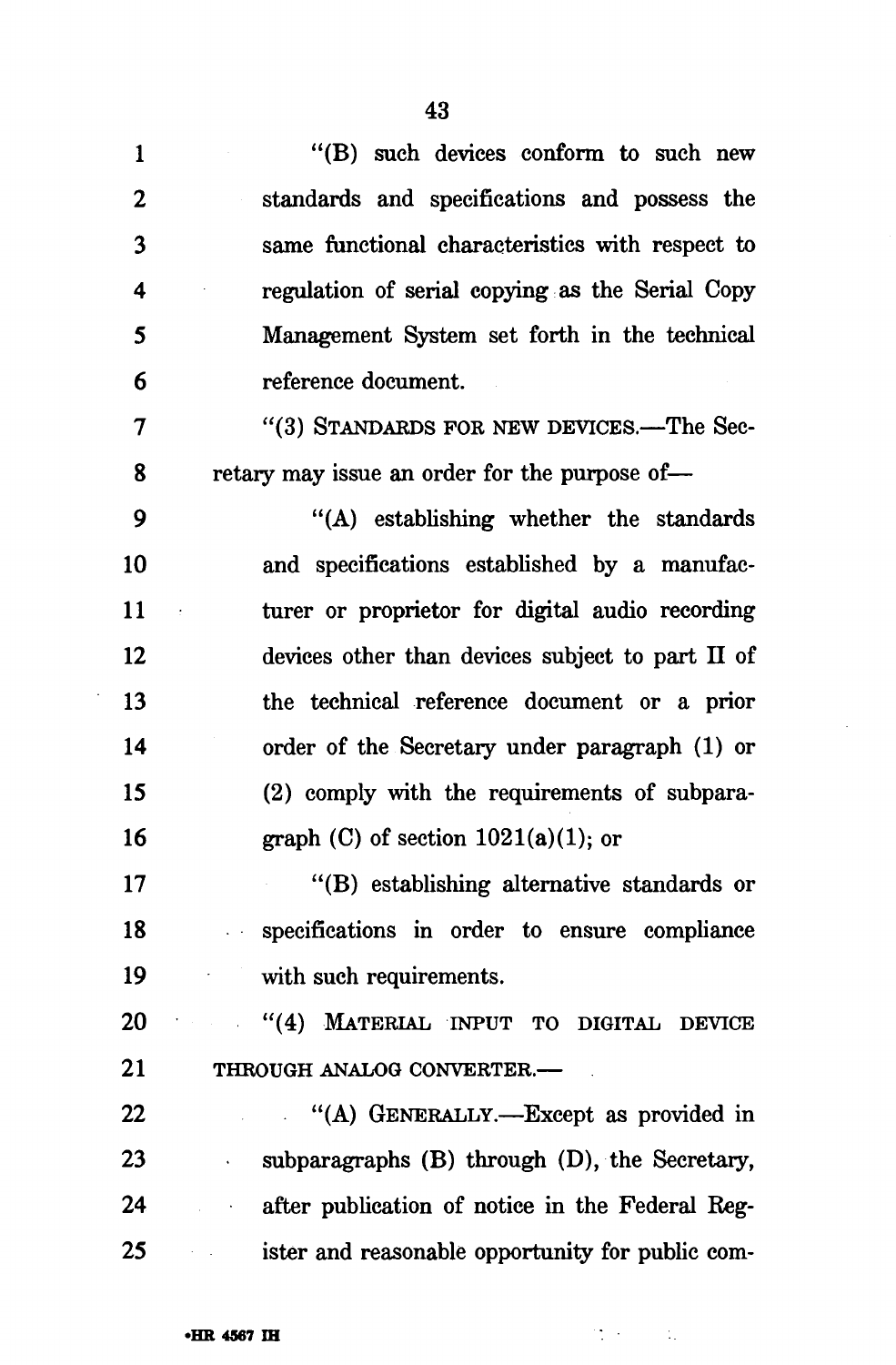$\mathbf{1}$ ment, may issue an order for the purpose of ap- $\sim 10^{11}$  and  $\sim 10^{11}$ proving standards and specifications for a tech- $\sim$  2 and 2 and 2  $\sim$ nical method implementing in a digital audio recording device the same functional character- $4 \pm 1$ istics as the Serial Copy Management System  $5 -$ 6 so as to regulate the serial copying of source  $\overline{\mathbf{7}}$ material input through an analog converter in 8 a manner equivalent to source material input in . و. the digital format.

"(B) COST LIMITATION.—The order may  $10<sup>1</sup>$  $11$ not impose a total cost burden on manufactur- $12$ ers of digital audio recording devices, for implementing the Serial Copy Management System 13  $14$ and the technical method prescribed in such 15 order, in excess of 125 percent of the cost of 16 implementing the Serial Copy Management Sys-17 tem before the issuance of such order.

18 "(C) CONSIDERATION OF OTHER OBJEC- $\mathcal{A}$ TIONS.—Before issuing the order, the Secretary 19 shall take into account comments submitted by  $20<sup>1</sup>$ 21 interested parties with respect to the order.

22 •".(D) LIMITATION TO DIGITAL AUDIO DE-VICES.—The order shall not affect the record-23 ing of any source,material on analog recording 25 equipment and the order shall not impose any

 $\label{eq:2.1} \sum_{i=1}^n \sum_{i=1}^n \frac{1}{n_i} \sum_{i=1}^n \frac{1}{n_i} \sum_{i=1}^n \frac{1}{n_i} \sum_{i=1}^n \frac{1}{n_i} \sum_{i=1}^n \frac{1}{n_i} \sum_{i=1}^n \frac{1}{n_i} \sum_{i=1}^n \frac{1}{n_i} \sum_{i=1}^n \frac{1}{n_i} \sum_{i=1}^n \frac{1}{n_i} \sum_{i=1}^n \frac{1}{n_i} \sum_{i=1}^n \frac{1}{n_i} \sum_{i=1}^n \frac{1}{n$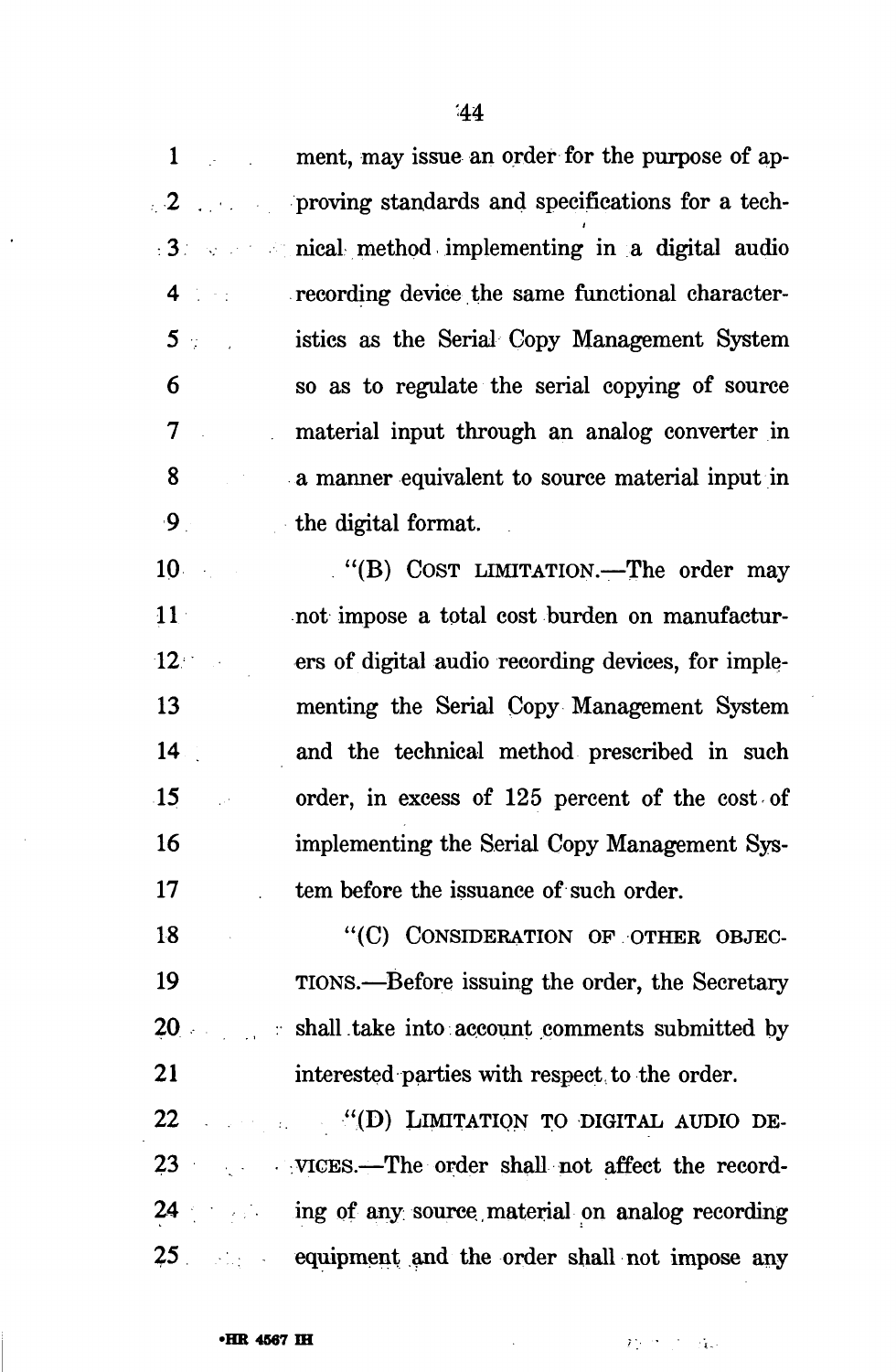1 • restrictions or requirements that must be imple-2 mented in any device other than a digital audio 3 recording device or digital audio interface de-4 vice.

# 5 "SUBCHAPTER D—REMEDIES

### 6 "§ 1031. Civil remedies

7 "(a) CIVIL ACTIONS.—Any interested copyright party 8 or interested manufacturing party that is or would be in-9 jured by a violation of section 1011 or 1021, or the Attor-10 ney General of the United States, may bring a civil action 11 in an appropriate United States district court against any 12 person for such violation.

13 "(b) POWERS OF THE COURT.—In an action brought 14 under subsection (a), the court—

15 "(1) except as provided in subsection (h), may 16 grant temporary and permanent injunctions on such 17 terms as it deems reasonable to prevent or restrain 18 such violation;

19  $(2)$  in the case of a violation of section 1011 20 (a) through (d) or 1021, shall award damages under 21 subsection (d);

22  $(3)$  in its discretion may allow the recovery of 23 full costs by or against any party other than the 24 United States or an officer thereof;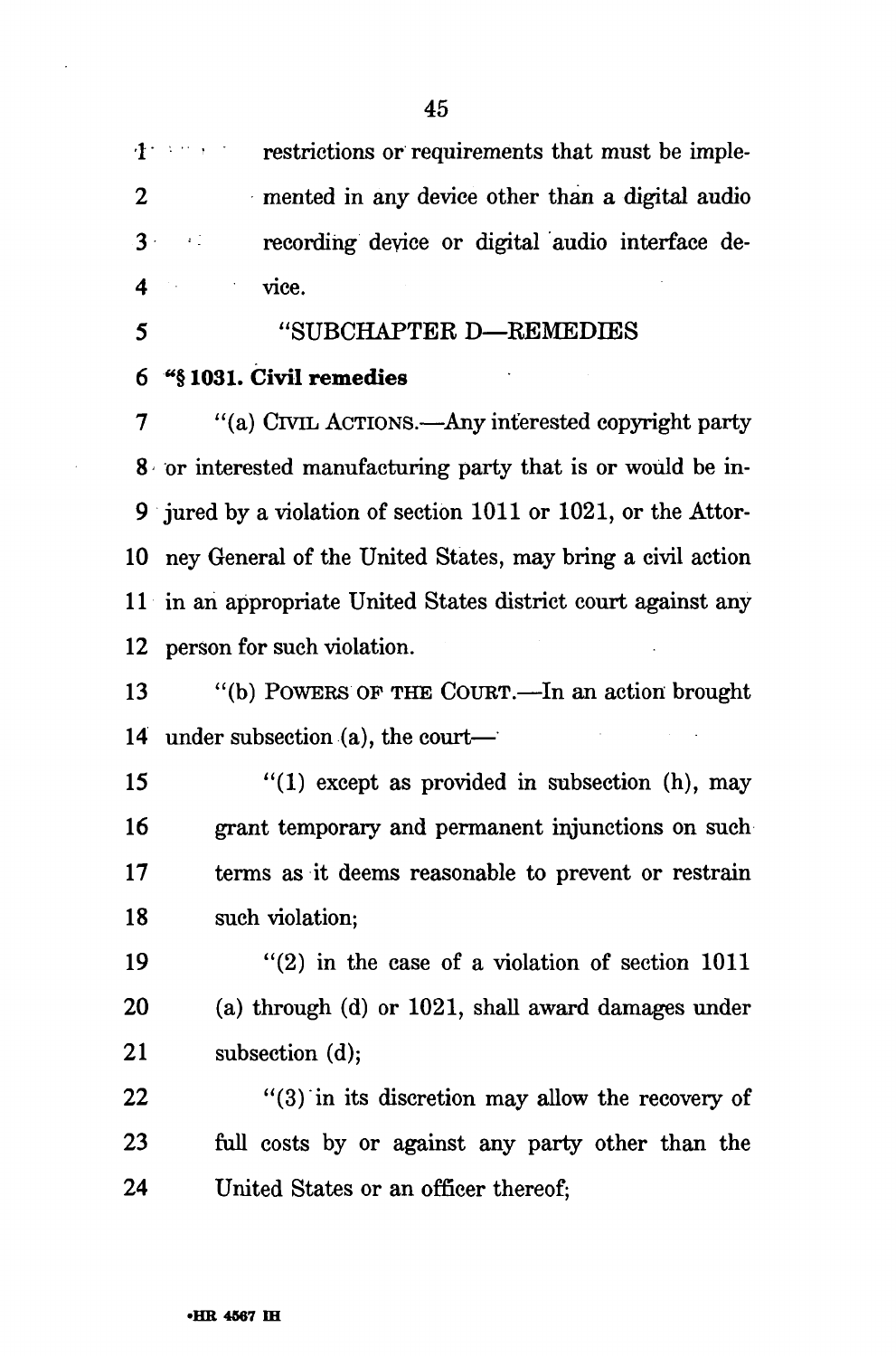1 "(4) in its discretion may award a reasonable 2 attorney's fee to the prevailing party as part of the 3 costs awarded under paragraph (3) if the court finds 4 that the nonprevailing party has not. proceeded in 5 good faith; and

6 "(5) may grant such other equitable relief as it 7 deems reasonable.

8 "(c) RECOVERY OF OVERDUE ROYALTY PAY-9 MENTS.—In any case in which the court finds that a vio-10 lation of section 1011, involving nonpayment or 11 underpayment of royalty payments has occurred, the viola-12 tor shall be directed to pay, in addition to damages award-13 ed under subsection (d), any such royalties due, plus inter-14 est calculated as provided under section 1961 of title 28.

15 "(d) AWARD OF DAMAGES.—

16 "(1) SECTION 1011.—

17  $((A)$  DEVICE.—In the case of a violation 18 of subsection (a), (b), (c), or (d) of section 19 1011 involving a digital audio recording device, 20 the court shall award statutory damages in an 21 amount between a nominal level and \$100 per 22 device, as the court considers just.

23 "(B) MEDIUM.—In the case of a violation 24 of subsection (a), (b), (c), or (d) of section 25 1011 involving a digital audio recording me-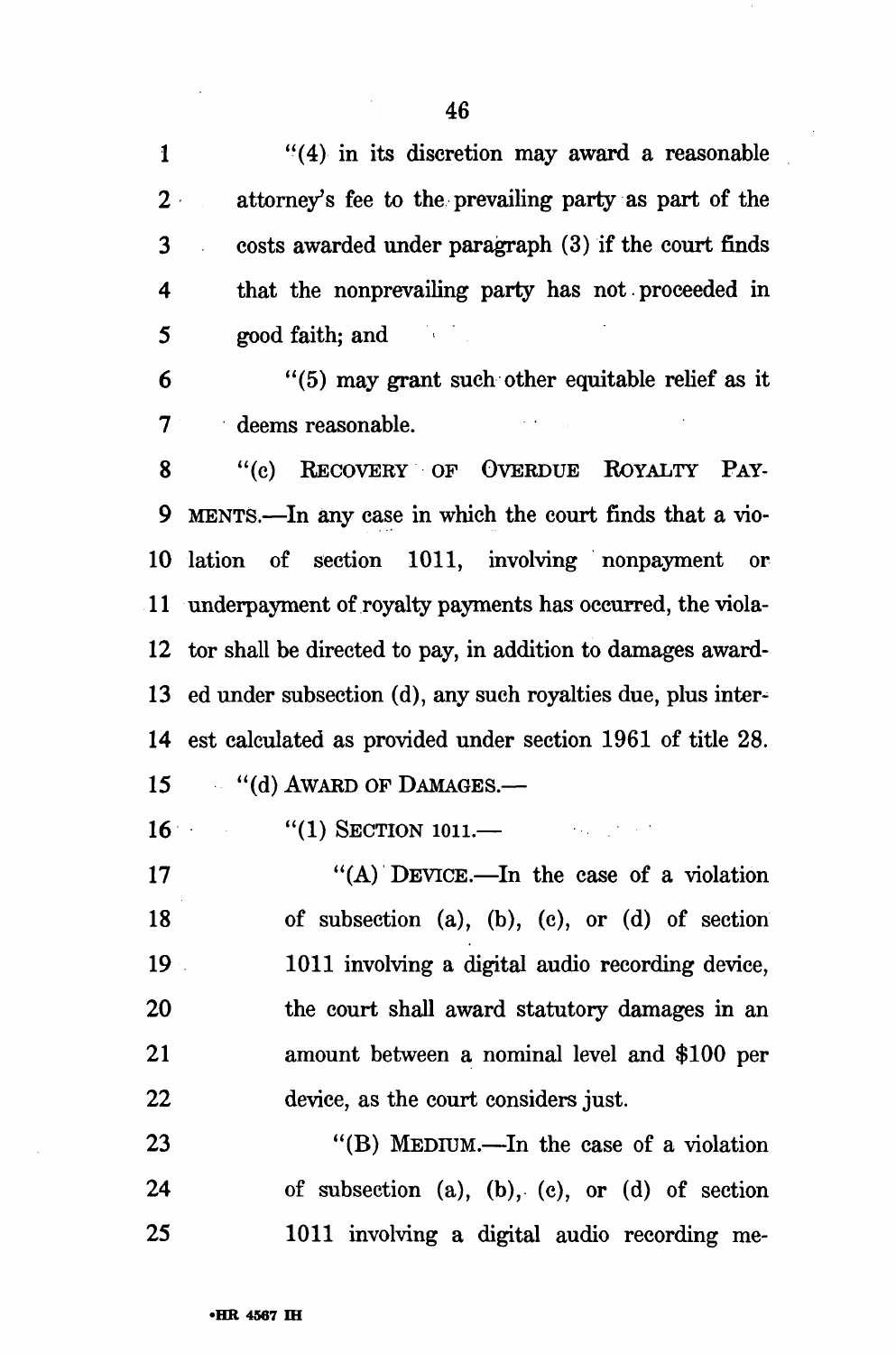$\mathbf{1}$ dium, the court shall award statutory damages  $\overline{2}$ in an amount between a nominal level and \$4 3 per medium, as the court considers just.

"(2) SECTION 1021.—

4

"(A) IN GENERAL.—In any case in which 5 the court finds that a violation of section 1021 6 has occurred, the court shall award damages 7 8 calculated, at the election of the complaining party at any time before final judgment is ren-9 10 dered, pursuant to subparagraph (B) or (C), 11 but in no event shall the judgment (excluding 12 any award of actual damages to an interested 13 manufacturing party) exceed a total of \$1,000,000.  $14$ 

"(B) ACTUAL DAMAGES.—A complaining 15 16 party may recover its actual damages suffered as a result of the violation and any profits of  $17$ 0 18 the violator that are attributable to the vio-19 lation that are not taken into account in com-20 puting the actual damages. In determining the 21 violator's profits, the complaining party is re-22 quired to prove only the violator's gross reve-23 nue, and the violator is required to prove its de-24 ductible expenses and the elements of profit at-25 tributable to factors other than the violation.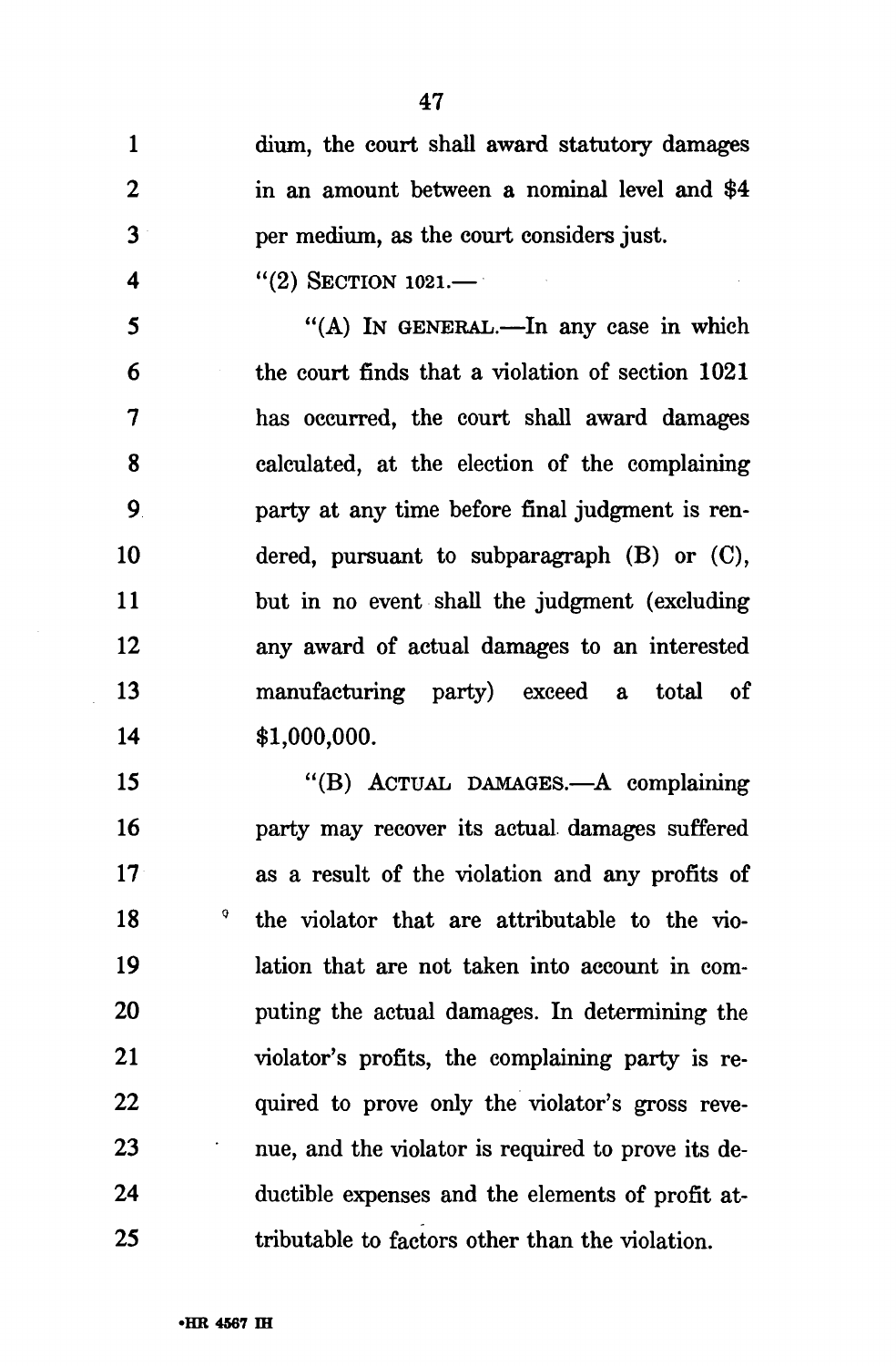**: "... "... "... "... STATUTORY DAMAGES.—**  $\mathbf{1}$ 

"(i) DEVICE.—A complaining party may recover an award of statutory dam-3  $\overline{\mathbf{4}}$ ages for each violation of section 1021(a) 5 or (b) in the sum of not less than \$1,000 Saturn Corp.  $\mathcal{L}^{\text{max}}_{\text{max}}$  , where  $\mathcal{L}^{\text{max}}_{\text{max}}$  $6\overline{6}$ nor more than \$10,000 per device involved  $\label{eq:2} \mathcal{L}_{\text{max}} = \frac{1}{2} \sum_{i=1}^{N} \frac{1}{2} \sum_{i=1}^{N} \frac{1}{2} \sum_{i=1}^{N} \frac{1}{2} \sum_{i=1}^{N} \frac{1}{2} \sum_{i=1}^{N} \frac{1}{2} \sum_{i=1}^{N} \frac{1}{2} \sum_{i=1}^{N} \frac{1}{2} \sum_{i=1}^{N} \frac{1}{2} \sum_{i=1}^{N} \frac{1}{2} \sum_{i=1}^{N} \frac{1}{2} \sum_{i=1}^{N} \frac{1}{2} \sum_{i=1}$ in such violation or per device on which a  $\tau$ 8  $\mathcal{L}^{\mathcal{L}}(\mathcal{L}^{\mathcal{L}})$  and  $\mathcal{L}^{\mathcal{L}}(\mathcal{L}^{\mathcal{L}})$  and  $\mathcal{L}^{\mathcal{L}}(\mathcal{L}^{\mathcal{L}})$ service prohibited by section 1021(b) has 9 been performed, as the court considers just. ''... just. ''... ''... ''... ''... ''...  $10<sup>1</sup>$ 

11 (ii) AUDIOGRAM.—A complaining  $12<sub>1</sub>$ party may recover an award of statutory damages for each violation of section 13  $\mathcal{L}^{\text{max}}_{\text{max}}$  and  $\mathcal{L}^{\text{max}}_{\text{max}}$ 1021(c) in the sum of not less than \$10  $14<sup>2</sup>$ nor more than \$100 per audiogram in- $15<sub>1</sub>$  $\sim 200$  km s  $^{-1}$  $16 \sim$ volved in such violation, as the court considers just. 17  $\sim$   $\epsilon$ 

 $"$ (iii) TRANSMISSION.—A complaining  $18<sup>2</sup>$ 19 party may recover an award of damages 20 for each transmission or communication 21 that violates section 1021(d) in the sum of not less than \$10,000 nor more than 22 23 \$100,000, as the court considers just.

(3) WILLFUL VIOLATIONS.— 24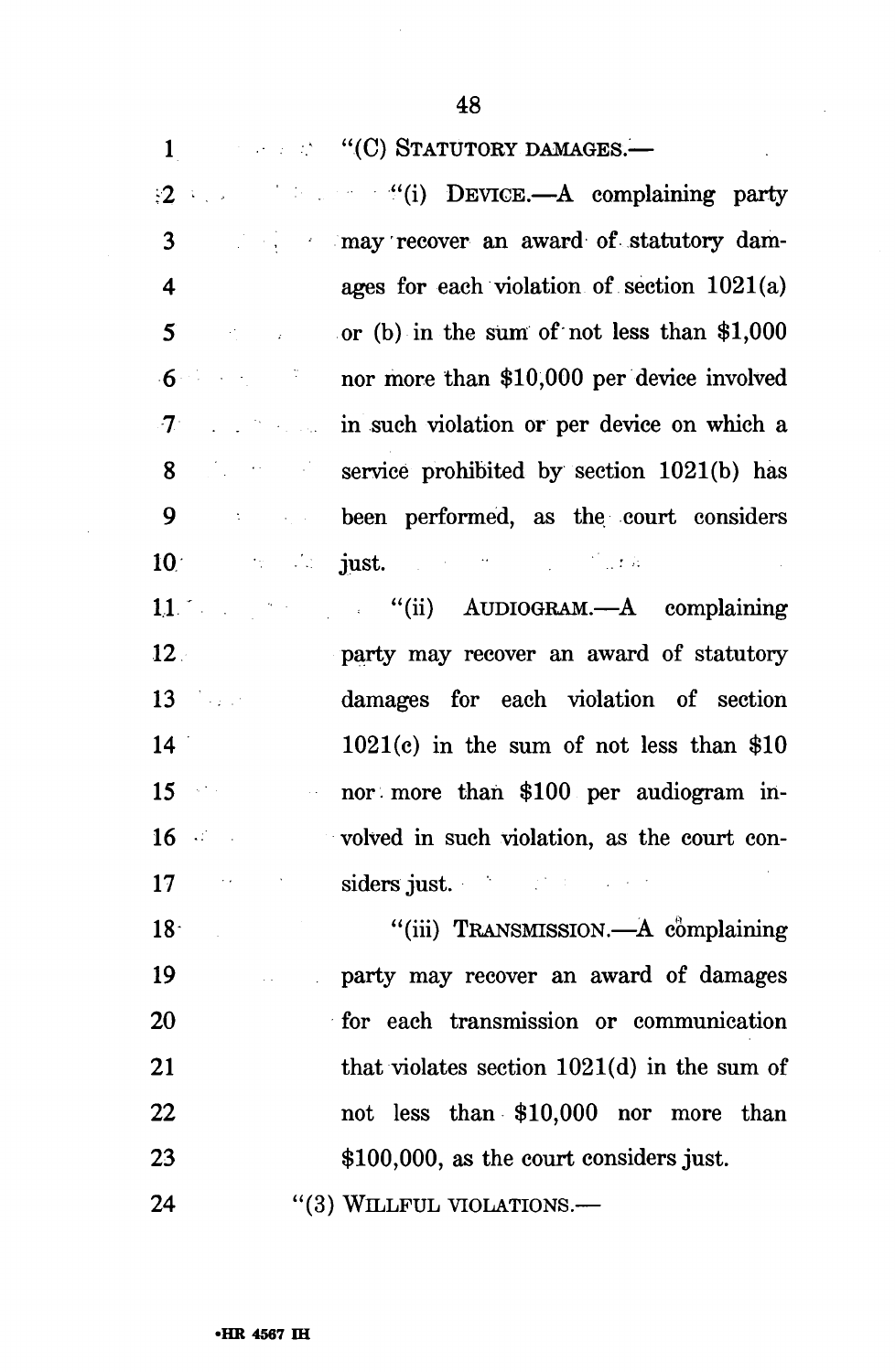| $\mathbf{1}$            | "(A) In any case in which the court finds                       |
|-------------------------|-----------------------------------------------------------------|
| $\boldsymbol{2}$        | that a violation of subsection $(a)$ , $(b)$ , $(c)$ , or $(d)$ |
| 3                       | of section 1011 was committed willfully and for                 |
| $\overline{\mathbf{4}}$ | purposes of direct or indirect commercial ad-                   |
| 5                       | vantage, the court shall increase statutory                     |
| 6                       | damages-                                                        |
| 7                       | "(i) for a violation involving a digital                        |
| 8                       | audio recording device, to a sum of not less                    |
| 9                       | than $$100$ nor more than $$500$ per device;                    |
| 10                      | and                                                             |
| 11                      | "(ii) for a violation involving a digital                       |
| 12                      | audio recording medium, to a sum of not                         |
| 13                      | less than \$4 nor more than \$15 per me-                        |
| 14                      | dium, as the court considers just.                              |
| 15                      | " $(B)$ In any case in which the court finds                    |
| 16                      | that a violation of section 1021 was committed                  |
| <b>17</b>               | willfully and for purposes of direct or indirect                |
| 18                      | commercial advantage, the court in its discre-                  |
| 19                      | tion may increase the award of damages by an                    |
| 20                      | additional<br>amount of not<br>than<br>more                     |
| 21                      | \$5,000,000, as the court considers just.                       |
| 22                      | ``(4)<br>INNOCENT VIOLATIONS<br>OF<br><b>SECTION</b>            |
| 23                      | 1021.—The court in its discretion may reduce the                |
| 24                      | total award of damages against a person violating               |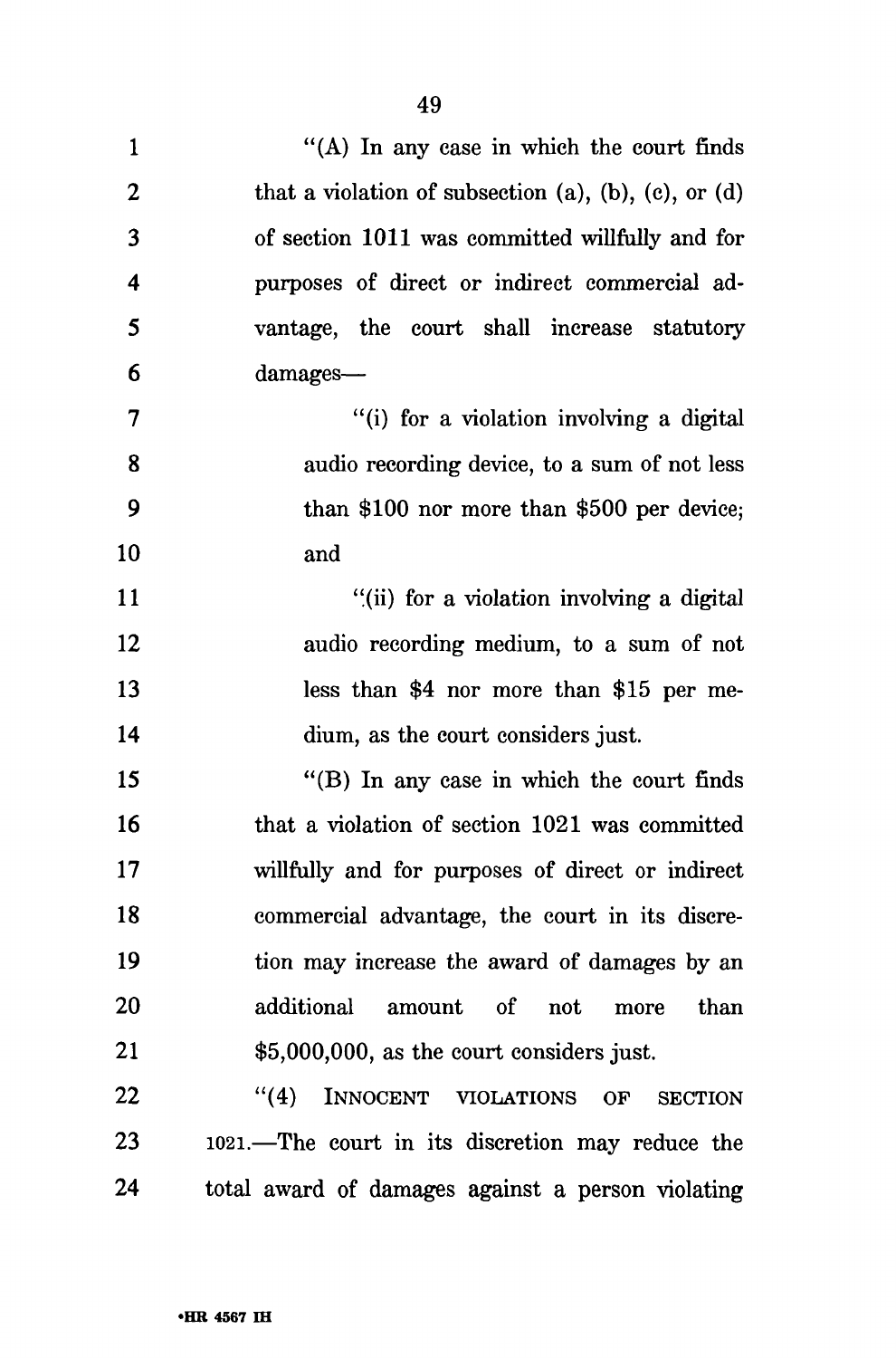| 1         | section $1021$ to a sum of not less than \$250 in any |
|-----------|-------------------------------------------------------|
| 2         | case in which the court finds that—                   |
| 3         | "(A) the violator was not aware and had               |
| 4         | no reason to believe that its acts constituted a      |
| $\cdot$ 5 | violation of section 1021, or                         |
| 6         | "(B) in the case of a violation of section            |
| 7         | $1021(a)$ involving a digital audio recording de-     |
| $8 -$     | vice, the violator believed in good faith that the    |
| 9         | device complied with section $1021(a)(1)(C)$ , ex-    |
| 10        | cept that this subparagraph shall not apply to        |
| 11        | damages awarded under subsection<br>any               |
| 12        | (d)(2)(A).                                            |
| 13        | "(e) MULTIPLE ACTIONS.—                               |
| 14        | "(1) GENERALLY.—No more than one action               |
| 15        | shall be brought against any party and no more than   |
| 16        | one award of statutory damages under subsection       |
| 17        | $(d)$ shall be permitted—                             |
| 18        | "(A) for any violations of section $1011$ in-         |
| 19        | volving the same digital audio recording device       |
| <b>20</b> | or digital audio recording medium; or                 |
| 21        | "(B) for any violations of section $1021$ in-         |
| 22        | volving digital audio recording devices or digital    |
| 23        | audio interface devices of the same model, ex-        |
| 24        | cept that this subparagraph shall not bar an ac-      |
| 25        | tion or an award of damages with respect to           |

 $\sim 10^7$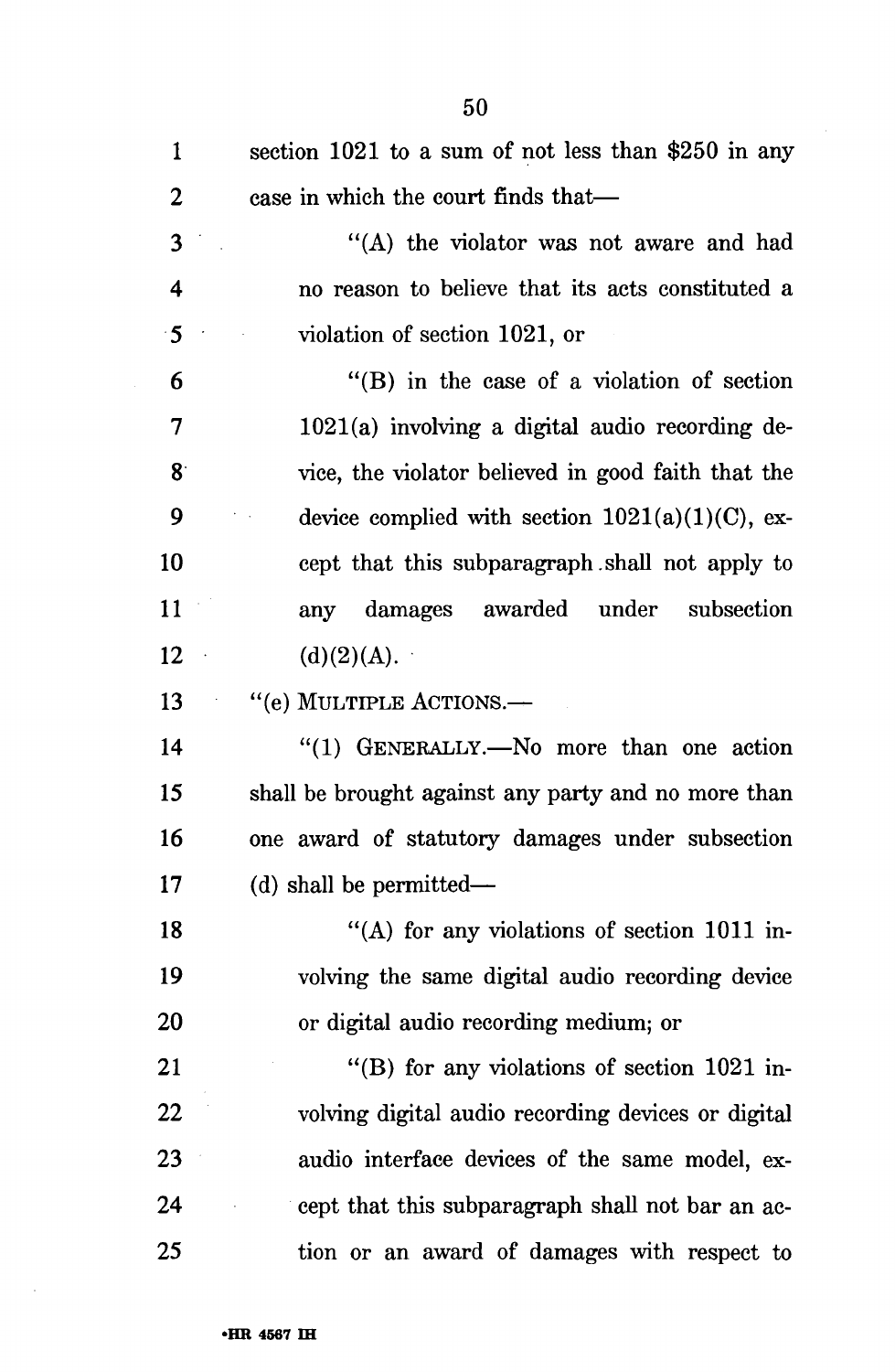1 digital audio recording devices or digital audio 2 interface devices that are imported, manufac-3 tured, or distributed subsequent to a final judg-4 ment in a prior action.

5 "(2) NOTICE AND INTERVENTION.—Any com-6 plaining party who brings an action under this sec-7 tion shall serve a copy of the complaint upon the 8 Register within 10 days after the complaining par-9 ty^s service of a summons upon a defendant. The 10 Register shall cause a notice of such action to be 11 published in the Federal Register within 10 days 12 after receipt of such complaint. The court shall per-13 mit any other interested copyright party or inter-14 ested manufacturing party entitled to bring the ac-15 tion under section 1031(a) who moves to intervene 16 within 30 days after the publication of such notice 17 to intervene in the action.

18 "(3) AWARD.—

19 "(A) GENERALLY.—Except as provided in 20 subparagraph (B), the court may award recov-21 ery of actual damages for a violation of section 22 1021 pursuant to subsection  $(d)(2)(B)$  to each 23 complaining party in an action who elects to re-24 cover actual damages.

25 "(B) LIMITATIONS.—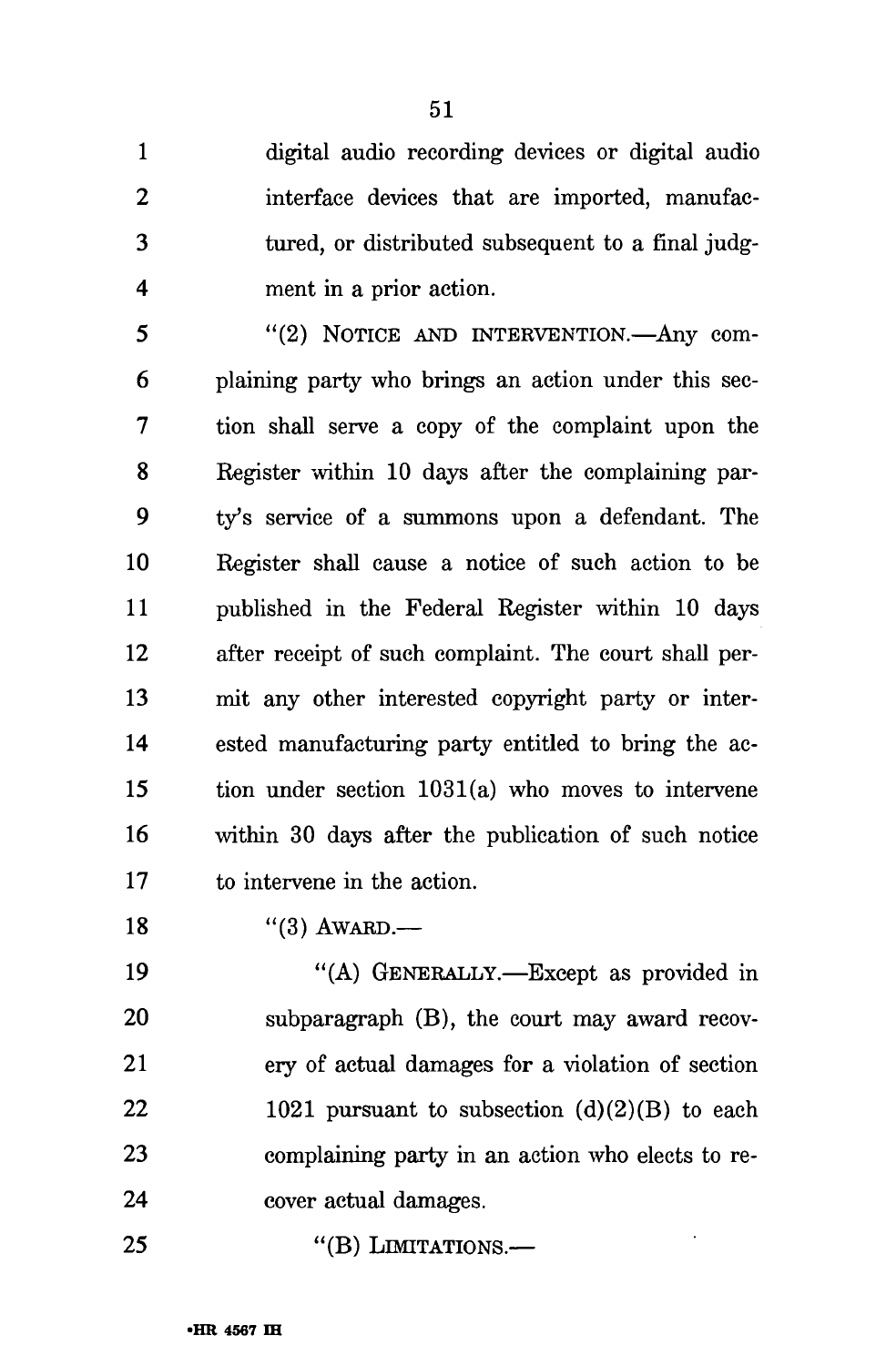| 1                       | "(i) If more than one complaining               |
|-------------------------|-------------------------------------------------|
| $\overline{2}$          | party elects to recover actual damages pur-     |
| 3                       | suant to subsection $(d)(2)(B)$ , only a single |
| $\overline{\mathbf{4}}$ | award of the violator's profits shall be        |
| 5                       | made, which shall be allocated as the court     |
| 6                       | considers just.                                 |
| $\overline{7}$          | "(ii) If any complaining interested             |
| 8                       | copyright party or parties elect to recover     |
| 9                       | statutory damages pursuant to subsection        |
| 10                      | $(d)(2)$ in an action in which one or more      |
| 11                      | other complaining interested copyright par-     |
| 12                      | ties have elected to recover actual dam-        |
| 13                      | ages, the single award of statutory dam-        |
| 14                      | ages permitted pursuant to paragraph (1)        |
| 15                      | shall be reduced by the total amount of ac-     |
| 16                      | tual damages awarded to interested copy-        |
| 17                      | right parties pursuant to subsection            |
| 18                      | (d)(2)(B).                                      |
| 19                      | "(f) PAYMENT OF OVERDUE ROYALTIES AND DAM-      |

(I) PAYMENT OF OVERDUE ROYALTIES AN 20 AGES.—The court may allocate any award of damages 21 under subsection (d) between or among complaining par-22 ties as it considers just. Any award of damages that is 23 allocated to an interested copyright party and any award 24 of overdue royalties and interest under subsection (c) shall 25 be deposited with the Register pursuant to section 1013,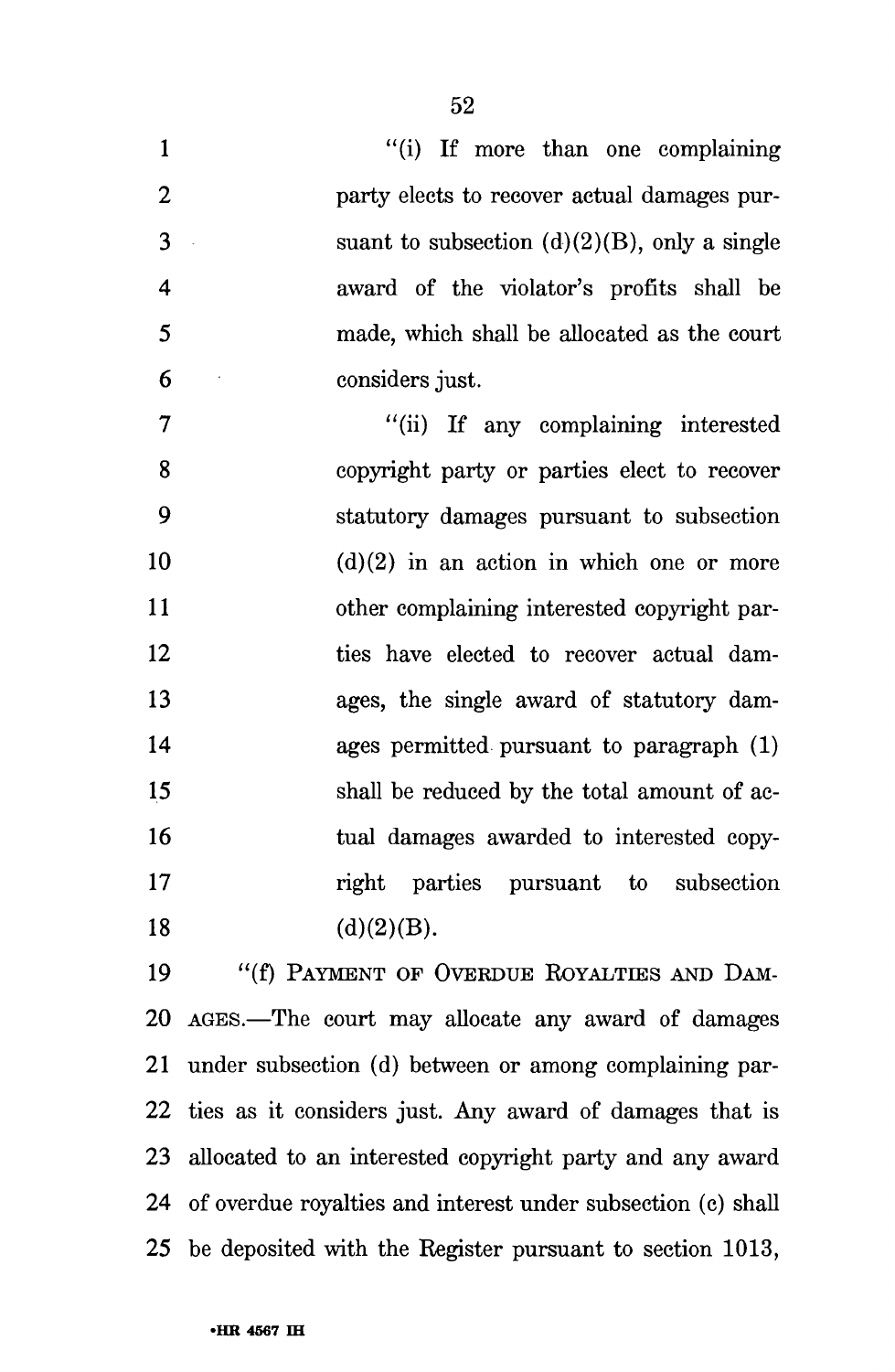1 or as may otherwise be provided pursuant to a negotiated 2 arrangement authorized under section 1016, for dis-3 tribution to interested copyright parties as though such 4 funds were royalty payments made pursuant to section 5 1011.

6 "(g) IMPOUNDING OF ARTICLES.—At any time while 7 an action under this section is pending, the court may 8 order the impounding, on such terms as it deems reason-9 able, of any digital audio recording device, digital audio 10 interface device, audiogram, or device specified in section 11 1021(b) that is in the custody or control of the alleged 12 violator and that the court has reasonable cause to believe 13 does not comply with, or was involved in a violation of, 14 section 1021.

15 "(h) LIMITATIONS REGARDING PROFESSIONAL MOD-16 ELS AND OTHER EXEMPT DEVICES.—Unless a court finds 17 that the determination by a manufacturer or importer that 18 a device is a device described in subparagraph (A) or (B) 19 of section 1001(4) was without a reasonable basis or not 20 in good faith, the court shall not grant a temporary or 21 preliminary injunction against the distribution of such de-22 vice by the manufacturer or importer.

23 "(i) REMEDIAL MODIFICATION AND DESTRUCTION 24 OF ARTICLES.—As part of a final judgment or decree 25 finding a violation of section 1021, the court shall order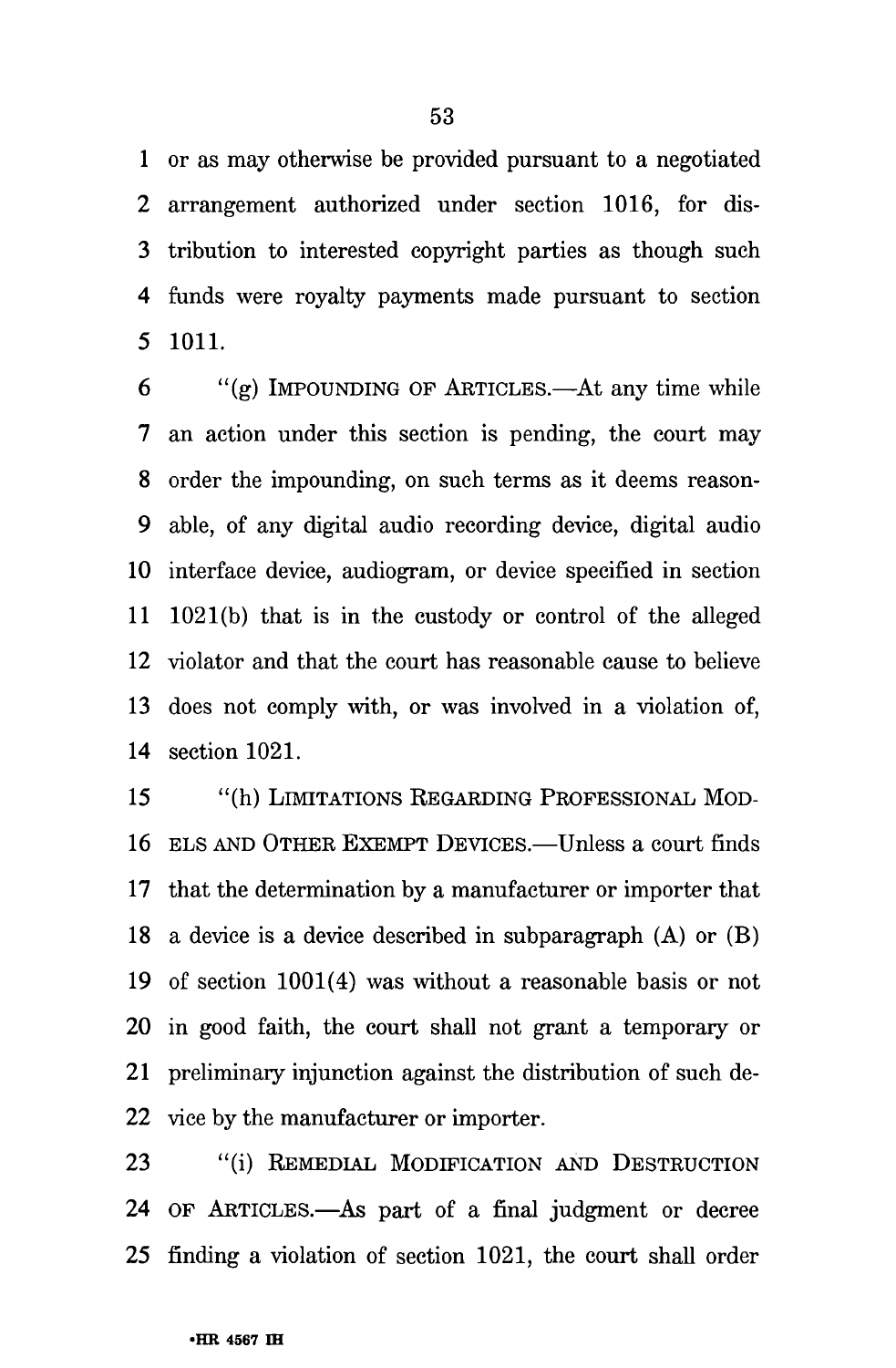1 the remedial modification, if possible, or the destruction 2 of any digital audio recording device, digital audio inter-3 face device, audiogram, or device specified in section 4 1021(b) that—

5 "(1) does not comply with, or was involved in 6 a violation of, section 1021, and

 $7$  "(2) is in the custody or control of the violator 8 or has been impounded under subsection (g).

9. "(j) DEFINITIONS.—For purposes of this section—  $10$  "(1) the term 'complaining party' means an in-11 terested copyright party, interested manufacturing 12 party, or the Attorney General of the United States 13 when one of these parties has initiated or intervened 14 as a plaintiff in an action brought under this sec-15 tion; and

16 "(2) the term 'device' does not include an 17 audiogram.

### 18 "§ **1032. Binding arbitration**

19 "(a) DISPUTES TO BE ARBITRATED.—Any dispute 20 between an interested manufacturing party and an inter-21 ested copyright party shall be resolved through binding ar-22 bitration, in accordance with the provisions of this section, 23 if—

24 "(1) the parties mutually agree; or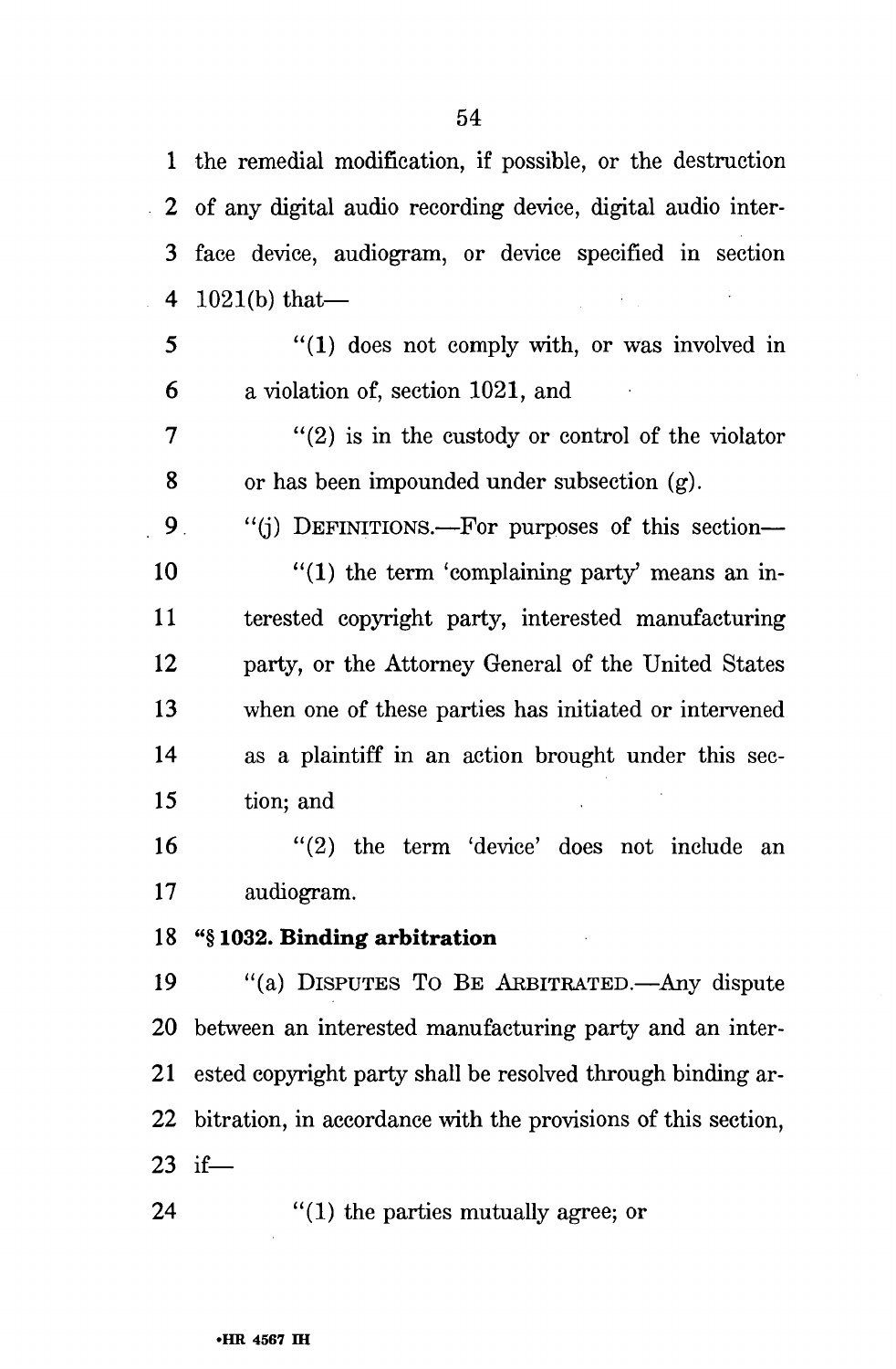1 "(2) before the date of first distribution in the 2 United States of the product which is the subject of 3 the dispute, an interested manufacturing party or an 4 interested copyright party requests arbitration con-5 cerning whether such product is or is not a digital 6 audio recording device, a digital audio recording me-7 dium, or a digital audio interface device, or concern-8 ing the basis on which royalty payments are to be 9 made with respect to such product.

10 "(b) ARBITRAL PROCEDURES.—

11 "(1) REGULATIONS FOR COORDINATION OF AR-12 BITRATION.—The Register shall, after consulting 13 with interested copyright parties, prescribe regula-14 tions establishing a procedure by which interested 15 copyright parties will coordinate the arbitration of 16 disputes. No interested copyright party shall have 17 the authority to request, agree to, or (except as an 18 intervenor pursuant to subsection (c)) enter into, 19 binding arbitration unless that party has been au-20 thorized to do so pursuant to the regulations pre-21 scribed by the Register.

22 "(2) PANEL.—Except as otherwise agreed by 23 the parties to a dispute that is to be submitted to 24 binding arbitration under subsection (a), the dispute 25 shall be heard by a panel of 3 arbitrators, with one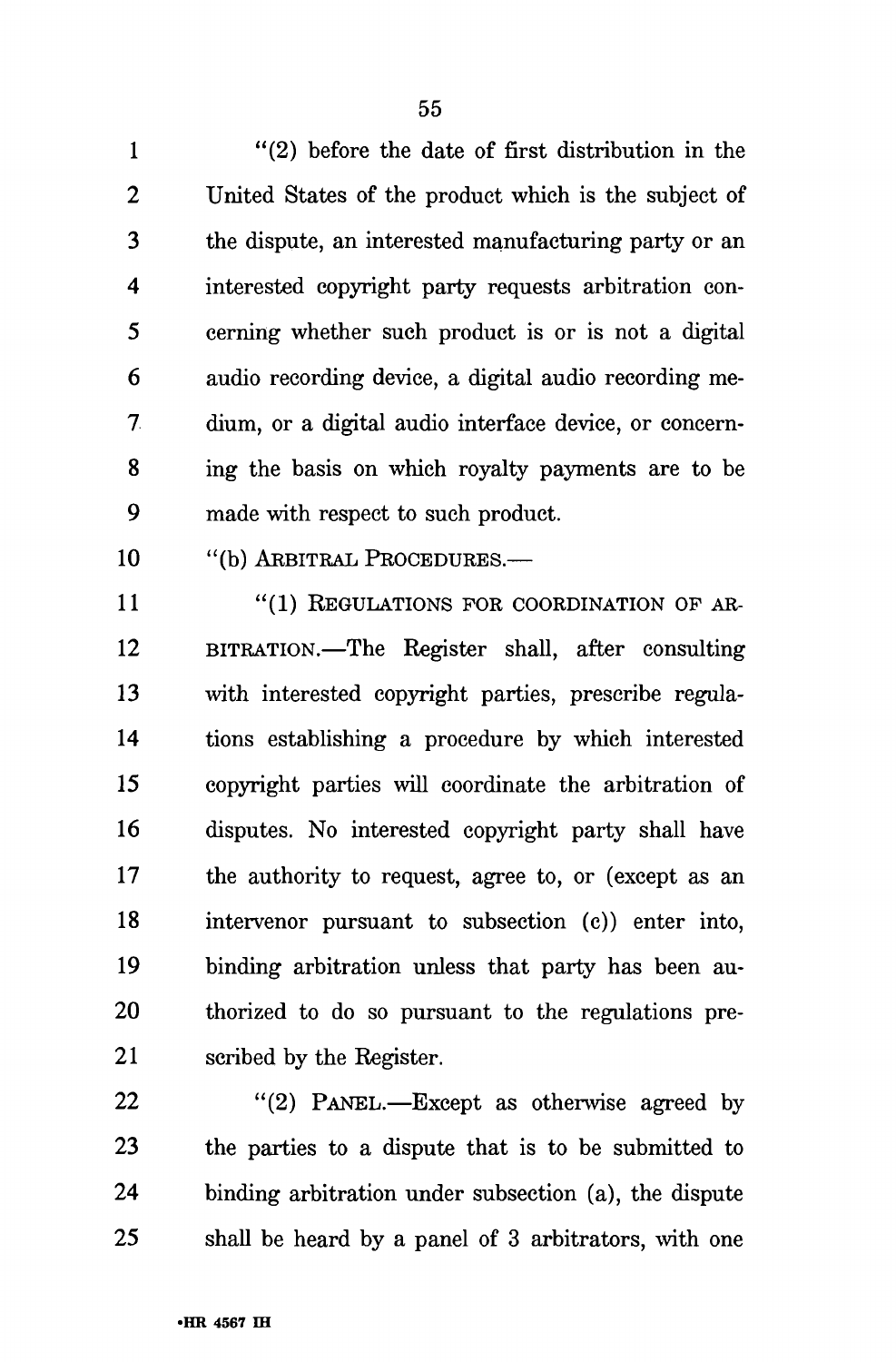1 arbitrator selected by each of the 2 opposing parties 2 to the dispute and the third arbitrator selected by 3 mutual agreement of the first 2 arbitrators chosen.

4 "(3) DECISION.—The arbitral panel shall 5 render its final decision concerning the dispute, in a 6 written opinion explaining its reasoning, within 120 7 days after the date on which the selection of arbitra-8 tors has been concluded. The Register' shall cause to 9 be published in the Federal Register the written 10 opinion of the arbitral panel within 10 days after re-11 ceipt thereof.

12 "(4) TITLE 9 PROVISIONS TO GOVERN.—Except 13 to the extent inconsistent with this section, any arbi-14 tration proceeding under this section shall be con-15 ducted in the same manner, subject to the same lim-16 itations, carried out with the same powers (including 17 the power to summon witnesses), and enforced in 18 the courts of the United States as an arbitration 19 proceeding under title 9.

20 "(5) PRECEDENTS—In rendering a final deci-21 sion, the arbitral panel shall take into account any 22 final decisions rendered in prior proceedings under 23 this section that address identical or similar issues. 24 The failure of the arbitral panel to take into account 25 such prior decisions may be considered imperfect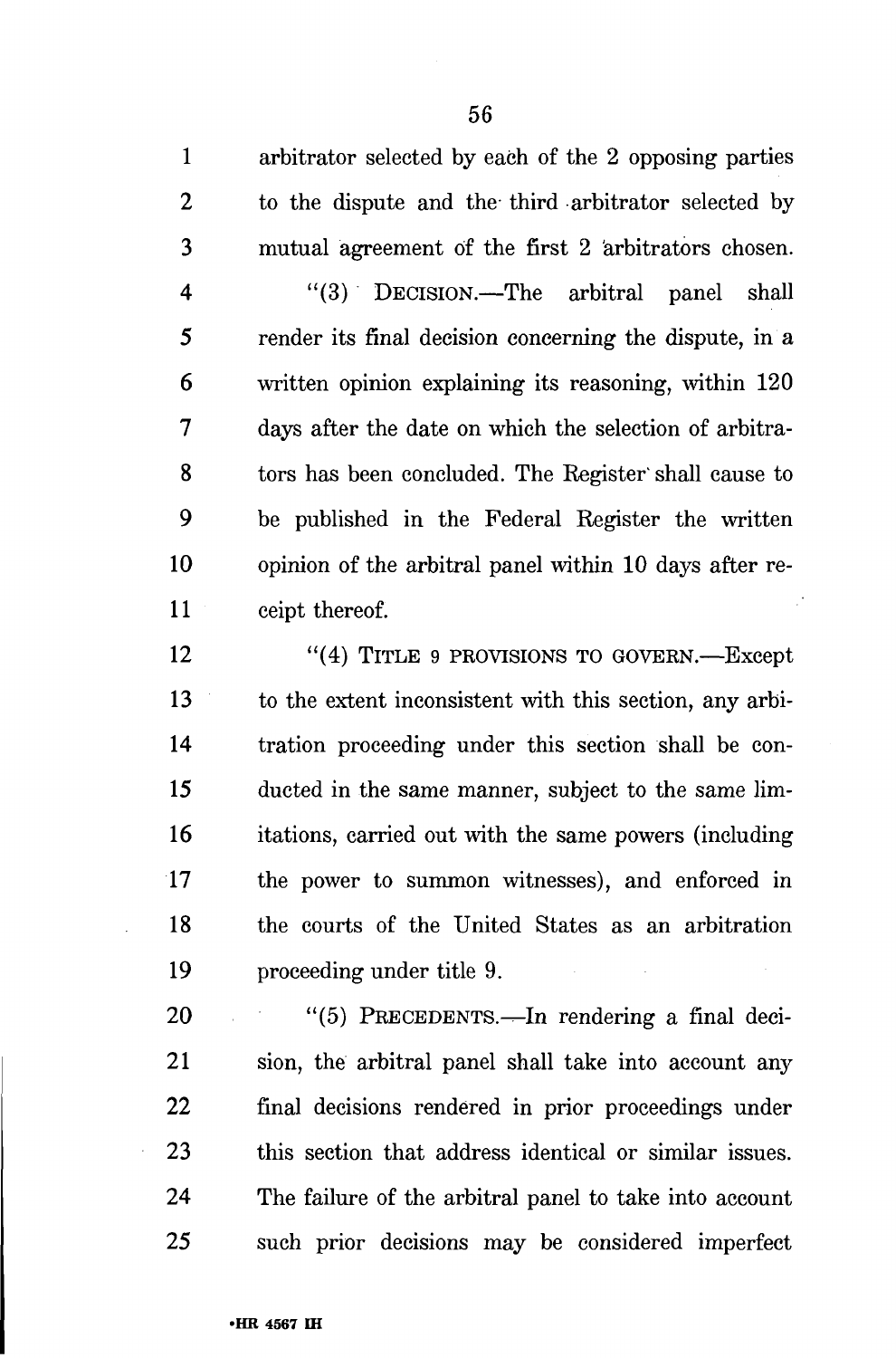1 execution of arbitral powers under section  $10(a)(4)$ 2 of title 9.

3 "(c) NOTICE AND RIGHT TO INTERVENE.—Any in-4 terested copyright party or interested manufacturing 5 party that requests an arbitral proceeding under this sec-6 tion shall provide the Register with notice concerning the 7 parties to the dispute and the nature of the dispute within 8 10 days after formally requesting arbitration under sub-9 section (a). The Register shall cause a summary of such 10 notice to be published in the Federal Register within 10 11 days after receipt of such notice. The arbitral panel shall 12 permit any other interested copyright party or interested 13 manufacturing party who moves to intervene within 20 14 days after such publication to intervene in the action.

15 "(d) AUTHORITY OF ARBITRAL PANEL TO ORDER 16 RELIEF.—

17 "(1) TO PROTECT PROPRIETARY INFORMA-18 TION.—The arbitral panel shall issue such orders as 19 are appropriate to protect the proprietary technology 20 and information of parties to the proceeding, includ-21 ing provision for injunctive relief in the event of a 22 violation of such order.

23 "(2) To TERMINATE PROCEEDING.—The arbi-24 tral panel shall terminate any proceeding that it has 25 good cause to believe has been commenced in bad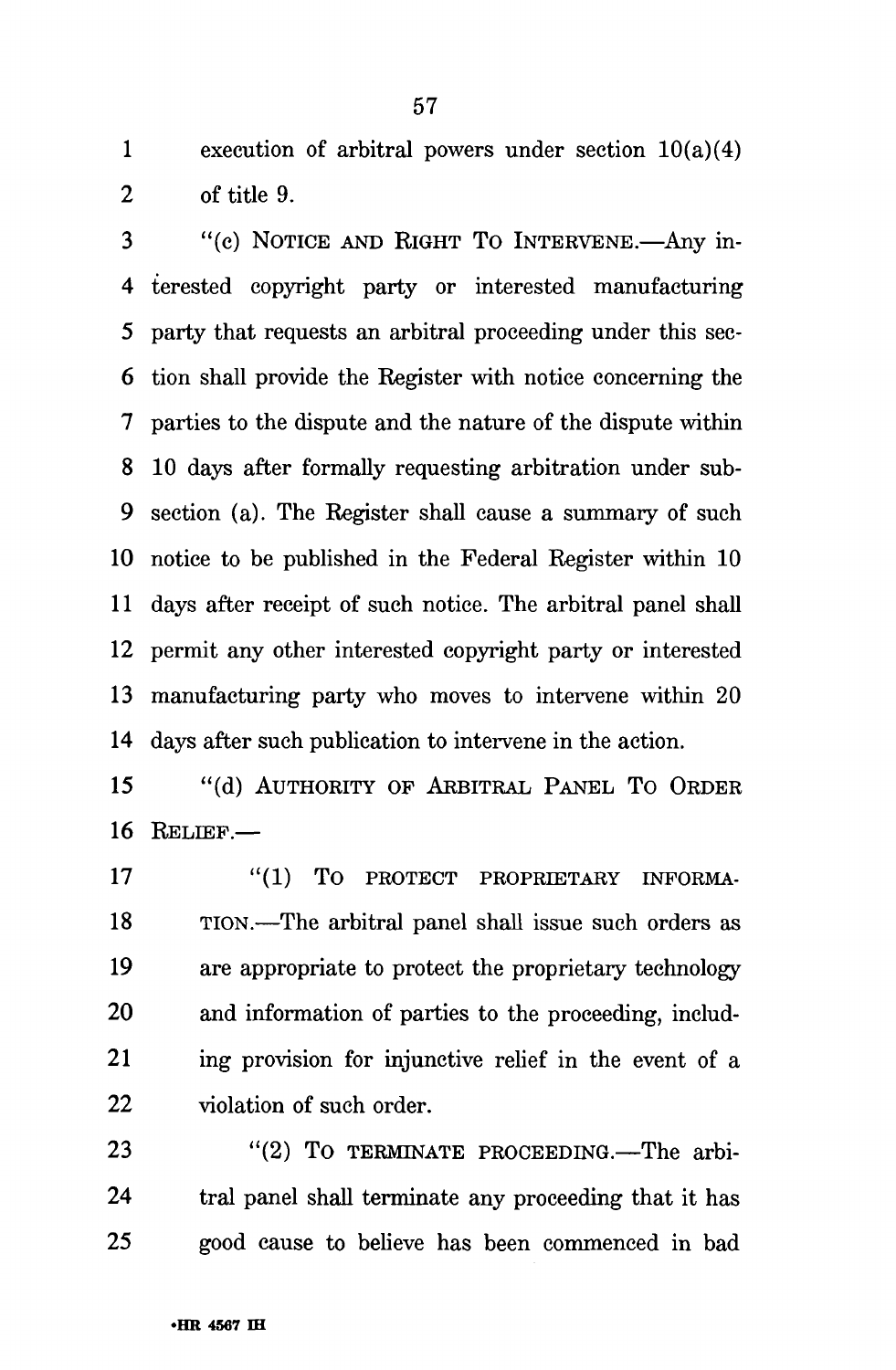1 faith by a competitor in order to gain access to pro-2 prietary information. The panel shall also terminate 3 any proceeding that it believes has been commenced 4 before the technology or product at issue has been 5 sufficiently developed or defined to permit an in-6 formed decision concerning the applicability of this 7 chapter to such technology or product.

8 "(3) To ORDER RELIEF.—In any case in which 9 the arbitral panel finds, with respect to devices or 10 media that were the subject of the dispute, that roy-11 alty payments have been or will be due under section 12 1011 through the date of the arbitral decision, the 13 panel shall order the deposit of such royalty pay-14 ments pursuant to section 1013, plus interest cal-15 culated as provided under section 1961 of title 28. 16 The arbitral panel shall not award monetary or in-17 junctive relief, as provided in section 1031 or other-18 wise, except as is expressly provided in this sub-19 section.

20 "(e) EFFECT OF ARBITRATION PROCEEDING ON 21 CIVIL ACTIONS AND REMEDIES.

22 "(1) GENERALLY.—Subject to paragraph (2), 23 and notwithstanding any provision of section 1031, 24 no civil action may be brought or relief granted 25 under section 1031 against any party to an ongoing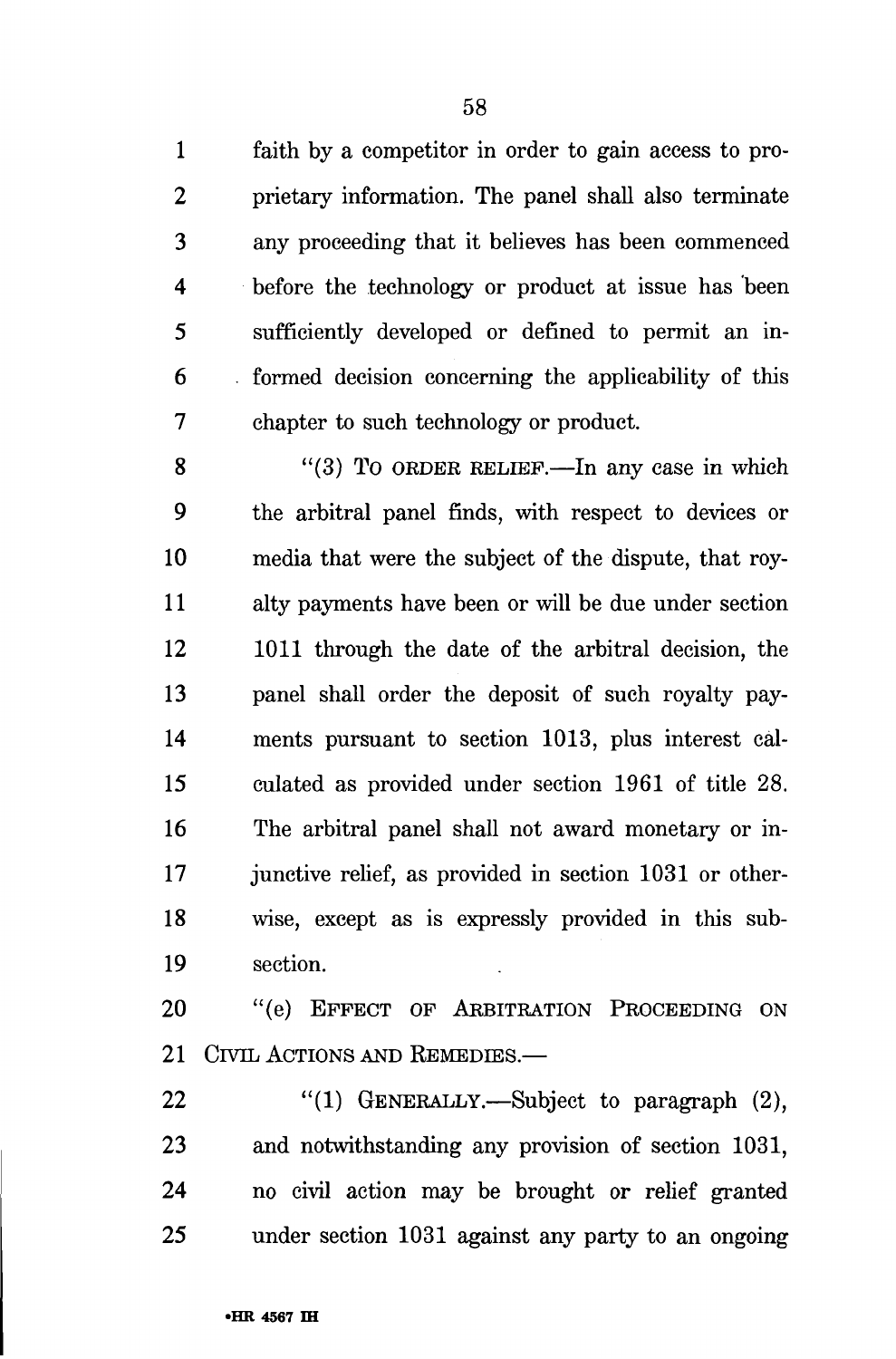1 or completed arbitration proceeding under this sec-2 tion, with respect to devices or media that are the 3 subject of an arbitration proceeding under this sec-4 tion.

5 "(2) EXCEPTION.—Paragraph (1) does not  $6$  bar—

7 "(A) an action for injunctive relief at any 8 time based on a violation of section 1021; or

9 "(B) an action or any relief with respect to 10 those devices or media distributed by their im-11 porter or manufacturer following the conclusion 12 of such arbitration proceeding, or, if so stipu-13 lated by the parties, prior to the commencement 14 of such proceeding.

15 "(f) ARBITRAL COSTS.—Except as otherwise agreed 16 by the parties to a dispute, the costs of an arbitral pro-17 ceeding under this section shall be divided among the par-18 ties in such fashion as is considered just by the arbitral 19 panel at the conclusion of the proceeding. Each party to 20 the dispute shall bear its own attorney fees unless the ar-21 bitral panel determines that a nonprevailing party has not 22 proceeded in good faith and that, as a matter of discretion, 23 it is appropriate to award reasonable attorney's fees to 24 the prevailing party.''.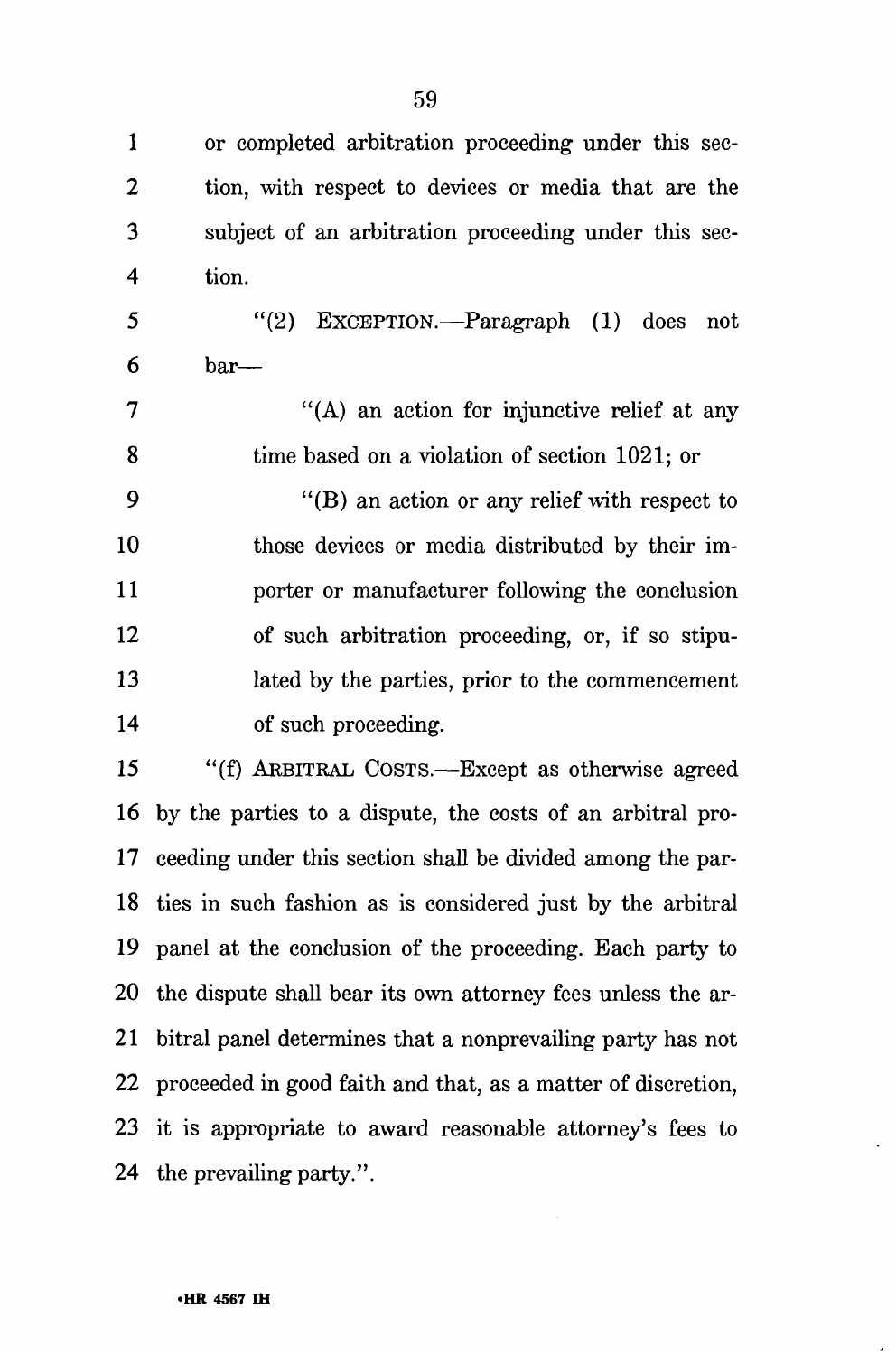**1 SEC. 3. TECHNICAL AMENDMENTS.**  2 (a) FUNCTIONS OF REGISTER.—Chapter 8 of title 3 17, United States Code is amended— 4 (1) in section 801(b)— 5 (A) by striking "and" at the end of para-6 graph  $(2)$ ; 7 (B) by striking the period at the end of 8 paragraph (3) and inserting "; and"; and 9 (C) by adding the following new paragraph 10 at the end: 11 "(4) to distribute royalty payments deposited 12 with the Register of Copyrights under section 1014, 13 to determine, in cases where controversy exists, the 14 distribution of such payments, and to carry out its 15 other responsibilities under chapter 10"; and 16 (2) in section  $804(d)$ — 17 (A) by inserting "or (4)" after 18 "801(b)(3)"; and 19 (B) by striking "or 119" and inserting 20 "119, 1015, or 1016". 21 (b) DEFINITIONS.—Section 101 of title 17, United 22 States Code, is amended by striking "As used" and insert-23 ing "Except as otherwise provided in this title, as used". 24 (c) MASK WORKS.—Section 912 of title 17, United 25 States Code, is amended—